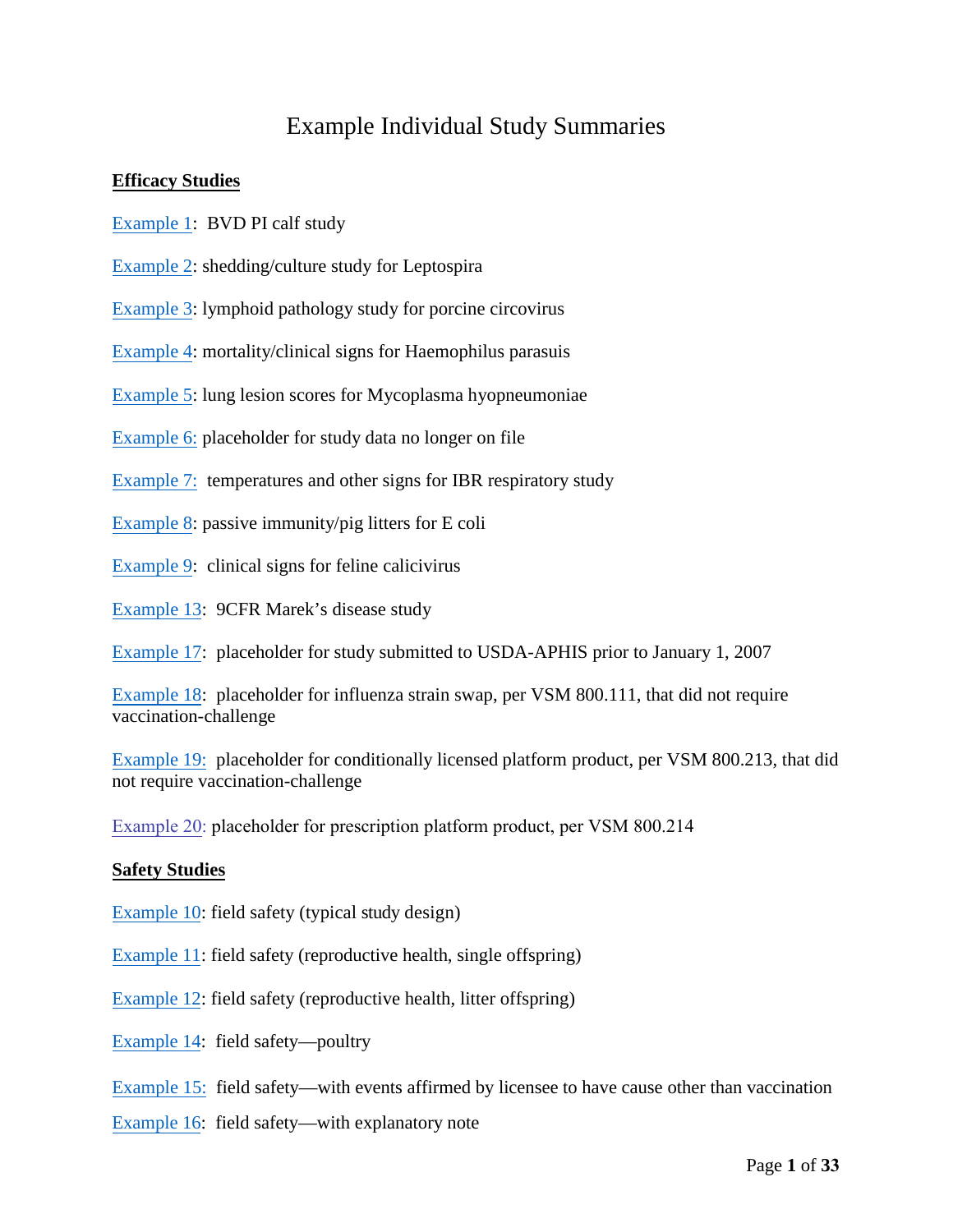Highlighted sections are OPTIONAL. All other data elements are required.

Updated: April 8, 2020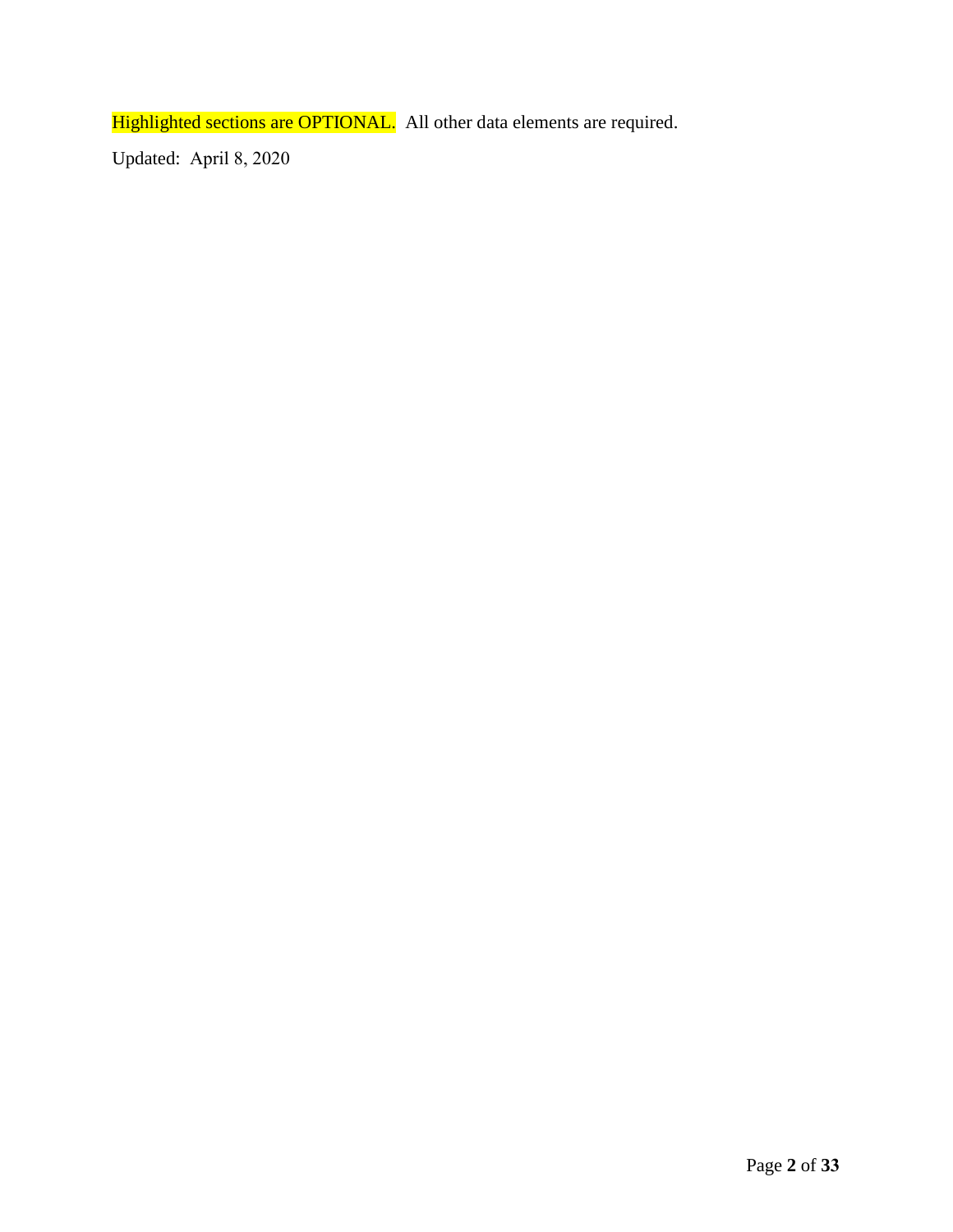## <span id="page-2-0"></span>**Example 1:**

<span id="page-2-1"></span>

| <b>Study Type</b>             | Efficacy                                                          |                  |                                                   |                |                          |                                                                    |  |  |  |  |  |
|-------------------------------|-------------------------------------------------------------------|------------------|---------------------------------------------------|----------------|--------------------------|--------------------------------------------------------------------|--|--|--|--|--|
| <b>Pertaining to</b>          | Bovine Virus Diarrhea Virus, Type 1 (BVDV1)                       |                  |                                                   |                |                          |                                                                    |  |  |  |  |  |
| <b>Study Purpose</b>          | Demonstrate effectiveness in pregnant animals against             |                  |                                                   |                |                          |                                                                    |  |  |  |  |  |
|                               | persistently infected calves                                      |                  |                                                   |                |                          |                                                                    |  |  |  |  |  |
| <b>Product Administration</b> | One dose administered subcutaneously one month prior to           |                  |                                                   |                |                          |                                                                    |  |  |  |  |  |
|                               | breeding.                                                         |                  |                                                   |                |                          |                                                                    |  |  |  |  |  |
| <b>Study Animals</b>          | 20 vaccinated and 19 control Angus crossbred heifers, 16-18       |                  |                                                   |                |                          |                                                                    |  |  |  |  |  |
|                               | months of age at first vaccination, seronegative (titer $>2$ ) to |                  |                                                   |                |                          |                                                                    |  |  |  |  |  |
|                               | BVDV1 and BVDV2.                                                  |                  |                                                   |                |                          |                                                                    |  |  |  |  |  |
| <b>Challenge Description</b>  | BVDV1a Singer strain administered 230 days after vaccination      |                  |                                                   |                |                          |                                                                    |  |  |  |  |  |
|                               | $(-169-194$ days of gestation)                                    |                  |                                                   |                |                          |                                                                    |  |  |  |  |  |
| <b>Observation interval</b>   |                                                                   |                  | Calves examined 50 days after challenge           |                |                          |                                                                    |  |  |  |  |  |
| after last treatment          |                                                                   |                  |                                                   |                |                          |                                                                    |  |  |  |  |  |
| <b>Results</b>                |                                                                   |                  |                                                   |                |                          | An animal was considered affected by the challenge if the calf     |  |  |  |  |  |
|                               |                                                                   |                  |                                                   |                |                          | had a BVDV serum neutralizing antibody titer $\geq$ <b>OR</b> BVDV |  |  |  |  |  |
|                               |                                                                   |                  | could be isolated from the calf.                  |                |                          |                                                                    |  |  |  |  |  |
|                               |                                                                   |                  |                                                   |                |                          |                                                                    |  |  |  |  |  |
|                               |                                                                   |                  | 19/19 controls and 6/20 vaccinates were affected. |                |                          |                                                                    |  |  |  |  |  |
|                               | Control                                                           | Virus            | Antibody                                          | Vacc           | Virus                    | Antibody                                                           |  |  |  |  |  |
|                               | ID                                                                |                  |                                                   | ID             |                          |                                                                    |  |  |  |  |  |
|                               | 1                                                                 | $\boldsymbol{+}$ | $\leq$ 2                                          | 1              | $\overline{\phantom{0}}$ | $\leq$ 2                                                           |  |  |  |  |  |
|                               | $\overline{2}$                                                    | $\! + \!$        | $\langle 2$                                       | $\overline{2}$ |                          | $\langle 2 \rangle$                                                |  |  |  |  |  |
|                               | 3                                                                 | $\! + \!$        | $\leq$ 2                                          | 3              | $^{+}$                   | $\overline{c}$                                                     |  |  |  |  |  |
|                               | $\overline{4}$                                                    | $^{+}$           | $\langle 2$                                       | $\overline{4}$ |                          | $\leq$ 2                                                           |  |  |  |  |  |
|                               | 5                                                                 | $\! + \!$        | $\langle 2$                                       | 5              |                          | $\leq$ 2                                                           |  |  |  |  |  |
|                               | 6                                                                 | $^{+}$           | $\leq$ 2                                          | 6              | $\overline{\phantom{0}}$ | $8\phantom{.}$                                                     |  |  |  |  |  |
|                               | $\overline{7}$                                                    | $\! +$           | $\langle 2$                                       | $\overline{7}$ |                          | $\leq$ 2                                                           |  |  |  |  |  |
|                               | 8                                                                 | $^+$             | $\leq$ 2                                          | 8              | $^{+}$                   | $\leq$ 2                                                           |  |  |  |  |  |
|                               | 9                                                                 | $\! + \!$        | $\leq$ 2                                          | 9              | $\overline{\phantom{0}}$ | $\leq$ 2                                                           |  |  |  |  |  |
|                               | 10                                                                | $^{+}$           | $\leq$ 2                                          | 10             |                          | $\leq$ 2                                                           |  |  |  |  |  |
|                               | 11                                                                | $^{+}$           | $\leq$ 2                                          | 11             |                          | $\overline{2}$                                                     |  |  |  |  |  |
|                               | 12                                                                |                  | $\leq$ 2                                          | 12             |                          | $\leq$ 2                                                           |  |  |  |  |  |
|                               | 13                                                                | $^{+}$           | $\leq$ 2                                          | 13             | $+$                      | $\leq$ 2                                                           |  |  |  |  |  |
|                               | 14                                                                | $\boldsymbol{+}$ | $\leq$ 2                                          | 14             | $+$                      | $\leq$ 2                                                           |  |  |  |  |  |
|                               | 15                                                                | $\boldsymbol{+}$ | $\langle 2$                                       | 15             |                          | $\overline{2}$                                                     |  |  |  |  |  |
|                               | 16                                                                | $\! +$           | $\overline{2}$                                    | 16             | $\overline{\phantom{0}}$ | $\overline{2}$                                                     |  |  |  |  |  |
|                               | 17                                                                | $\ddot{}$        | $\langle 2$                                       | 17             |                          | $\leq$ 2                                                           |  |  |  |  |  |
|                               | 18                                                                | $\boldsymbol{+}$ | $\leq$ 2                                          | 18             | $\overline{\phantom{0}}$ | 32                                                                 |  |  |  |  |  |
|                               | 19                                                                | $^{+}$           | $\leq$ 2                                          | 19             | $\overline{\phantom{a}}$ | $\leq$ 2                                                           |  |  |  |  |  |
|                               |                                                                   |                  |                                                   | 20             |                          | $\leq$ 2                                                           |  |  |  |  |  |
| <b>USDA Approval Date</b>     | mm/dd/yyyy                                                        |                  |                                                   |                |                          |                                                                    |  |  |  |  |  |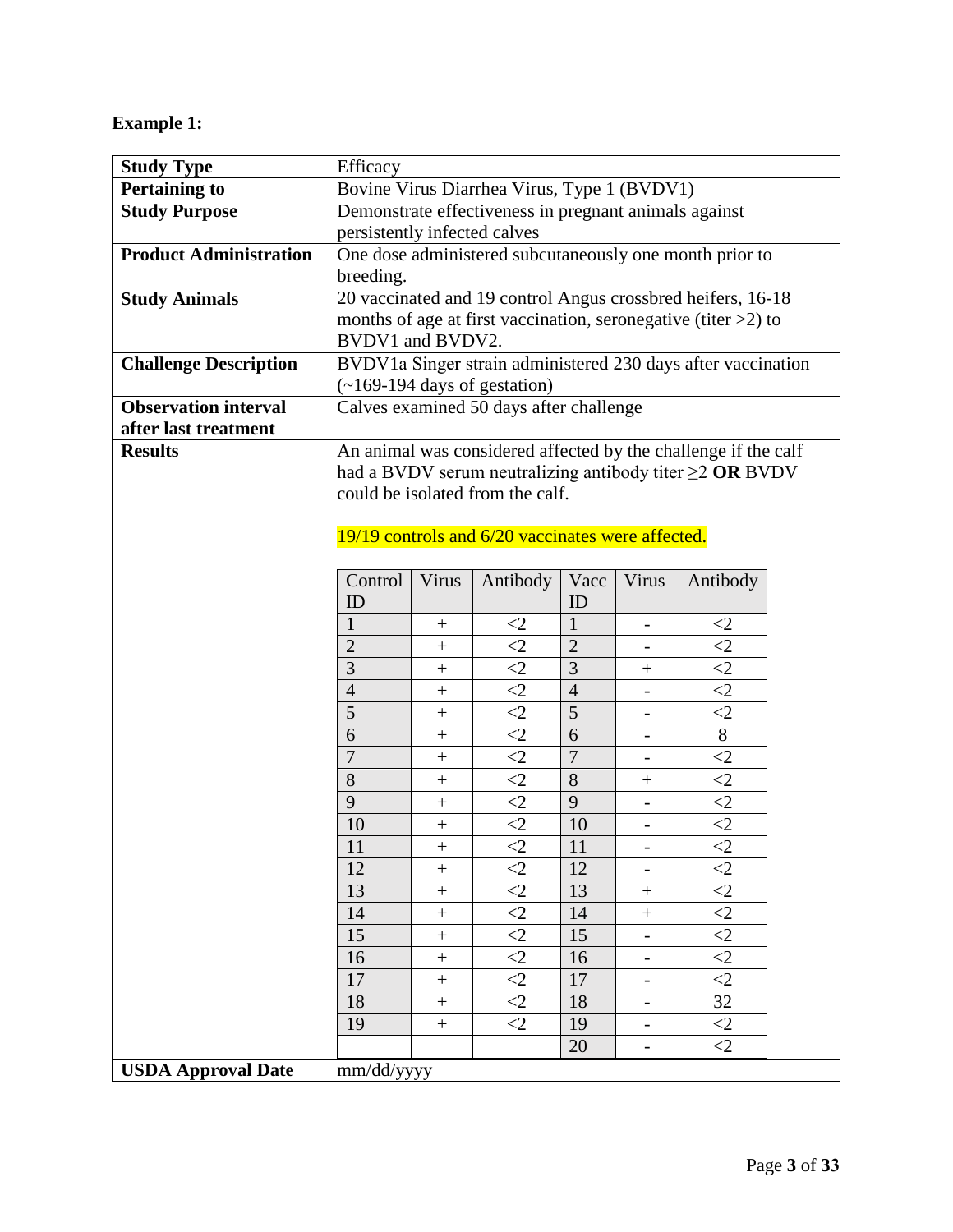| <b>Example 2:</b> |
|-------------------|
|-------------------|

<span id="page-3-0"></span>

| шлингртс т                    |                                                                                               |                          |                                                                     |                    |                    |                                                                 |  |  |  |  |  |  |
|-------------------------------|-----------------------------------------------------------------------------------------------|--------------------------|---------------------------------------------------------------------|--------------------|--------------------|-----------------------------------------------------------------|--|--|--|--|--|--|
| <b>Study Type</b>             | Efficacy                                                                                      |                          |                                                                     |                    |                    |                                                                 |  |  |  |  |  |  |
| <b>Pertaining to</b>          | Leptospira pomona<br>Pivotal efficacy against leptospirosis due to L. pomona                  |                          |                                                                     |                    |                    |                                                                 |  |  |  |  |  |  |
| <b>Study Purpose</b>          |                                                                                               |                          |                                                                     |                    |                    |                                                                 |  |  |  |  |  |  |
| <b>Product Administration</b> | Two doses were administered subcutaneously (SC) or<br>intramuscular (IM) at 21-day intervals. |                          |                                                                     |                    |                    |                                                                 |  |  |  |  |  |  |
| <b>Study Animals</b>          | 3-month old calves were vaccinated twice (SC or IM) 21 days                                   |                          |                                                                     |                    |                    |                                                                 |  |  |  |  |  |  |
|                               |                                                                                               |                          | apart. Animals were seronegative to leptospiral serovars            |                    |                    |                                                                 |  |  |  |  |  |  |
|                               | canicola, grippotyphosa, hardjo, icterohaemorrhagiae, and                                     |                          |                                                                     |                    |                    |                                                                 |  |  |  |  |  |  |
|                               |                                                                                               |                          |                                                                     |                    |                    | pomona. Twelve animals each were vaccinated by the SC and IM    |  |  |  |  |  |  |
|                               | route; 12 animals served as controls.                                                         |                          |                                                                     |                    |                    |                                                                 |  |  |  |  |  |  |
| <b>Challenge Description</b>  |                                                                                               |                          | All animals were challenged with <i>L. pomona</i> 14 days after the |                    |                    |                                                                 |  |  |  |  |  |  |
|                               | last vaccination.                                                                             |                          |                                                                     |                    |                    |                                                                 |  |  |  |  |  |  |
| <b>Observation interval</b>   |                                                                                               |                          | Urine cultures were collected every two days for 10 days.           |                    |                    |                                                                 |  |  |  |  |  |  |
| after last treatment          |                                                                                               |                          | Kidney and liver cultures were performed 14 days after              |                    |                    |                                                                 |  |  |  |  |  |  |
|                               | challenge.                                                                                    |                          |                                                                     |                    |                    |                                                                 |  |  |  |  |  |  |
| <b>Results</b>                |                                                                                               |                          |                                                                     |                    |                    | Animals are considered affected by challenge if L. pomona could |  |  |  |  |  |  |
|                               |                                                                                               |                          | be recovered from any of the urine cultures or tissue cultures.     |                    |                    |                                                                 |  |  |  |  |  |  |
|                               |                                                                                               |                          |                                                                     |                    |                    |                                                                 |  |  |  |  |  |  |
|                               | <b>Urine Culture Results:</b>                                                                 |                          |                                                                     |                    |                    |                                                                 |  |  |  |  |  |  |
|                               |                                                                                               |                          | Controls: $\frac{8}{12}$ (66.7%) positive                           |                    |                    |                                                                 |  |  |  |  |  |  |
|                               | <b>IM Vaccinates:</b> $0/12$ $(0\%)$                                                          |                          |                                                                     |                    |                    |                                                                 |  |  |  |  |  |  |
|                               | SC Vaccinates: $0/12$ $(0%)$                                                                  |                          |                                                                     |                    |                    |                                                                 |  |  |  |  |  |  |
|                               |                                                                                               |                          |                                                                     |                    |                    |                                                                 |  |  |  |  |  |  |
|                               | Control                                                                                       |                          |                                                                     | Urine Culture Data |                    |                                                                 |  |  |  |  |  |  |
|                               | ID                                                                                            | Day 2                    | Day 4                                                               | Day 6              | Day 8              | Day $10$                                                        |  |  |  |  |  |  |
|                               | 1                                                                                             | $\overline{\phantom{a}}$ | $\qquad \qquad \blacksquare$                                        | $\qquad \qquad -$  | $\qquad \qquad -$  | $\overline{\phantom{a}}$                                        |  |  |  |  |  |  |
|                               | $\overline{2}$                                                                                |                          | $^{+}$                                                              | $^{+}$             | $^{+}$             | $^{+}$                                                          |  |  |  |  |  |  |
|                               | 3                                                                                             | $\overline{\phantom{a}}$ | $^{+}$                                                              | $+$                |                    |                                                                 |  |  |  |  |  |  |
|                               | $\overline{4}$                                                                                |                          | $^{+}$                                                              |                    | $\hspace{0.1mm} +$ |                                                                 |  |  |  |  |  |  |
|                               | 5                                                                                             | $^{+}$                   |                                                                     | $\! + \!$          | $\boldsymbol{+}$   | $\boldsymbol{+}$                                                |  |  |  |  |  |  |
|                               | 6                                                                                             | $^{+}$                   | $+$                                                                 | $+$                | $^{+}$             |                                                                 |  |  |  |  |  |  |
|                               | 7                                                                                             |                          | $\qquad \qquad -$                                                   |                    |                    |                                                                 |  |  |  |  |  |  |
|                               | 8                                                                                             |                          |                                                                     |                    |                    |                                                                 |  |  |  |  |  |  |
|                               | 9                                                                                             |                          | $^{+}$                                                              | $^{+}$             |                    |                                                                 |  |  |  |  |  |  |
|                               | 10                                                                                            |                          | $^{+}$                                                              | $^{+}$             | $^{+}$             | $^{+}$                                                          |  |  |  |  |  |  |
|                               | 11                                                                                            | $\hspace{0.1mm} +$       | $^{+}$                                                              |                    |                    |                                                                 |  |  |  |  |  |  |
|                               | 12                                                                                            |                          | $+$                                                                 | $+$                |                    | $\boldsymbol{+}$                                                |  |  |  |  |  |  |
|                               |                                                                                               |                          | All vaccinates were negative at all sampling points                 |                    |                    |                                                                 |  |  |  |  |  |  |
|                               |                                                                                               |                          | Three controls had positive kidney samples; none of the animals     |                    |                    |                                                                 |  |  |  |  |  |  |
|                               | had positive liver samples.                                                                   |                          |                                                                     |                    |                    |                                                                 |  |  |  |  |  |  |
| <b>USDA Approval Date</b>     |                                                                                               |                          |                                                                     |                    |                    |                                                                 |  |  |  |  |  |  |
|                               | mm/dd/yyyy                                                                                    |                          |                                                                     |                    |                    |                                                                 |  |  |  |  |  |  |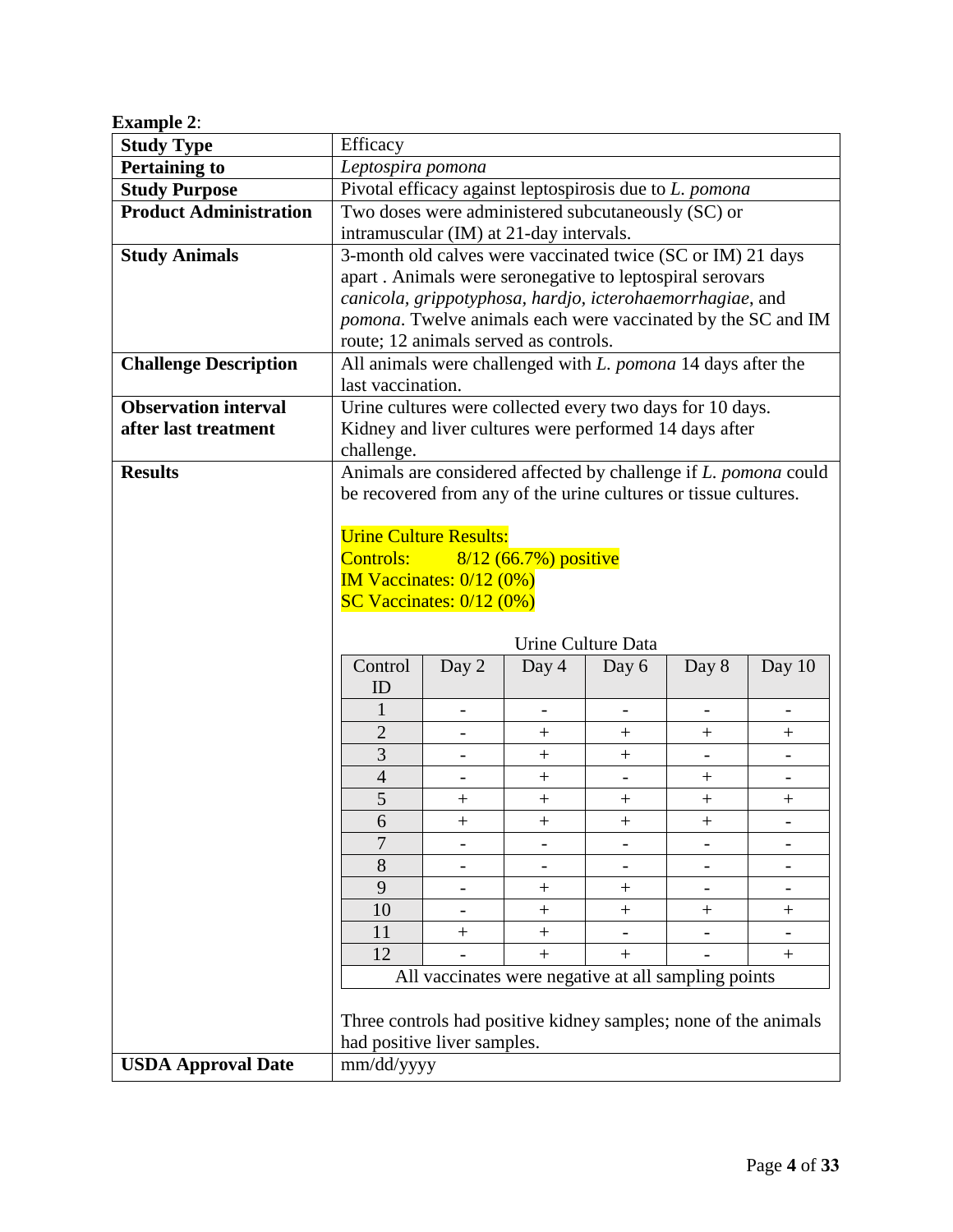| <b>Example 3:</b>             |                                                                                                                      |                  |                                                                  |                |                          |                          |  |  |  |  |  |  |
|-------------------------------|----------------------------------------------------------------------------------------------------------------------|------------------|------------------------------------------------------------------|----------------|--------------------------|--------------------------|--|--|--|--|--|--|
| <b>Study Type</b>             | Efficacy                                                                                                             |                  |                                                                  |                |                          |                          |  |  |  |  |  |  |
| <b>Pertaining to</b>          | Circovirus, Porcine, Type 2 (PCV2)                                                                                   |                  |                                                                  |                |                          |                          |  |  |  |  |  |  |
| <b>Study Purpose</b>          | Pivotal efficacy against porcine circovirus-associated disease                                                       |                  |                                                                  |                |                          |                          |  |  |  |  |  |  |
| <b>Product Administration</b> | One dose administered intramuscularly                                                                                |                  |                                                                  |                |                          |                          |  |  |  |  |  |  |
| <b>Study Animals</b>          | Caesarian-derived, colostrum deprived piglets randomly divided                                                       |                  |                                                                  |                |                          |                          |  |  |  |  |  |  |
|                               | into 20 vaccinates and 20 controls. Piglets were 12 days of age at                                                   |                  |                                                                  |                |                          |                          |  |  |  |  |  |  |
|                               | the time of vaccination.                                                                                             |                  |                                                                  |                |                          |                          |  |  |  |  |  |  |
| <b>Challenge Description</b>  | All pigs were challenged 31 days after vaccination with PCV2a.                                                       |                  |                                                                  |                |                          |                          |  |  |  |  |  |  |
| <b>Observation interval</b>   | Lymphoid tissues examined 34 days after challenge                                                                    |                  |                                                                  |                |                          |                          |  |  |  |  |  |  |
| after last treatment          |                                                                                                                      |                  |                                                                  |                |                          |                          |  |  |  |  |  |  |
| <b>Results</b>                | Pigs were evaluated for the presence of PCV2 in lymphoid<br>tissues, and pathologic changes in lymph nodes (lymphoid |                  |                                                                  |                |                          |                          |  |  |  |  |  |  |
|                               |                                                                                                                      |                  |                                                                  |                |                          |                          |  |  |  |  |  |  |
|                               |                                                                                                                      |                  | depletion). Tissues examined included tracheobronchial,          |                |                          |                          |  |  |  |  |  |  |
|                               |                                                                                                                      |                  | mesenteric and sub-iliac lymph nodes, as well as the tonsil.     |                |                          |                          |  |  |  |  |  |  |
|                               |                                                                                                                      |                  |                                                                  |                |                          |                          |  |  |  |  |  |  |
|                               |                                                                                                                      |                  | <b>Results:</b> PCV2 was recovered from lymphoid tissues of 3/20 |                |                          |                          |  |  |  |  |  |  |
|                               |                                                                                                                      |                  | vaccinates and 17/20 control piglets. Lymphoid depletion was     |                |                          |                          |  |  |  |  |  |  |
|                               |                                                                                                                      |                  | observed in lymph nodes of 3/20 vaccinates and 16/20 controls.   |                |                          |                          |  |  |  |  |  |  |
|                               | Control                                                                                                              | Virus            | Lymphoid                                                         | Vacc           | Virus                    | Lymphoid                 |  |  |  |  |  |  |
|                               | ID                                                                                                                   |                  | Depletion                                                        | ID             |                          | Depletion                |  |  |  |  |  |  |
|                               | $\mathbf{1}$                                                                                                         | $\! + \!\!\!\!$  | $^{+}$                                                           | $\mathbf{1}$   |                          |                          |  |  |  |  |  |  |
|                               | $\overline{2}$                                                                                                       | $\boldsymbol{+}$ | $\! + \!$                                                        | $\overline{2}$ |                          |                          |  |  |  |  |  |  |
|                               | $\overline{3}$                                                                                                       |                  |                                                                  | $\overline{3}$ | $^{+}$                   | $^{+}$                   |  |  |  |  |  |  |
|                               | $\overline{4}$                                                                                                       | $\boldsymbol{+}$ | $\boldsymbol{+}$                                                 | $\overline{4}$ | $\qquad \qquad -$        |                          |  |  |  |  |  |  |
|                               | 5                                                                                                                    | $^{+}$           | $^{+}$                                                           | 5              | -                        |                          |  |  |  |  |  |  |
|                               | 6                                                                                                                    | $^{+}$           |                                                                  | 6              |                          |                          |  |  |  |  |  |  |
|                               | $\overline{7}$                                                                                                       | $^{+}$           | $^{+}$                                                           | $\overline{7}$ | $\overline{\phantom{0}}$ | $\overline{\phantom{0}}$ |  |  |  |  |  |  |
|                               | 8                                                                                                                    | $\boldsymbol{+}$ | $^{+}$                                                           | 8              | $^{+}$                   | $^{+}$                   |  |  |  |  |  |  |
|                               | 9                                                                                                                    | $\! + \!$        | $\! + \!$                                                        | 9              |                          |                          |  |  |  |  |  |  |
|                               | 10                                                                                                                   |                  |                                                                  | 10             |                          |                          |  |  |  |  |  |  |
|                               | 11                                                                                                                   | $^{+}$           | $^{+}$                                                           | 11             |                          |                          |  |  |  |  |  |  |
|                               | 12                                                                                                                   |                  |                                                                  | 12             |                          |                          |  |  |  |  |  |  |
|                               | 13                                                                                                                   | $\! + \!\!\!\!$  | $\boldsymbol{+}$                                                 | 13             | $^{+}$                   | $^{+}$                   |  |  |  |  |  |  |
|                               | 14                                                                                                                   | $\ddot{}$        | $\ddot{}$                                                        | 14             |                          |                          |  |  |  |  |  |  |
|                               | 15                                                                                                                   | $\boldsymbol{+}$ | $^{+}$                                                           | 15             | $\qquad \qquad -$        | $\qquad \qquad -$        |  |  |  |  |  |  |
|                               | 16                                                                                                                   | $^{+}$           | $^{+}$                                                           | 16             |                          |                          |  |  |  |  |  |  |
|                               | 17                                                                                                                   | $\boldsymbol{+}$ | $\boldsymbol{+}$                                                 | 17             |                          | $\overline{\phantom{0}}$ |  |  |  |  |  |  |
|                               | 18                                                                                                                   | $^{+}$           | $+$                                                              | 18             | $\overline{\phantom{0}}$ | $\overline{\phantom{0}}$ |  |  |  |  |  |  |
|                               | 19                                                                                                                   | $\boldsymbol{+}$ | $\boldsymbol{+}$                                                 | 19             |                          |                          |  |  |  |  |  |  |
|                               | 20                                                                                                                   | $+$              | $\overline{\phantom{0}}$                                         | 20             | $\overline{\phantom{0}}$ | $\blacksquare$           |  |  |  |  |  |  |
| <b>USDA Approval Date</b>     | mm/dd/yyyy                                                                                                           |                  |                                                                  |                |                          |                          |  |  |  |  |  |  |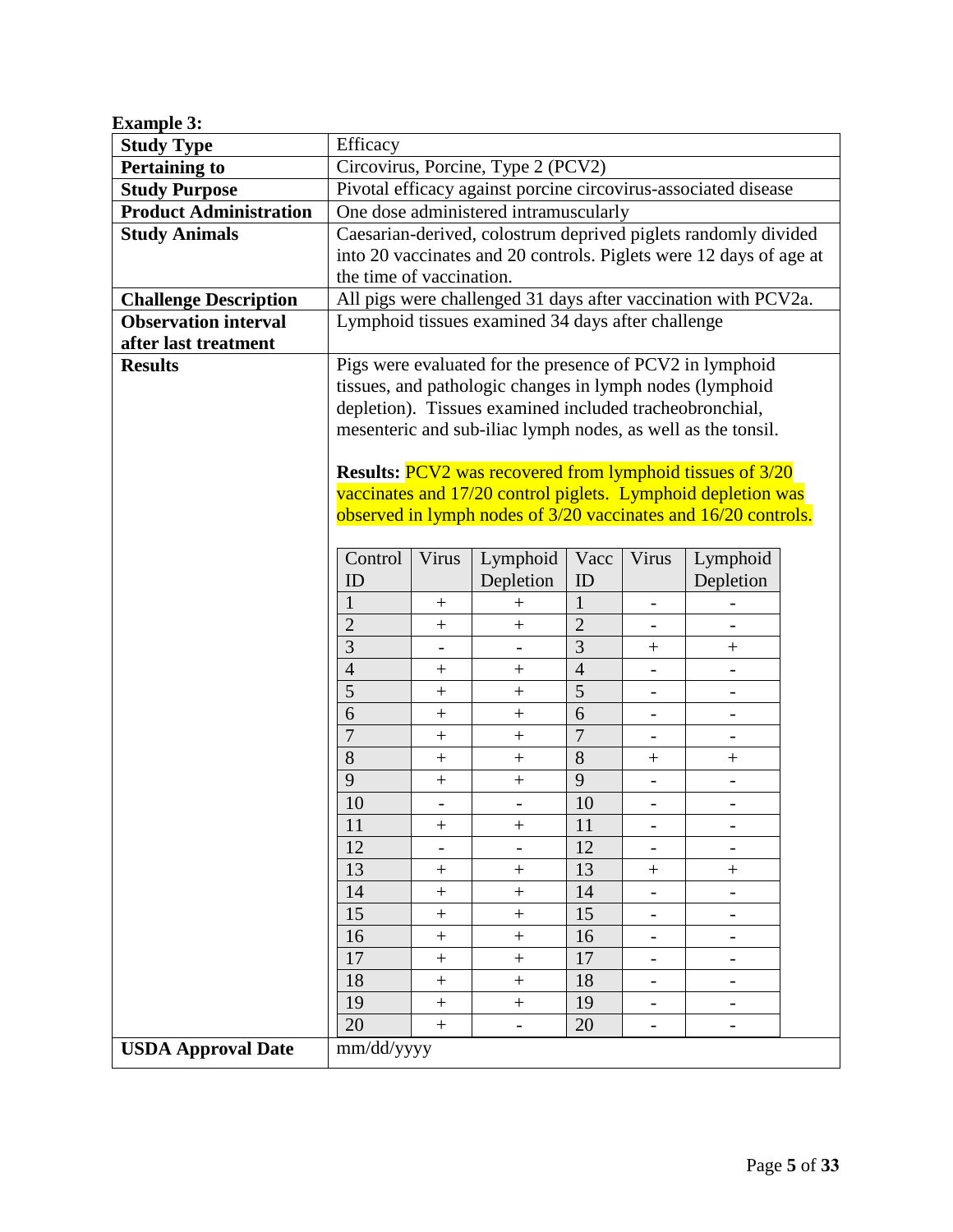<span id="page-5-0"></span>

| <b>Example 4:</b>             |                            |                                                               |                                  |                                                            |                  |                |  |  |  |  |  |  |  |
|-------------------------------|----------------------------|---------------------------------------------------------------|----------------------------------|------------------------------------------------------------|------------------|----------------|--|--|--|--|--|--|--|
| <b>Study Type</b>             | Efficacy                   |                                                               |                                  |                                                            |                  |                |  |  |  |  |  |  |  |
| <b>Pertaining to</b>          |                            | Haemophilus parasuis<br>Efficacy against Glasser's disease    |                                  |                                                            |                  |                |  |  |  |  |  |  |  |
| <b>Study Purpose</b>          |                            |                                                               |                                  |                                                            |                  |                |  |  |  |  |  |  |  |
| <b>Product Administration</b> |                            | One dose administered intramuscularly                         |                                  |                                                            |                  |                |  |  |  |  |  |  |  |
| <b>Study Animals</b>          |                            | 3-week old pigs randomly divided into 21 vaccinates and 20    |                                  |                                                            |                  |                |  |  |  |  |  |  |  |
|                               | controls.                  |                                                               |                                  |                                                            |                  |                |  |  |  |  |  |  |  |
| <b>Challenge Description</b>  |                            | All pigs were challenged 21 days after vaccination with $H$ . |                                  |                                                            |                  |                |  |  |  |  |  |  |  |
|                               |                            | parasuis                                                      |                                  |                                                            |                  |                |  |  |  |  |  |  |  |
| <b>Observation interval</b>   | Observed daily for 21 days |                                                               |                                  |                                                            |                  |                |  |  |  |  |  |  |  |
| after last treatment          |                            |                                                               |                                  |                                                            |                  |                |  |  |  |  |  |  |  |
| <b>Results</b>                | <b>Results:</b>            |                                                               |                                  |                                                            |                  |                |  |  |  |  |  |  |  |
|                               |                            |                                                               | <b>Mortality after Challenge</b> |                                                            |                  |                |  |  |  |  |  |  |  |
|                               |                            | <b>Vaccinates</b>                                             |                                  |                                                            |                  |                |  |  |  |  |  |  |  |
|                               |                            | <b>Controls</b>                                               |                                  | 5/18<br>13/20                                              |                  |                |  |  |  |  |  |  |  |
|                               |                            |                                                               |                                  |                                                            |                  |                |  |  |  |  |  |  |  |
|                               |                            |                                                               |                                  | <b>Clinical Signs of Glasser's Disease after Challenge</b> |                  |                |  |  |  |  |  |  |  |
|                               |                            |                                                               | Vaccinate                        | Control                                                    |                  |                |  |  |  |  |  |  |  |
|                               |                            | <b>Arthritis</b>                                              | $4$ of $18$                      | $5$ of $20$                                                |                  |                |  |  |  |  |  |  |  |
|                               |                            | Pneumonia                                                     | $\overline{\mathbf{3}}$          | $\overline{6}$                                             |                  |                |  |  |  |  |  |  |  |
|                               |                            | Pericarditis                                                  |                                  | $\overline{2}$                                             |                  |                |  |  |  |  |  |  |  |
|                               |                            | Pleuritis                                                     |                                  | $\overline{6}$                                             |                  |                |  |  |  |  |  |  |  |
|                               |                            |                                                               |                                  |                                                            |                  |                |  |  |  |  |  |  |  |
|                               |                            |                                                               |                                  |                                                            |                  |                |  |  |  |  |  |  |  |
|                               |                            |                                                               |                                  | <b>Control Animals</b>                                     |                  |                |  |  |  |  |  |  |  |
|                               | ID                         | <b>Arthritis</b>                                              | Pneumonia                        | <b>Pericarditis</b>                                        | <b>Pleuritis</b> | <b>Death</b>   |  |  |  |  |  |  |  |
|                               | 1                          | Yes                                                           | N <sub>o</sub>                   | N <sub>0</sub>                                             | N <sub>0</sub>   | Yes            |  |  |  |  |  |  |  |
|                               | $\boldsymbol{2}$           | N <sub>o</sub>                                                | Yes                              | N <sub>o</sub>                                             | Yes              | Yes            |  |  |  |  |  |  |  |
|                               | $\mathbf{3}$               | N <sub>o</sub>                                                | No                               | No                                                         | No.              | N <sub>o</sub> |  |  |  |  |  |  |  |
|                               | $\overline{\mathbf{4}}$    | Yes                                                           | Yes                              | Yes                                                        | Yes              | Yes            |  |  |  |  |  |  |  |
|                               | 5                          | N <sub>o</sub>                                                | No                               | N <sub>o</sub>                                             | No               | N <sub>o</sub> |  |  |  |  |  |  |  |
|                               | 6                          | N <sub>o</sub>                                                | No                               | No                                                         | No.              | N <sub>o</sub> |  |  |  |  |  |  |  |
|                               | 7                          | N <sub>o</sub>                                                | N <sub>o</sub>                   | N <sub>0</sub>                                             | No               | Yes            |  |  |  |  |  |  |  |
|                               | 8                          | N <sub>0</sub>                                                | Yes                              | Yes                                                        | Yes              | Yes            |  |  |  |  |  |  |  |
|                               | $\boldsymbol{9}$           | Yes                                                           | N <sub>o</sub>                   | No                                                         | No               | No             |  |  |  |  |  |  |  |
|                               | 10                         | N <sub>o</sub>                                                | N <sub>o</sub>                   | N <sub>o</sub>                                             | No               | Yes            |  |  |  |  |  |  |  |
|                               | 11                         | No                                                            | No                               | N <sub>0</sub>                                             | No               | Yes            |  |  |  |  |  |  |  |
|                               | 12                         | No                                                            | Yes                              | Yes                                                        | Yes              | Yes            |  |  |  |  |  |  |  |
|                               | 13                         | No                                                            | N <sub>0</sub>                   | N <sub>0</sub>                                             | No               | Yes            |  |  |  |  |  |  |  |
|                               | 14                         | Yes                                                           | N <sub>0</sub>                   | No                                                         | No               | $\rm No$       |  |  |  |  |  |  |  |
|                               | 15                         | No                                                            | Yes                              | No                                                         | Yes              | Yes            |  |  |  |  |  |  |  |
|                               | 16                         | N <sub>o</sub>                                                | No                               | N <sub>0</sub>                                             | No               | No             |  |  |  |  |  |  |  |
|                               | 17                         | No                                                            | No                               | No                                                         | No               | N <sub>o</sub> |  |  |  |  |  |  |  |
|                               | 18                         | Yes                                                           | Yes                              | Yes                                                        | Yes              | Yes            |  |  |  |  |  |  |  |
|                               | 19<br>20                   | No<br>No                                                      | No<br>No                         | No<br>No                                                   | No<br>No         | Yes<br>Yes     |  |  |  |  |  |  |  |
|                               |                            |                                                               |                                  |                                                            |                  |                |  |  |  |  |  |  |  |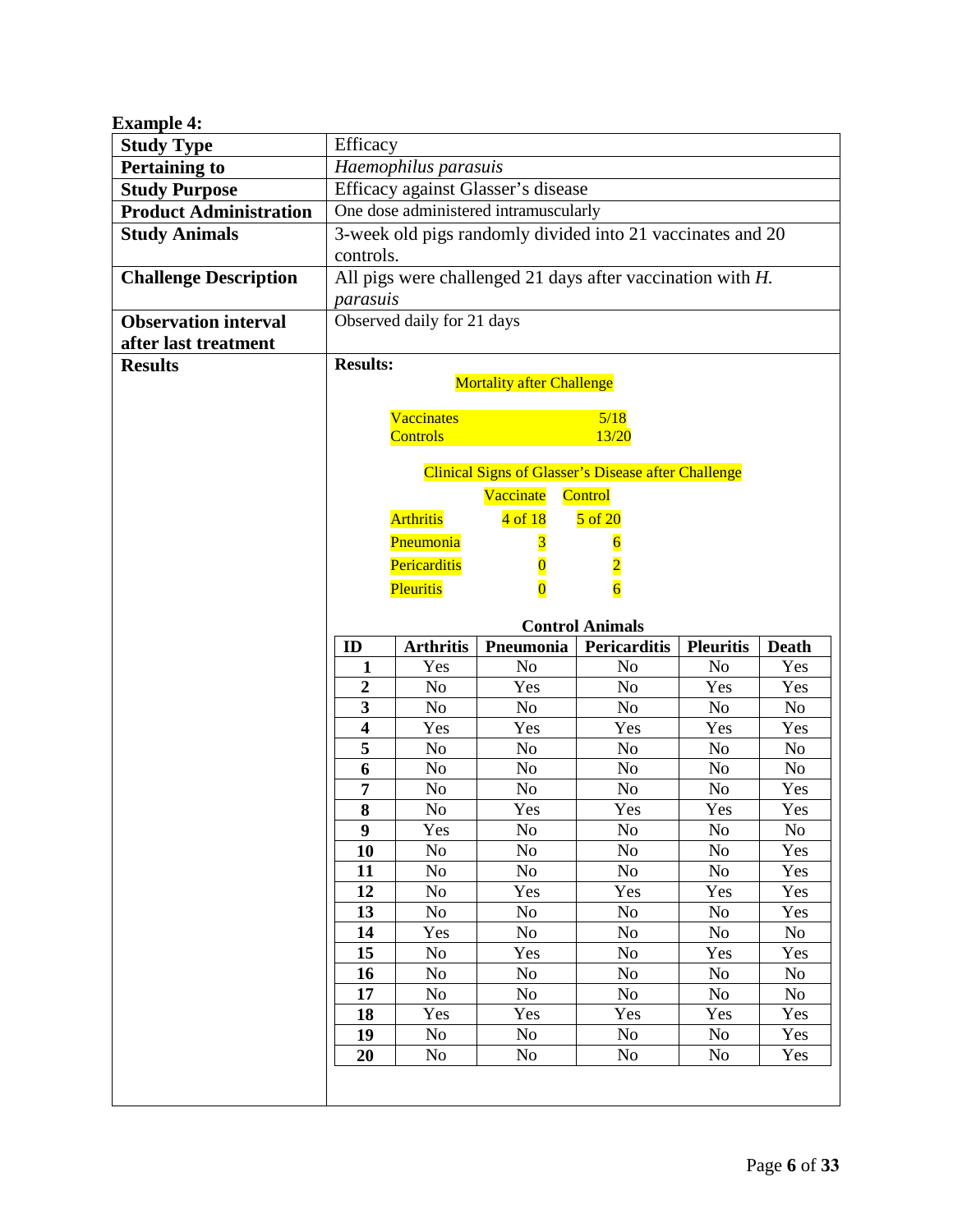|                           | <b>Vaccinated Animals</b> |                  |                |                     |                  |                |  |  |  |  |  |
|---------------------------|---------------------------|------------------|----------------|---------------------|------------------|----------------|--|--|--|--|--|
|                           | ID                        | <b>Arthritis</b> | Pneumonia      | <b>Pericarditis</b> | <b>Pleuritis</b> | <b>Death</b>   |  |  |  |  |  |
|                           | 1                         | N <sub>o</sub>   | N <sub>o</sub> | No                  | N <sub>0</sub>   | N <sub>o</sub> |  |  |  |  |  |
|                           | $\overline{2}$            | Yes              | N <sub>o</sub> | N <sub>o</sub>      | N <sub>0</sub>   | N <sub>o</sub> |  |  |  |  |  |
|                           | 3                         | N <sub>o</sub>   | N <sub>o</sub> | N <sub>o</sub>      | N <sub>0</sub>   | Yes            |  |  |  |  |  |
|                           | $\overline{\mathbf{4}}$   | N <sub>o</sub>   | Yes            | N <sub>o</sub>      | N <sub>0</sub>   | Yes            |  |  |  |  |  |
|                           | 5                         | No               | N <sub>o</sub> | N <sub>o</sub>      | No               | No             |  |  |  |  |  |
|                           | 6                         | Yes              | N <sub>o</sub> | N <sub>o</sub>      | N <sub>o</sub>   | N <sub>o</sub> |  |  |  |  |  |
|                           | 7                         | No               | N <sub>o</sub> | N <sub>o</sub>      | N <sub>o</sub>   | N <sub>o</sub> |  |  |  |  |  |
|                           | 8                         | N <sub>o</sub>   | Yes            | N <sub>o</sub>      | N <sub>o</sub>   | Yes            |  |  |  |  |  |
|                           | 9                         | N <sub>o</sub>   | N <sub>o</sub> | N <sub>o</sub>      | N <sub>0</sub>   | No             |  |  |  |  |  |
|                           | 10                        | N <sub>o</sub>   | N <sub>o</sub> | N <sub>o</sub>      | N <sub>0</sub>   | N <sub>o</sub> |  |  |  |  |  |
|                           | 11                        | N <sub>o</sub>   | N <sub>o</sub> | N <sub>o</sub>      | N <sub>0</sub>   | N <sub>o</sub> |  |  |  |  |  |
|                           | 12                        | N <sub>o</sub>   | N <sub>o</sub> | N <sub>o</sub>      | N <sub>0</sub>   | N <sub>o</sub> |  |  |  |  |  |
|                           | 13                        | N <sub>o</sub>   | N <sub>o</sub> | N <sub>o</sub>      | N <sub>0</sub>   | N <sub>o</sub> |  |  |  |  |  |
|                           | 14                        | Yes              | N <sub>o</sub> | N <sub>o</sub>      | N <sub>0</sub>   | Yes            |  |  |  |  |  |
|                           | 15                        | Yes              | N <sub>o</sub> | N <sub>o</sub>      | N <sub>0</sub>   | N <sub>o</sub> |  |  |  |  |  |
|                           | 16                        | N <sub>o</sub>   | N <sub>o</sub> | N <sub>o</sub>      | N <sub>0</sub>   | N <sub>o</sub> |  |  |  |  |  |
|                           | 17                        | N <sub>o</sub>   | No             | N <sub>o</sub>      | N <sub>0</sub>   | N <sub>o</sub> |  |  |  |  |  |
|                           | 18                        | N <sub>o</sub>   | N <sub>o</sub> | N <sub>o</sub>      | N <sub>o</sub>   | No             |  |  |  |  |  |
|                           | 19                        | N <sub>o</sub>   | Yes            | No                  | No               | Yes            |  |  |  |  |  |
|                           |                           |                  |                |                     |                  |                |  |  |  |  |  |
| <b>USDA Approval Date</b> | mm/dd/yyyy                |                  |                |                     |                  |                |  |  |  |  |  |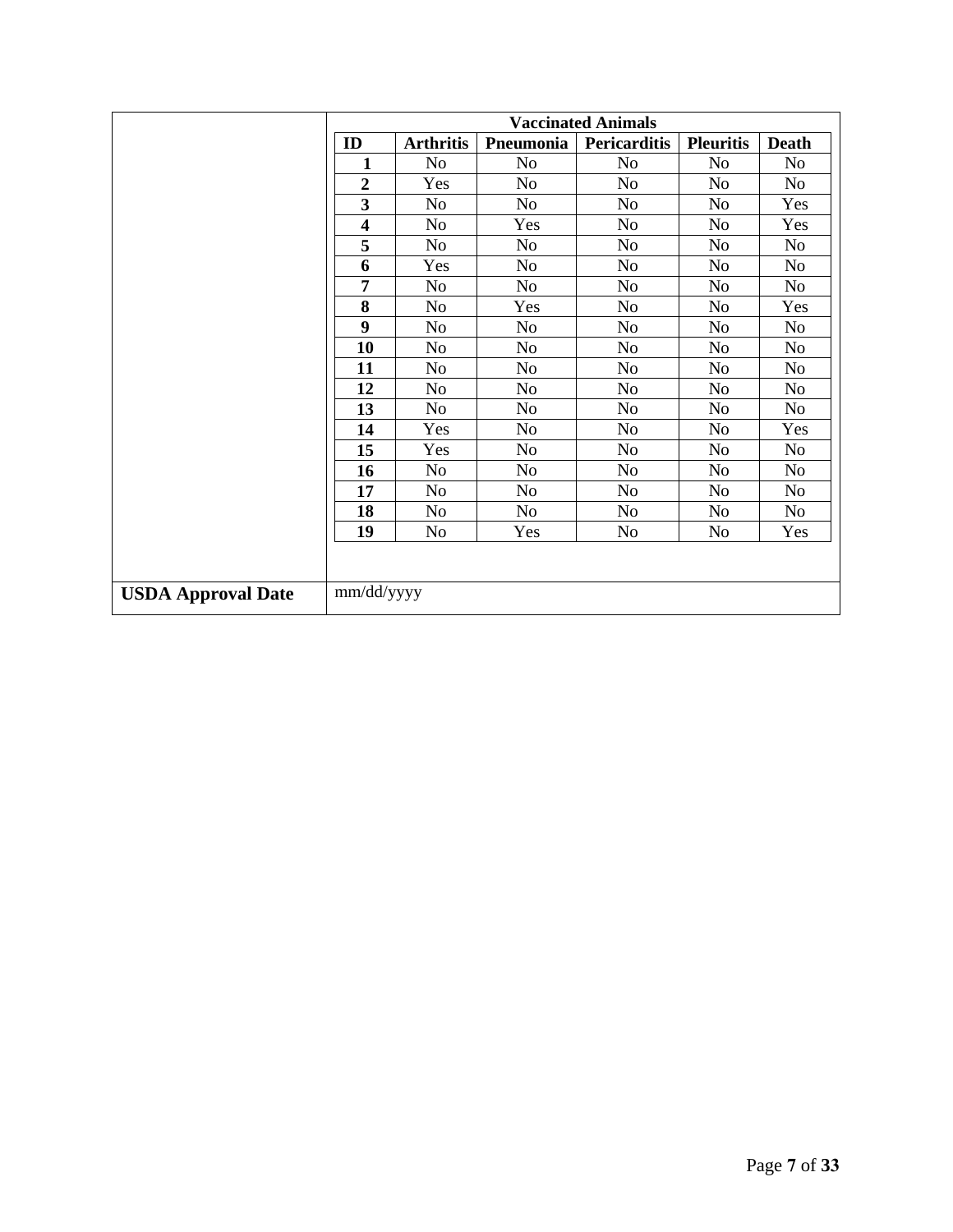## **Example 5:**

| <b>Study Type</b>                                                                                                           | Efficacy                                                                                                                                                                                                                                                                                                                                                                                                                           |  |  |  |  |  |  |  |  |  |  |
|-----------------------------------------------------------------------------------------------------------------------------|------------------------------------------------------------------------------------------------------------------------------------------------------------------------------------------------------------------------------------------------------------------------------------------------------------------------------------------------------------------------------------------------------------------------------------|--|--|--|--|--|--|--|--|--|--|
| <b>Pertaining to</b>                                                                                                        | Mycoplasma hyopneumoniae                                                                                                                                                                                                                                                                                                                                                                                                           |  |  |  |  |  |  |  |  |  |  |
| <b>Study Purpose</b>                                                                                                        | Efficacy against respiratory disease                                                                                                                                                                                                                                                                                                                                                                                               |  |  |  |  |  |  |  |  |  |  |
| <b>Product</b>                                                                                                              | 2 doses, given intramuscularly, 2 weeks apart                                                                                                                                                                                                                                                                                                                                                                                      |  |  |  |  |  |  |  |  |  |  |
| <b>Administration</b> (# doses,<br>route of administration,<br>interval between doses)                                      |                                                                                                                                                                                                                                                                                                                                                                                                                                    |  |  |  |  |  |  |  |  |  |  |
| <b>Study Animals</b> (species,<br>age at first product<br>administration, number per<br>treatment group)                    | Commercial pigs, 3 weeks of age. 32 vaccinates and 31 controls                                                                                                                                                                                                                                                                                                                                                                     |  |  |  |  |  |  |  |  |  |  |
| <b>Challenge Description</b><br>(agent, route of<br>administration, interval<br>between last product dose and<br>challenge) | Mycoplasma hyopneumoniae, given 3 weeks after final<br>vaccination                                                                                                                                                                                                                                                                                                                                                                 |  |  |  |  |  |  |  |  |  |  |
| <b>Interval observed after</b>                                                                                              | Lungs evaluated 4 weeks after challenge                                                                                                                                                                                                                                                                                                                                                                                            |  |  |  |  |  |  |  |  |  |  |
| challenge<br><b>Results</b>                                                                                                 | The percent of the lung mass that was abnormal (consolidated)<br>was calculated for every animal.<br>5-number summary for lung consolidation (%)<br><b>Minimum</b><br><b>Maximum</b><br><b>Treatment</b><br>$\overline{Q_1}$<br><b>Median</b><br>$\overline{\mathcal{Q}_3}$<br>7.5<br>18.0<br><b>Controls</b><br>13.2<br>26.3<br>4.4<br>Vaccinates<br>2.0<br><b>5.3</b><br>10.5<br>20.8<br>0.0<br>Raw data shown on attached page. |  |  |  |  |  |  |  |  |  |  |
| <b>USDA Approval Date</b>                                                                                                   | mm/dd/yyyy                                                                                                                                                                                                                                                                                                                                                                                                                         |  |  |  |  |  |  |  |  |  |  |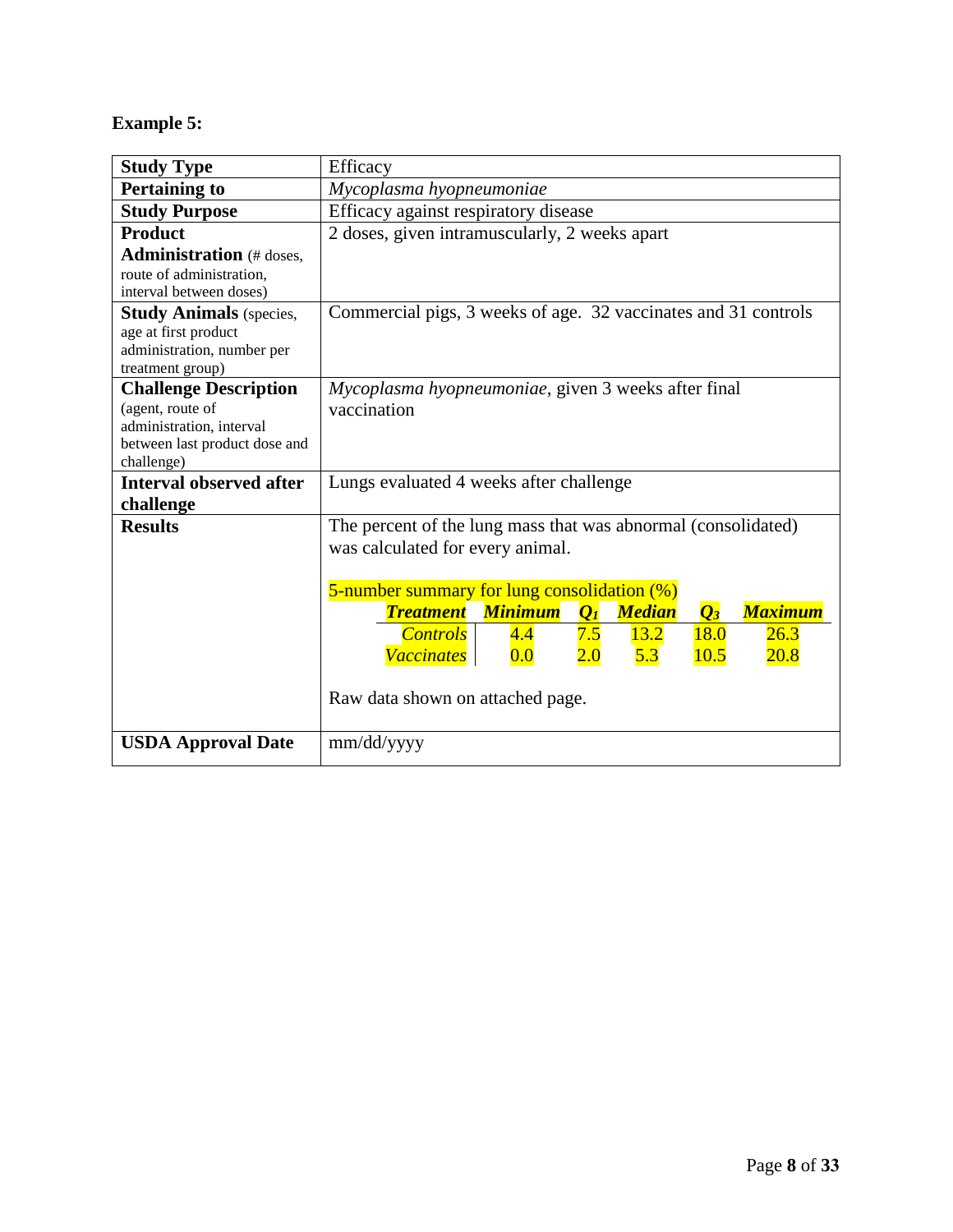| <b>Vaccinate</b> | Control           |
|------------------|-------------------|
| 0.1              | $\boldsymbol{0}$  |
| $\overline{0.1}$ | $\overline{0.3}$  |
| $\overline{0.1}$ | 1.0               |
| 0.1              | $2.\overline{3}$  |
| $\overline{0.1}$ | 2.5               |
| 0.2              | 3.0               |
| 0.3              | 3.1               |
| $0.\overline{3}$ | 4.5               |
| $\overline{0.3}$ | 6.7               |
| 0.5              | 8.2               |
| 0.5              | $\overline{8.2}$  |
| 0.6              | 10.8              |
| 0.7              | 11.0              |
| $\overline{1.1}$ | $11.\overline{3}$ |
| 1.3              | 12.1              |
| $\overline{1.8}$ | $12.\overline{5}$ |
| 1.9              | 14.1              |
| 2.0              | 14.8              |
| 5.3              | $15.\overline{1}$ |
| 5.7              | 18.0              |
| 10.2             | 20.1              |
| 10.7             | 23.2              |
| 10.9             | 24.8              |
| 33.3             | 35.0              |

# **Lung consolidation scores (%), in order of rank:**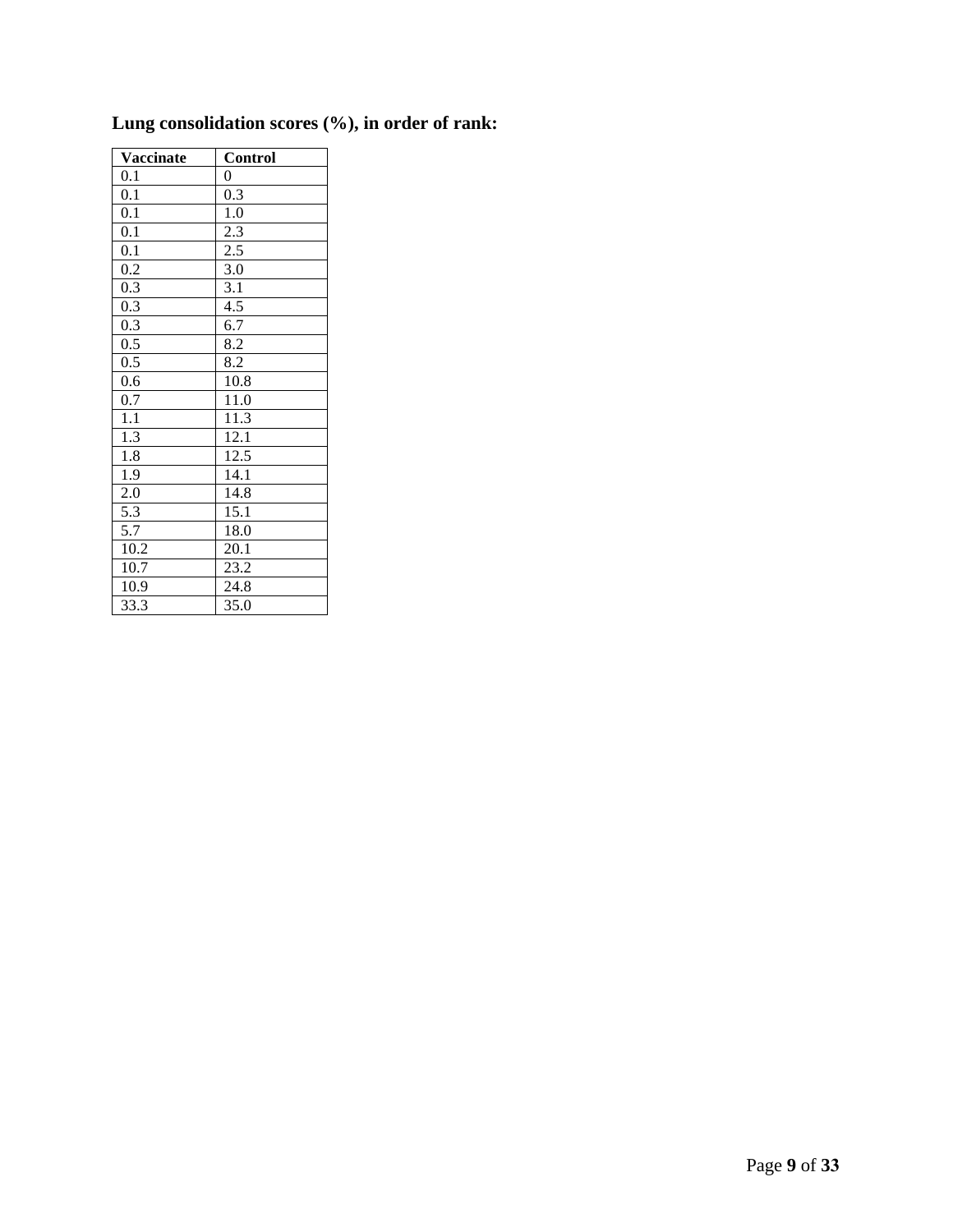## <span id="page-9-0"></span>**Example 6:**

| <b>Study Type</b>              | Efficacy                                                                                                                                                                                      |
|--------------------------------|-----------------------------------------------------------------------------------------------------------------------------------------------------------------------------------------------|
| <b>Pertaining to</b>           | Herpesvirus, Bovine (IBR)                                                                                                                                                                     |
| <b>Study Purpose</b>           | Efficacy against respiratory disease                                                                                                                                                          |
| <b>Product Administration</b>  |                                                                                                                                                                                               |
| <b>Study Animals</b>           |                                                                                                                                                                                               |
| <b>Challenge Description</b>   |                                                                                                                                                                                               |
| <b>Interval observed after</b> |                                                                                                                                                                                               |
| challenge                      |                                                                                                                                                                                               |
| <b>Results</b>                 | Study data were evaluated by USDA-APHIS prior to product<br>licensure and met regulatory standards for acceptance at the time<br>of submission. Study data, however, are no longer available. |
| <b>USDA Approval Date</b>      | May 21, 1962                                                                                                                                                                                  |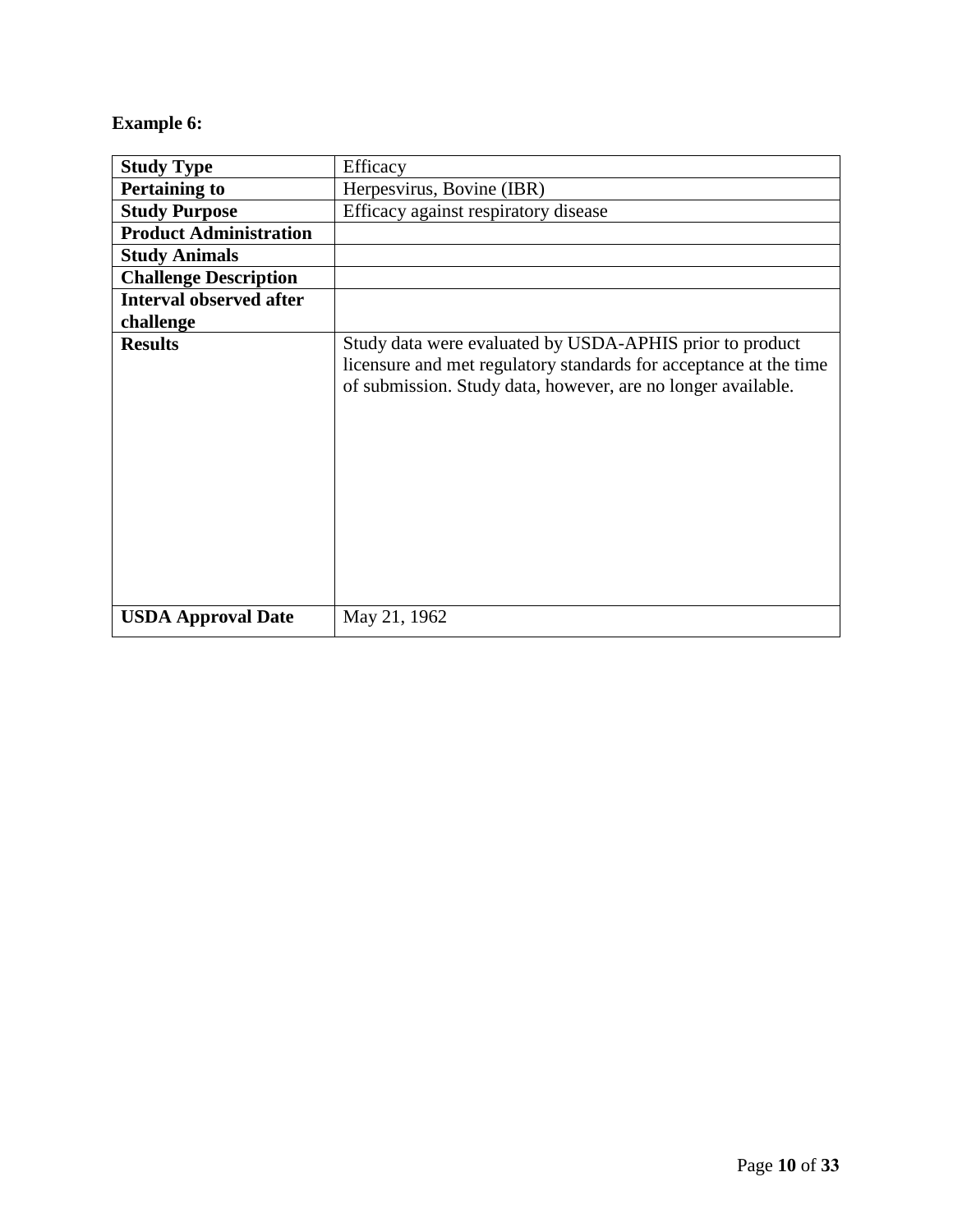## <span id="page-10-0"></span>**Example 7:**

| <b>Study Type</b>              | Efficacy                                                                                                                                                                                                                                                                                                                                   |  |  |  |  |  |  |  |
|--------------------------------|--------------------------------------------------------------------------------------------------------------------------------------------------------------------------------------------------------------------------------------------------------------------------------------------------------------------------------------------|--|--|--|--|--|--|--|
| <b>Pertaining to</b>           | Herpesvirus, bovine (IBR)                                                                                                                                                                                                                                                                                                                  |  |  |  |  |  |  |  |
| <b>Study Purpose</b>           | Demonstrate effectiveness against infectious bovine                                                                                                                                                                                                                                                                                        |  |  |  |  |  |  |  |
|                                | rhinotracheitis                                                                                                                                                                                                                                                                                                                            |  |  |  |  |  |  |  |
| <b>Product Administration</b>  | Single dose, administered subcutaneously                                                                                                                                                                                                                                                                                                   |  |  |  |  |  |  |  |
| <b>Study Animals</b>           | Forty calves, seronegative to IBR, 3 months of age, 20                                                                                                                                                                                                                                                                                     |  |  |  |  |  |  |  |
|                                | vaccinates and 20 controls                                                                                                                                                                                                                                                                                                                 |  |  |  |  |  |  |  |
| <b>Challenge Description</b>   | IBR virus administered 14 days after vaccination                                                                                                                                                                                                                                                                                           |  |  |  |  |  |  |  |
| <b>Interval observed after</b> | Calves observed daily for 14 days after challenge                                                                                                                                                                                                                                                                                          |  |  |  |  |  |  |  |
| challenge                      |                                                                                                                                                                                                                                                                                                                                            |  |  |  |  |  |  |  |
| <b>Results</b>                 | Animals were considered affected by the challenge if they had a<br>temperature $\geq$ 104.0 on more than one day AND demonstrated at<br>least one clinical sign (depression, dyspnea, or purulent nasal<br>discharge) on at least one day.<br>Totals:<br>16/18 controls affected<br>0/17 vaccinates affected<br>Raw data:<br>See attached. |  |  |  |  |  |  |  |
| <b>USDA Approval Date</b>      | mm/dd/yyyy                                                                                                                                                                                                                                                                                                                                 |  |  |  |  |  |  |  |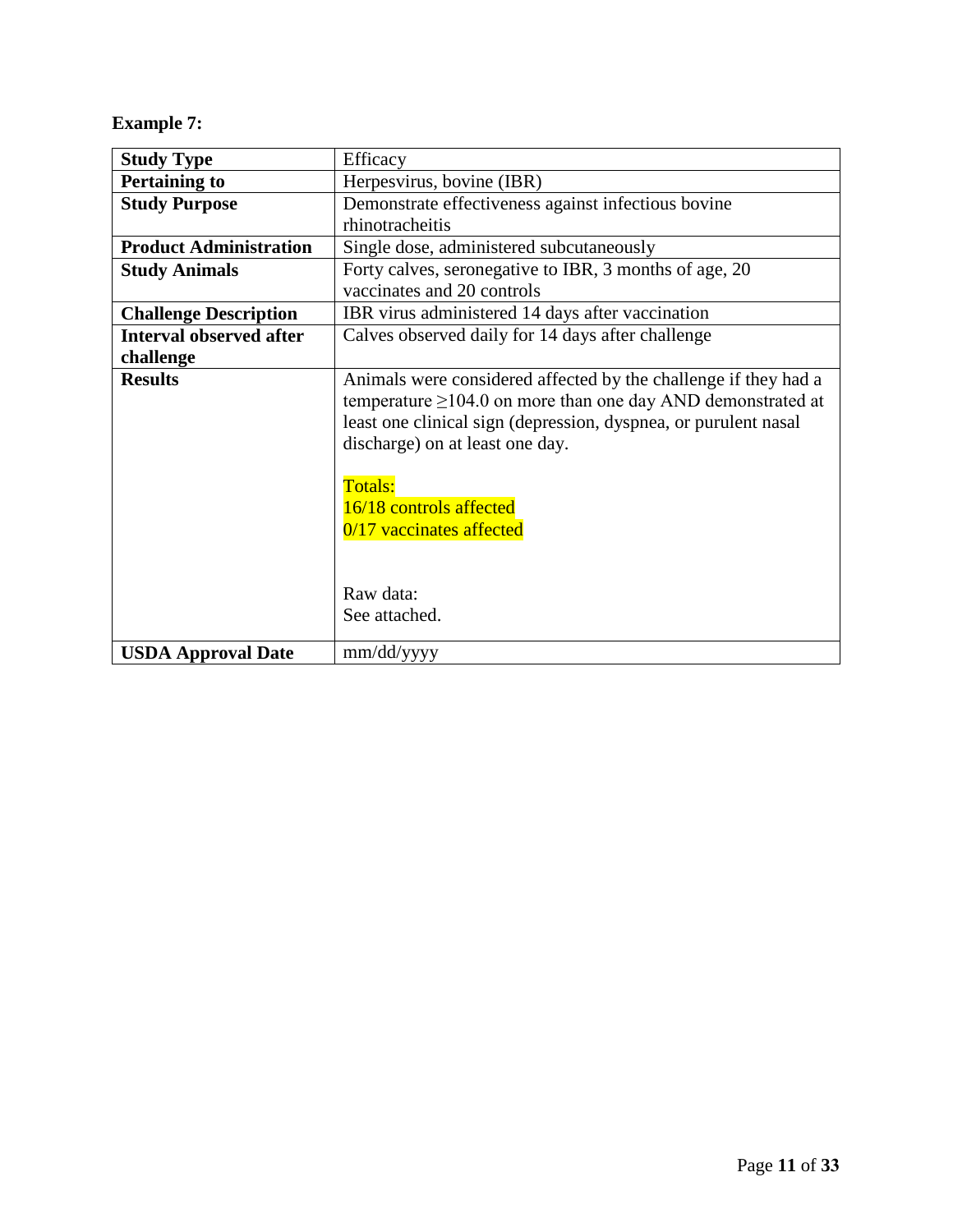|                   |               |       | <b>Rectal Temperatures</b> |       |       |       |       |       |       |       |       |       |       |       |       |       |                       |
|-------------------|---------------|-------|----------------------------|-------|-------|-------|-------|-------|-------|-------|-------|-------|-------|-------|-------|-------|-----------------------|
| <b>Controls</b>   |               |       |                            |       |       |       |       |       |       |       |       |       |       |       |       |       |                       |
| Calf              | <b>Day 62</b> | 63    | 64                         | 65    | 66    | 67    | 68    | 69    | 70    | 71    | 72    | 73    | 74    | 75    | 76    | 77    | <b>Classification</b> |
| 2245              | 101.9         | 101.2 | 101.2                      | 102.2 | 104.8 | 104.5 | 104.7 | 102.5 | 103.1 | 104.1 | 101.2 | 100.7 | 100.5 | 102   | 101.3 | 101   | <b>Positive</b>       |
| 2267              | 101.2         | 101.6 | 101.7                      | 104.6 | 104.9 | 103.1 | 104   | 103.2 | 101.6 | 101   | 101.6 | 100.3 | 100.9 | 100.6 | 101   |       | 100.4 Positive        |
| 2273              | 101.9         | 101.5 | 101.9                      | 103.6 | 105   | 104.9 | 104.9 | 103   | 101.6 | 101.8 | 100.7 | 101.7 | 101.1 | 101.1 | 101   |       | 100.9 Positive        |
| 2274              | 101.3         | 101.9 | 101.2                      | 103.1 | 103.5 | 106.2 | 105.4 | 104.2 | 101   | 103.9 | 101.2 | 101.8 | 101.2 | 101.1 | 101   |       | 102.6 Positive        |
| 2291              | 101.8         | 101   | 101.4                      | 103.3 | 104.2 | 104.6 | 104   | 103   | 102.3 | 101.7 | 100.6 | 101.5 | 100.8 | 101.1 | 101.2 |       | 100.4 Positive        |
| 2298              | 101.2         | 102.7 | 102                        | 102.3 | 103.4 | 104   | 104   | 102.4 | 103.5 | 102.7 | 101.9 | 101   | 101.2 | 101.6 | 101.4 |       | 101.8 Positive        |
| 2302              | 101.4         | 101.4 | 101.6                      | 101.6 | 102   | 103.8 | 103.7 | 103.3 | 102   | 101.5 | 101.5 | 101.2 | 100.7 | 101.6 | 101.6 |       | 101.7 Negative        |
| 2310              | 101.6         | 102   | 101.7                      | 104   | 103.3 | 105.4 | 104.8 | 103.7 | 103.3 | 104.1 | 103.5 | 101.5 | 100.7 | 101.7 | 101.2 |       | 101.4 Positive        |
| 2318              | 101.8         | 101.8 | 101.6                      | 104.8 | 106.1 | 106   | 105.9 | 105   | 102.6 | 103.2 | 103.3 | 101.6 | 100.6 | 100.7 | 101.6 | 101.5 | <b>Positive</b>       |
| 2320              | 102.3         | 101.2 | 102.2                      | 104.1 | 103.4 | 104.1 | 103.5 | 103.7 | 103   | 103.1 | 103.3 | 101.9 | 101.7 | 102.8 | 103.4 |       | 104.2 Positive        |
| 2323              | 100.5         | 101.2 | 100.6                      | 103.3 | 104.4 | 104.9 | 104.7 | 103.9 | 103.6 | 102.1 | 101.7 | 100.7 | 100.5 | 101   | 101.6 |       | 102.3 Positive        |
| 2326              | 101.3         | 101.9 | 101                        | 103.2 | 103.3 | 103.7 | 104   | 101.6 | 101.4 | 102.2 | 101.4 | 101.6 | 101   | 101.1 | 101.3 |       | 101.4 Negative        |
| 2329              | 102.4         | 103.4 | 101.2                      | 103.9 | 104.5 | 104.1 | 103.5 | 103.2 | 103.2 | 103.2 | 100.6 | 102.2 | 100.1 | 100.7 | 100.9 |       | 102.1 Positive        |
| 2344              | 102.1         | 102   | 100.6                      | 104.1 | 103.4 | 104.2 | 103.5 | 104   | 102.1 | 101.3 | 100.6 | 101   | 100.6 | 100.5 | 101.5 | 101.4 | <b>Positive</b>       |
| 2345              | 101           | 102.1 | 101.1                      | 102.9 | 104   | 104.4 | 104.3 | 102.1 | 101.1 | 101   | 100.6 | 101.3 | 101.1 | 101.1 | 101   |       | 101 Positive          |
| 2348              | 101.5         | 102.5 | 101.4                      | 104.6 | 104   | 102.9 | 102.7 | 102.6 | 103   | 102   | 102.3 | 101.3 | 101.5 | 101.4 | 101.3 |       | 102.1 Positive        |
| 2350              | 101.2         | 101.6 | 103                        | 103.8 | 103.9 | 104.2 | 104.2 | 103.8 | 103   | 102.9 | 102.7 | 101.3 | 101.7 | 101.1 | 101.3 |       | 101.8 Positive        |
| 2352              | 101.5         | 101.4 | 101.2                      | 102.5 | 104.2 | 103.5 | 104.5 | 102.8 | 102.7 | 101.4 | 101.1 | 100.6 | 101.1 | 100.6 | 101.7 |       | 101.4 Positive        |
| <b>Vaccinates</b> |               |       |                            |       |       |       |       |       |       |       |       |       |       |       |       |       |                       |
| 2256              | 100.9         | 102.3 | 102.2                      | 103.2 | 102.6 | 103.9 | 103.9 | 102.9 | 101.7 | 102.3 | 102.7 | 101.2 | 102.1 | 101.6 | 101.7 |       | 101.9 Negative        |
| 2265              | 101           | 101.8 | 101.4                      | 101.8 | 101.4 | 102.4 | 104.1 | 103.8 | 101.3 | 101.4 | 101.6 | 101.8 | 101.2 | 101.6 | 101.7 |       | 101.8 Negative        |
| 2281              | 101.1         | 101.4 | 100.9                      | 100.9 | 102.8 | 101.3 | 101.1 | 101   | 100.7 | 101.5 | 101.1 | 101   | 101.3 | 100.5 | 101.5 |       | 101.7 Negative        |
| 2282              | 100.7         | 101.7 | 101                        | 101.7 | 102.7 | 102.2 | 103.9 | 104.6 | 103.9 | 101.3 | 100.8 | 101.1 | 100.8 | 101.1 | 100.8 |       | 100.3 Negative        |
| 2283              | 101.1         | 101.1 | 101.4                      | 102.4 | 102.8 | 102.3 | 102.3 | 103.9 | 103.8 | 101.6 | 101.3 | 101.6 | 101.1 | 101.3 | 101.6 |       | 101.8 Negative        |
| 2284              | 101.4         | 101.3 | 101.5                      | 101.4 | 102.6 | 102.5 | 102   | 101.6 | 101.8 | 101.3 | 101.6 | 101.6 | 101.3 | 101.5 | 101.5 |       | 101.1 Negative        |
| 2285              | 101.5         | 101.6 | 101.5                      | 101.4 | 103.5 | 103.4 | 103.8 | 103.7 | 101.2 | 101.5 | 101.9 | 102.4 | 101.9 | 101.8 | 101.4 |       | 102 Negative          |
| 2286              | 101.8         | 101.4 | 101                        | 103.6 | 104   | 103.9 | 103.8 | 101.6 | 101.9 | 102.4 | 102   | 101.7 | 101.4 | 101.7 | 101.6 |       | 102.1 Negative        |
| 2287              | 101.3         | 101.8 | 101.3                      | 103.1 | 104.4 | 103.8 | 103   | 101.5 | 101.3 | 101.6 | 101.7 | 101.2 | 101.6 | 101.6 | 102.2 |       | 101.7 Negative        |
| 2290              | 101.1         | 101.6 | 102                        | 102.3 | 102.4 | 101.4 | 101.7 | 101.1 | 101.9 | 101.9 | 101.4 | 101.9 | 101.2 | 101.5 | 102.1 |       | 100.9 Negative        |
| 2307              | 101.1         | 101.5 | 101.7                      | 101.4 | 102.4 | 101.6 | 101.5 | 101   | 101.4 | 101.2 | 100.3 | 102.1 | 101.5 | 102.1 | 102   |       | 101.4 Negative        |
| 2311              | 101.3         | 101.5 | 101.3                      | 102.6 | 103.6 | 103.9 | 104.1 | 103.8 | 101.5 | 101.5 | 101.7 | 101   | 100.8 | 101.1 | 101.6 |       | 101.8 Negative        |
| 2313              | 101           | 101.2 | 101.3                      | 101.9 | 103.1 | 101.6 | 101.6 | 101.5 | 101.5 | 102.2 | 101   | 101.2 | 101.1 | 100.8 | 101.6 |       | 101.3 Negative        |
| 2331              | 101.5         | 102   | 101.9                      | 101.8 | 102.1 | 103.1 | 103.7 | 103.9 | 103.9 | 102.6 | 101.8 | 101.4 | 101.7 | 101.8 | 101.4 |       | 101.7 Negative        |
| 2334              | 100.9         | 102.3 | 102.3                      | 103.4 | 101.9 | 101.8 | 101.6 | 101.4 | 101.7 | 101.8 | 100.8 | 101   | 102.3 | 102   | 101.7 |       | 101.5 Negative        |
| 2341              | 102.1         | 101.7 | 101.7                      | 101.9 | 101.7 | 103.7 | 104.5 | 103.8 | 103.7 | 102.2 | 102.4 | 102.2 | 102.2 | 101.2 | 101.5 |       | 102.5 Negative        |
| 2346              | 102.3         | 101.5 | 102                        | 102.8 | 104   | 103.5 | 103.1 | 100.7 | 101.2 | 102   | 101.1 | 101.9 | 102.4 | 104.1 | 101   |       | 102.7 Positive        |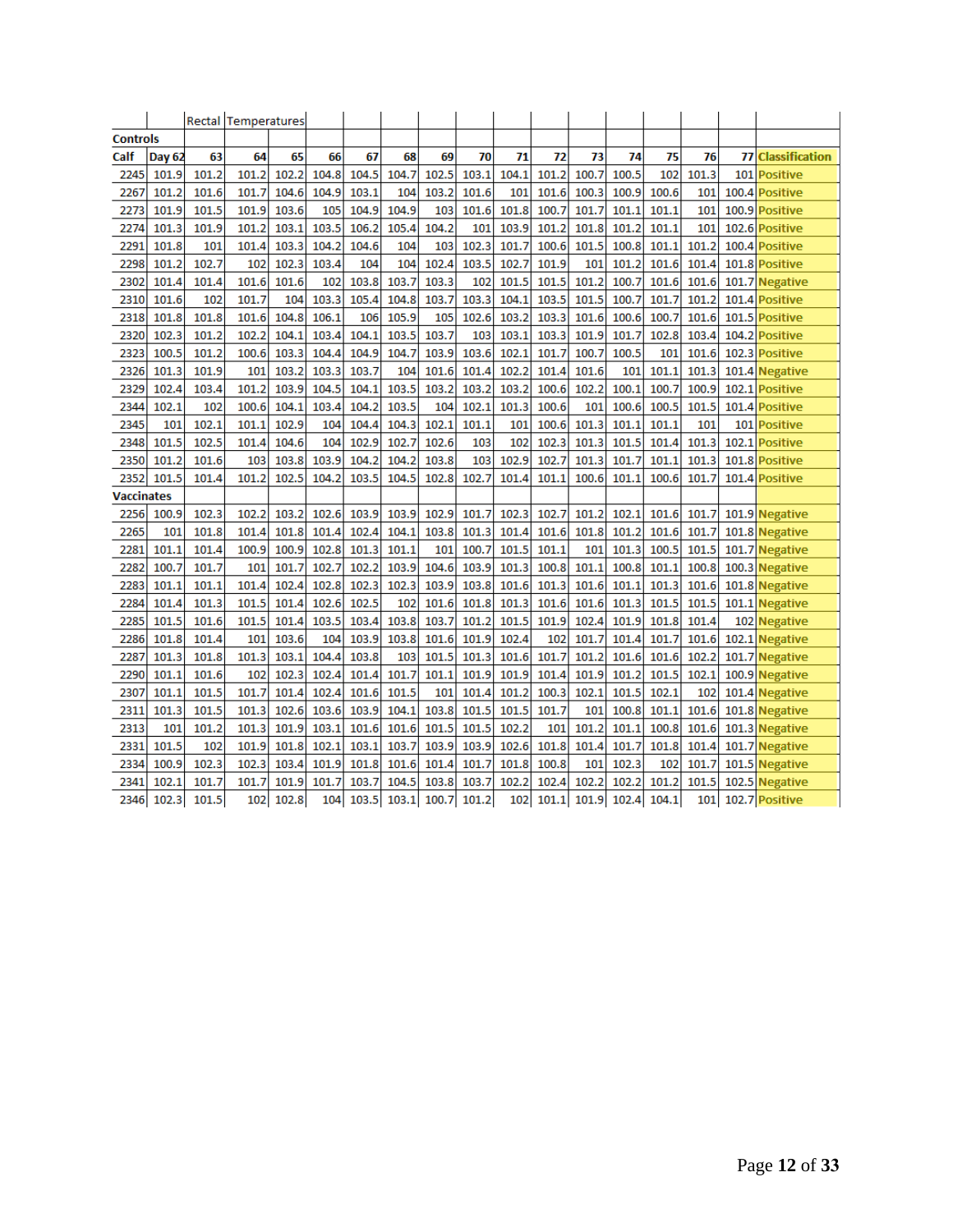

#### **Clinical Sign Data:**

#### **Vaccinates**



**Controls**

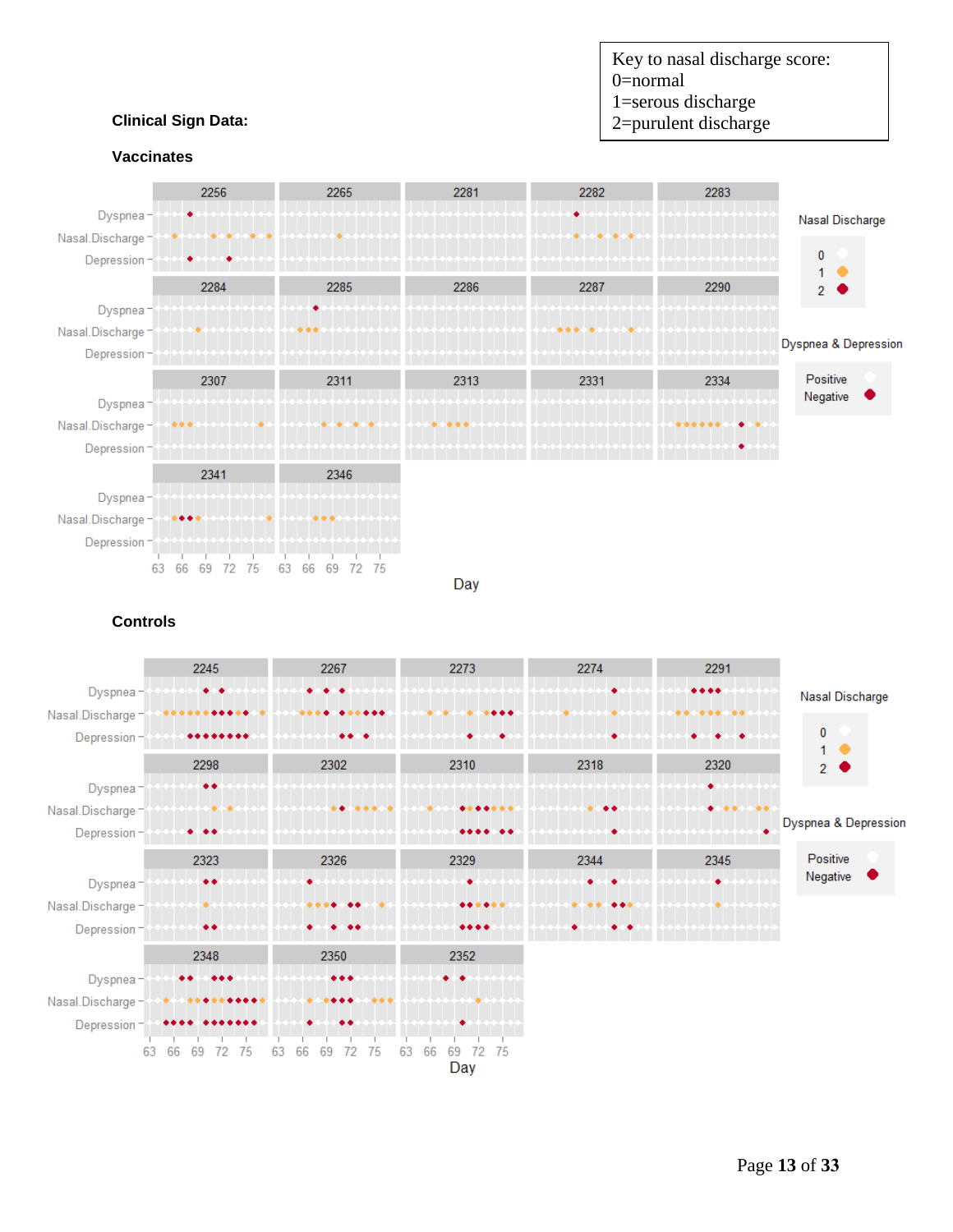## <span id="page-13-0"></span>**Example 8:**

| <b>Study Type</b>              | Efficacy                                                           |                                           |                                                                     |  |  |  |  |  |  |
|--------------------------------|--------------------------------------------------------------------|-------------------------------------------|---------------------------------------------------------------------|--|--|--|--|--|--|
| <b>Pertaining to</b>           | Escherichia coli                                                   |                                           |                                                                     |  |  |  |  |  |  |
| <b>Study Purpose</b>           | Efficacy against neonatal diarrhea due to K99 pilus-expressing $E$ |                                           |                                                                     |  |  |  |  |  |  |
|                                | coli                                                               |                                           |                                                                     |  |  |  |  |  |  |
| <b>Product Administration</b>  | 2 doses, administered intramuscularly to pregnant gilts,           |                                           |                                                                     |  |  |  |  |  |  |
|                                | approximately 5 and 2 weeks prior to farrowing                     |                                           |                                                                     |  |  |  |  |  |  |
| <b>Study Animals</b>           |                                                                    |                                           | Crossbred commercial gilts, 6 months of age at breeding. 20         |  |  |  |  |  |  |
|                                |                                                                    |                                           | vaccinated gilts and 10 control gilts. Healthy piglets in each      |  |  |  |  |  |  |
|                                | litter were challenged.                                            |                                           |                                                                     |  |  |  |  |  |  |
| <b>Challenge Description</b>   |                                                                    |                                           | K99+ $E$ coli given to neonatal piglets 2 hours after first nursing |  |  |  |  |  |  |
|                                | (colostrum)                                                        |                                           |                                                                     |  |  |  |  |  |  |
| <b>Interval observed after</b> |                                                                    | Observed daily for 7 days after challenge |                                                                     |  |  |  |  |  |  |
| challenge                      |                                                                    |                                           |                                                                     |  |  |  |  |  |  |
| <b>Results</b>                 |                                                                    | Mortality in each litter was assessed.    |                                                                     |  |  |  |  |  |  |
|                                |                                                                    |                                           |                                                                     |  |  |  |  |  |  |
|                                | Total pigs dead:                                                   |                                           |                                                                     |  |  |  |  |  |  |
|                                |                                                                    | From vaccinated sows: 21/150 (14%)        |                                                                     |  |  |  |  |  |  |
|                                |                                                                    | From control sows: $48/67$ (72%)          |                                                                     |  |  |  |  |  |  |
|                                |                                                                    |                                           |                                                                     |  |  |  |  |  |  |
|                                |                                                                    |                                           | Figures below represent piglets dying/total piglets challenged in   |  |  |  |  |  |  |
|                                | each litter.                                                       |                                           |                                                                     |  |  |  |  |  |  |
|                                | Vaccinates                                                         | Controls                                  |                                                                     |  |  |  |  |  |  |
|                                | 0/8                                                                | 1/6                                       |                                                                     |  |  |  |  |  |  |
|                                | 0/7                                                                | 3/8                                       |                                                                     |  |  |  |  |  |  |
|                                | 0/9                                                                | 4/7                                       |                                                                     |  |  |  |  |  |  |
|                                | 0/5                                                                | 5/7                                       |                                                                     |  |  |  |  |  |  |
|                                | 0/8                                                                | 5/7                                       |                                                                     |  |  |  |  |  |  |
|                                | 0/6                                                                | 5/6                                       |                                                                     |  |  |  |  |  |  |
|                                | 0/9                                                                | 7/8                                       |                                                                     |  |  |  |  |  |  |
|                                | 0/8                                                                | 4/4                                       |                                                                     |  |  |  |  |  |  |
|                                | 0/7                                                                | 6/6                                       |                                                                     |  |  |  |  |  |  |
|                                | 0/7                                                                | $8/8$                                     |                                                                     |  |  |  |  |  |  |
|                                | 1/6                                                                |                                           |                                                                     |  |  |  |  |  |  |
|                                | 1/9                                                                |                                           |                                                                     |  |  |  |  |  |  |
|                                | 1/7                                                                |                                           |                                                                     |  |  |  |  |  |  |
|                                | 1/8                                                                |                                           |                                                                     |  |  |  |  |  |  |
|                                | 2/7                                                                |                                           |                                                                     |  |  |  |  |  |  |
|                                | 2/9                                                                |                                           |                                                                     |  |  |  |  |  |  |
|                                | 2/6                                                                |                                           |                                                                     |  |  |  |  |  |  |
|                                | 3/9                                                                |                                           |                                                                     |  |  |  |  |  |  |
|                                | 3/7                                                                |                                           |                                                                     |  |  |  |  |  |  |
|                                | 5/8                                                                |                                           |                                                                     |  |  |  |  |  |  |
| <b>USDA Approval Date</b>      | mm/dd/yyyy                                                         |                                           |                                                                     |  |  |  |  |  |  |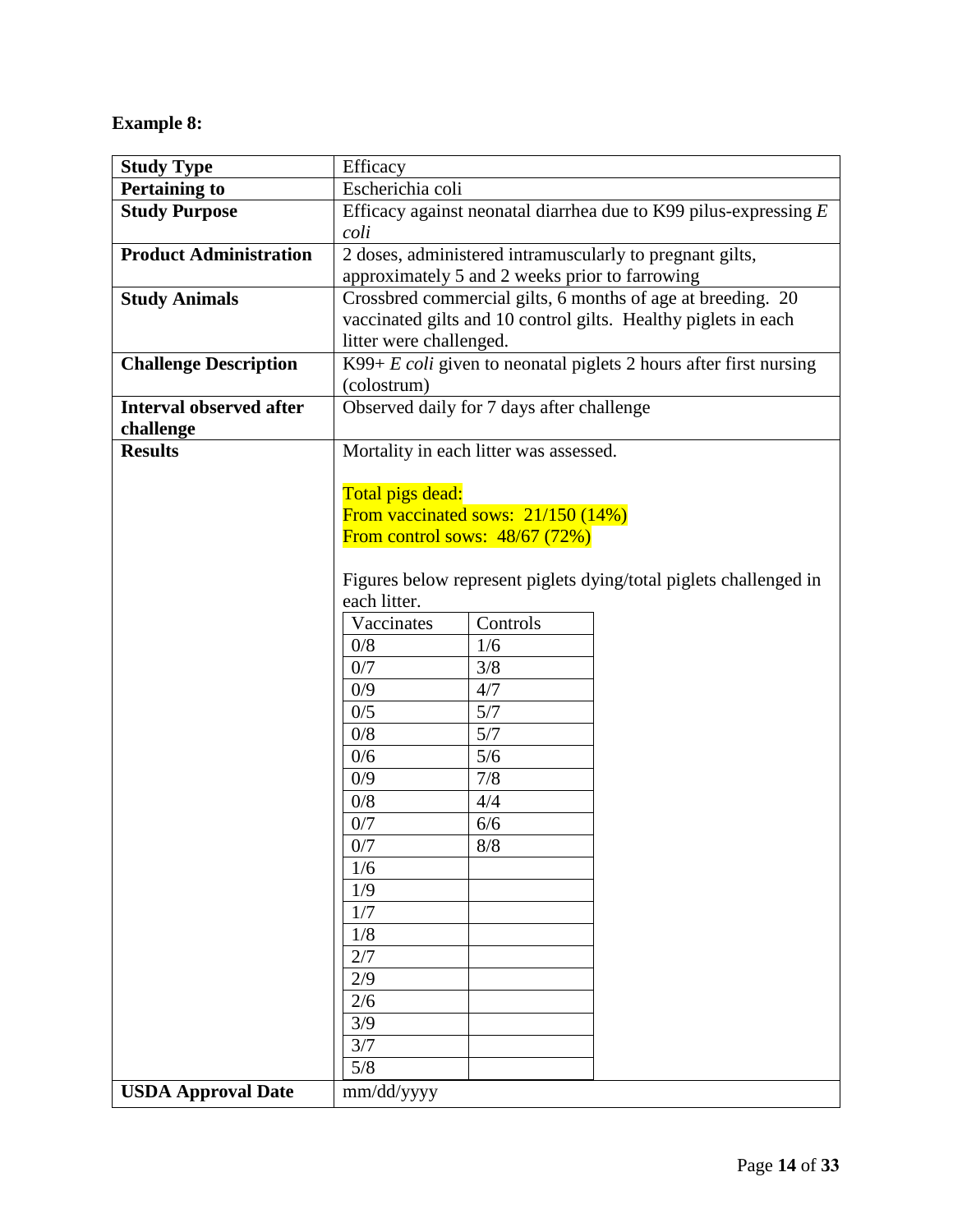<span id="page-14-0"></span>

| <b>Example 9:</b>                   |                                                                                    |                                                                         |  |  |  |  |  |  |  |  |
|-------------------------------------|------------------------------------------------------------------------------------|-------------------------------------------------------------------------|--|--|--|--|--|--|--|--|
| <b>Study Type</b>                   | Efficacy                                                                           |                                                                         |  |  |  |  |  |  |  |  |
| <b>Pertaining to</b>                | Feline calicivirus                                                                 |                                                                         |  |  |  |  |  |  |  |  |
| <b>Study Purpose</b>                | Demonstrate efficacy against feline calicivirus                                    |                                                                         |  |  |  |  |  |  |  |  |
| <b>Product</b>                      | Two doses, administered subcutaneously, 3 weeks apart.                             |                                                                         |  |  |  |  |  |  |  |  |
| <b>Administration</b>               |                                                                                    |                                                                         |  |  |  |  |  |  |  |  |
| <b>Study Animals</b>                | 20 vaccinates and 10 controls, 9-11 weeks of age.                                  |                                                                         |  |  |  |  |  |  |  |  |
| <b>Challenge</b>                    | Feline calicivirus was administered 3 weeks after the last vaccination.            |                                                                         |  |  |  |  |  |  |  |  |
| <b>Description</b>                  |                                                                                    |                                                                         |  |  |  |  |  |  |  |  |
| <b>Interval observed</b>            | All cats were observed daily for clinical symptoms for 2 weeks after               |                                                                         |  |  |  |  |  |  |  |  |
| after challenge<br><b>Results</b>   | challenge.                                                                         |                                                                         |  |  |  |  |  |  |  |  |
|                                     | challenge.<br>Number affected:<br>Vaccinates: 2/20<br>Controls: 10/10<br>Raw data: | Animals displaying clinical signs were considered to be affected by the |  |  |  |  |  |  |  |  |
|                                     | A disease severity code was created.<br><b>Clinical Observations</b>               | Code                                                                    |  |  |  |  |  |  |  |  |
|                                     |                                                                                    |                                                                         |  |  |  |  |  |  |  |  |
|                                     | Normal                                                                             | A                                                                       |  |  |  |  |  |  |  |  |
|                                     | Single shallow mouth ulcer                                                         | B                                                                       |  |  |  |  |  |  |  |  |
|                                     | Multiple distinct shallow ulcers, or an ulcer with deeper<br>erosion               | $\mathcal{C}$                                                           |  |  |  |  |  |  |  |  |
|                                     | Mouth ulcers with excessive erosion                                                | D                                                                       |  |  |  |  |  |  |  |  |
|                                     | Mouth ulcers with bleeding and/or salivation                                       | E                                                                       |  |  |  |  |  |  |  |  |
|                                     | Mouth and/or nasal erosions with anorexia and<br>depression                        | $\mathbf F$                                                             |  |  |  |  |  |  |  |  |
|                                     | Labored breathing and/or pneumonia<br>G                                            |                                                                         |  |  |  |  |  |  |  |  |
|                                     | Data table is appended to end of this summary.                                     |                                                                         |  |  |  |  |  |  |  |  |
| <b>USDA Approval</b><br><b>Date</b> | mm/dd/yyyy                                                                         |                                                                         |  |  |  |  |  |  |  |  |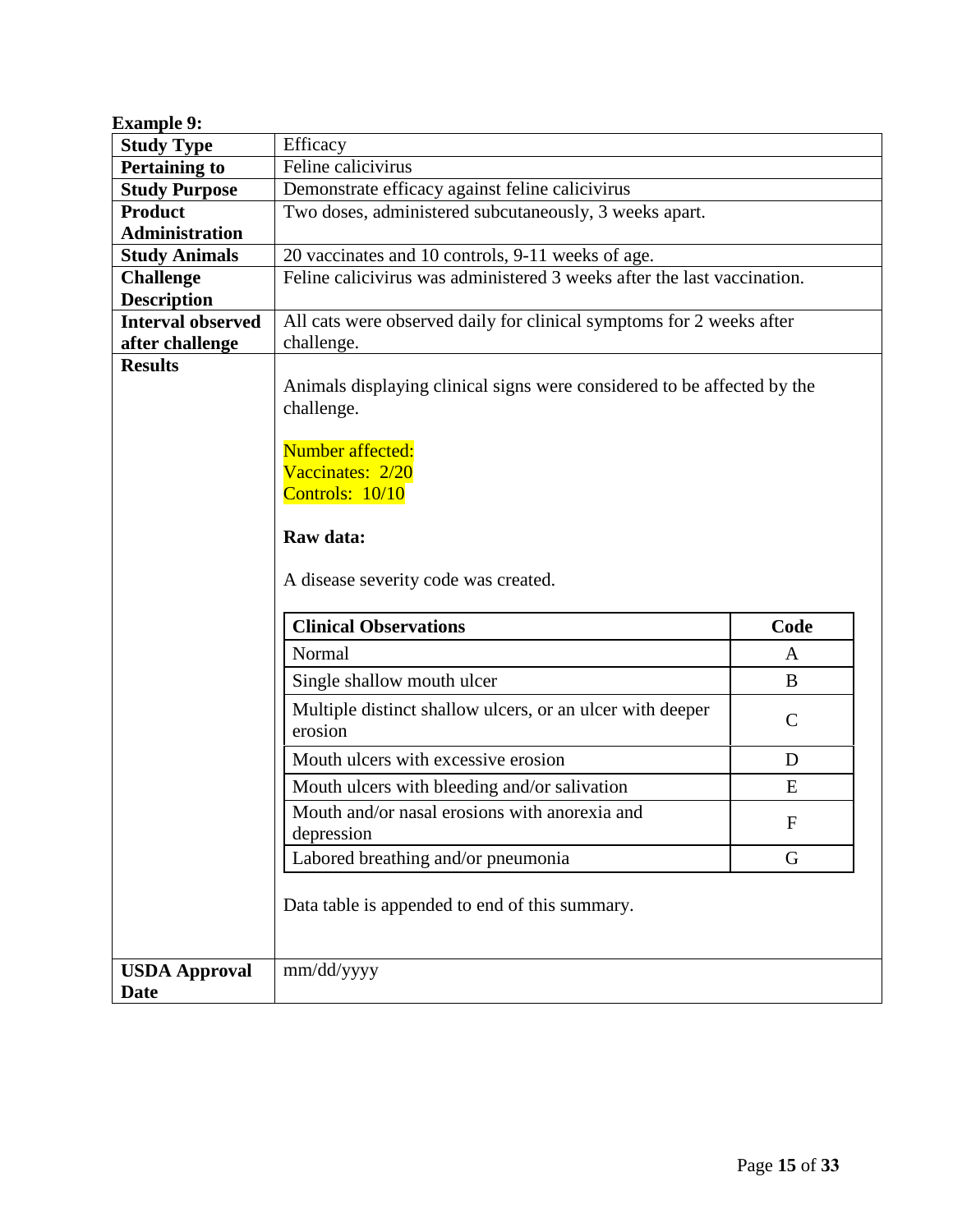<span id="page-15-0"></span>

| g<br>Day                      |           |                               |           |           |           |           |           |           |                                 |         |                         |         |         |         |         |         |         |         |         |         |              |           |              |              |              |              |              |           |           |  |
|-------------------------------|-----------|-------------------------------|-----------|-----------|-----------|-----------|-----------|-----------|---------------------------------|---------|-------------------------|---------|---------|---------|---------|---------|---------|---------|---------|---------|--------------|-----------|--------------|--------------|--------------|--------------|--------------|-----------|-----------|--|
| Day                           |           | 144444444444444444094004049   |           |           |           |           |           |           |                                 |         |                         |         |         |         |         |         |         |         |         |         |              |           |              |              |              |              |              |           |           |  |
| 븝<br>Day                      | ď         |                               |           |           |           |           |           |           | 14444404444444444400000000000   |         |                         |         |         |         |         |         |         |         |         |         |              |           |              |              |              |              |              |           |           |  |
| 吕<br>Day                      |           |                               |           |           |           |           |           |           |                                 |         |                         |         |         |         |         |         |         |         |         |         |              |           |              |              |              |              |              |           |           |  |
| ō<br>VeQ                      |           |                               |           |           |           |           |           |           |                                 |         |                         |         |         |         |         |         |         |         |         |         |              |           |              |              |              |              |              |           |           |  |
| δ<br>œ<br>高                   | ď         |                               |           |           |           |           |           |           | duddddd dalaidd achuu bhabbba a |         |                         |         |         |         |         |         |         |         |         |         |              |           |              |              |              |              |              |           |           |  |
| By Post-Challenge<br>Day      | ⋖         |                               |           |           |           |           |           |           |                                 |         |                         |         |         |         |         |         |         |         |         |         |              |           |              |              |              |              |              |           |           |  |
| 6<br>Code<br>ā                |           |                               |           |           |           |           |           |           |                                 |         |                         |         |         |         |         |         |         |         |         |         |              |           |              |              |              |              |              |           |           |  |
| Clinical<br>Day <sub>5</sub>  | ⋖         |                               |           |           |           |           |           |           |                                 |         |                         |         |         |         |         |         |         |         |         |         |              |           |              |              |              |              |              |           |           |  |
| Day                           | ď         |                               |           |           |           |           |           |           | 444444044444444444440004040     |         |                         |         |         |         |         |         |         |         |         |         |              |           |              |              |              |              |              |           |           |  |
| Day                           |           |                               |           |           |           |           |           |           |                                 |         |                         |         |         |         |         |         |         |         |         |         |              |           |              |              |              |              |              |           |           |  |
| $\tilde{\phantom{0}}$<br>Day: | ď         | ⋖                             | ď         | ď         | ď         | ⋖         | ⋖         | ⋖         | ď                               | ď       |                         | ∢ ∢     |         | ∢ ∢     | ⋖       |         | ∢ ∢     |         | 44044   |         |              |           |              | ⋖            | ⋖            | ⋖            | <b>I</b>     | ⋖         | ď         |  |
| Day <sub>1</sub>              | ď         | ⋖                             | ⋖         | ¢         | ⋖         | ⋖         | ¢         | ⋖         | 4                               |         | $\leqslant$ $\leqslant$ |         |         | ∢ ∢     | ∢ ∢ ∢   |         |         |         | ∢∣∢ ∢   |         | ¢            |           | ∢ ∢          | ⋖            | ⋖            | ⋖            | ⋖            | ⋖         | ⋖         |  |
| Day <sub>0</sub>              | ⋖         | ⋖                             |           |           |           |           |           |           | dddddddddddddddddddd            |         |                         |         |         |         |         |         |         |         |         |         |              |           |              | ď            | ⋖            | ⋖            | ď            | ⋖         | ⋖         |  |
|                               | ÷<br>Vacc | $\tilde{\phantom{0}}$<br>Vacc | m<br>Vacc | 4<br>Vacc | m<br>Vacc | ه<br>Vacc | ∼<br>Vacc | œ<br>Vacc | Vacc 9                          | Vacc 10 | Vacc 11                 | Vacc 12 | Vacc 13 | Vacc 14 | Vacc 15 | Vacc 16 | Vacc 17 | Vacc 18 | Vacc 19 | Vacc 20 | ÷<br>Control | Control 2 | ო<br>Control | 4<br>Control | m<br>Control | ه<br>Control | Ē<br>Control | Control 8 | Control 9 |  |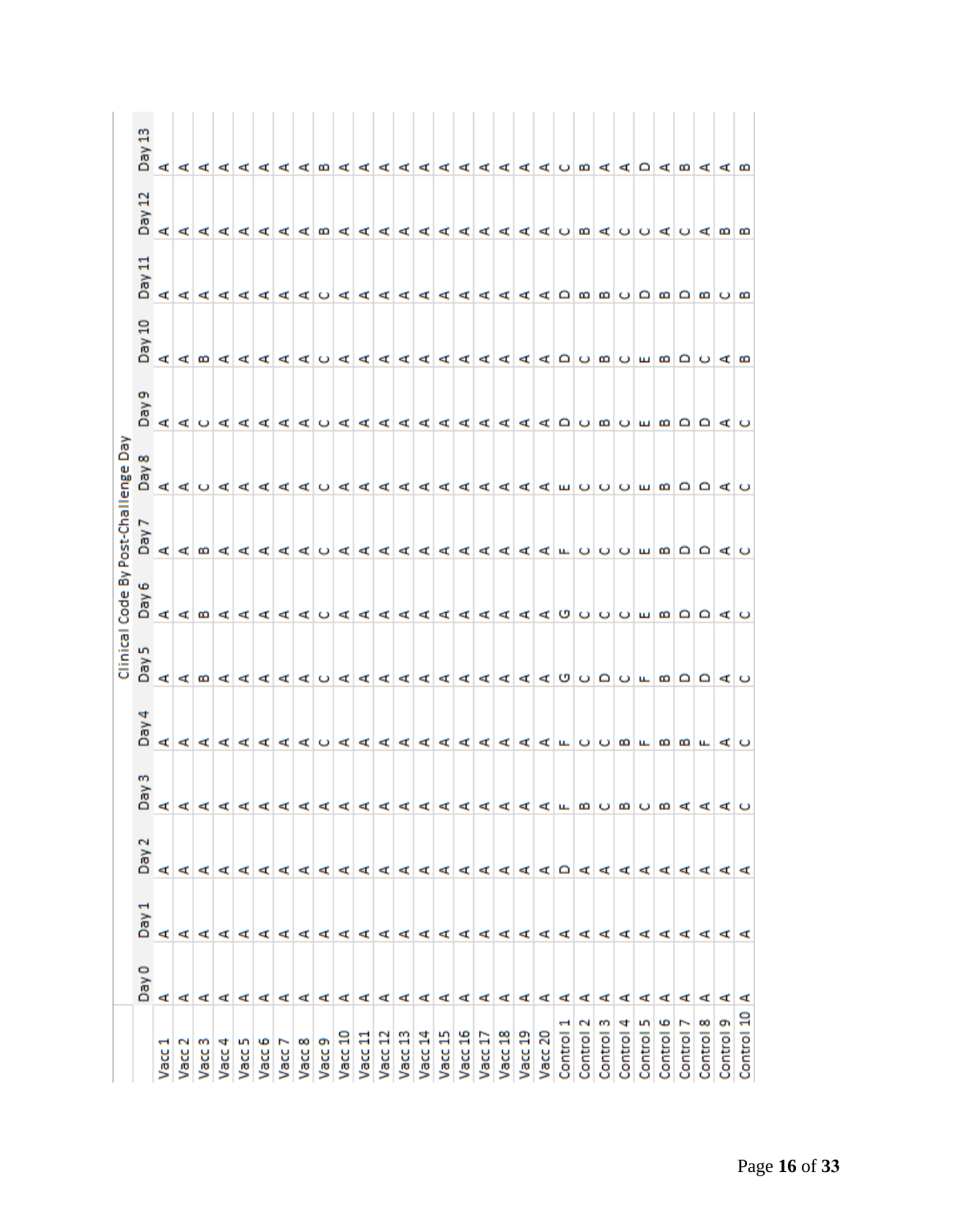## **Example 10:**

| <b>Study Type</b>             | Safety                                                              |                                                               |                  |                          |                |                 |                |  |  |  |  |  |
|-------------------------------|---------------------------------------------------------------------|---------------------------------------------------------------|------------------|--------------------------|----------------|-----------------|----------------|--|--|--|--|--|
| <b>Pertaining to</b>          | <b>ALL</b>                                                          |                                                               |                  |                          |                |                 |                |  |  |  |  |  |
| <b>Study Purpose</b>          | Demonstrate safety of product under typical use conditions.         |                                                               |                  |                          |                |                 |                |  |  |  |  |  |
| <b>Product Administration</b> | 2 Doses administered at 2 week intervals by either IM or SQ         |                                                               |                  |                          |                |                 |                |  |  |  |  |  |
|                               | route.                                                              |                                                               |                  |                          |                |                 |                |  |  |  |  |  |
| <b>Study Animals</b>          |                                                                     | 300 pigs ranging in age from 3 weeks to 12 weeks at each of 3 |                  |                          |                |                 |                |  |  |  |  |  |
|                               | sites. 1/3 were vaccinated intramuscularly (IM), 1/3                |                                                               |                  |                          |                |                 |                |  |  |  |  |  |
|                               | subcutaneously (SQ), and 1/3 kept as controls. 1/3 of each          |                                                               |                  |                          |                |                 |                |  |  |  |  |  |
|                               | treatment group were of minimum age recommended for product         |                                                               |                  |                          |                |                 |                |  |  |  |  |  |
|                               | administration.                                                     |                                                               |                  |                          |                |                 |                |  |  |  |  |  |
| <b>Challenge Description</b>  | <b>NA</b>                                                           |                                                               |                  |                          |                |                 |                |  |  |  |  |  |
| <b>Observation interval</b>   | Animals were observed every hour for 4 hrs after each injection     |                                                               |                  |                          |                |                 |                |  |  |  |  |  |
| after last treatment          | and then twice daily through 14 days after the last vaccination.    |                                                               |                  |                          |                |                 |                |  |  |  |  |  |
| <b>Results</b>                |                                                                     |                                                               |                  |                          |                |                 |                |  |  |  |  |  |
|                               | Frequency of adverse<br>events<br>(150 total pigs per group)        | IM min $\rm age$                                              | IM others        | $\rm{SO}$<br>$min\,a$ ge | SQ others      | Control min age | Control others |  |  |  |  |  |
|                               | <b>Injection Site Swelling</b><br>(transient, $\leq$ 2 cm diameter) | $\theta$                                                      | $\theta$         | 21                       | 33             | $\theta$        | $\theta$       |  |  |  |  |  |
|                               | <b>Respiratory Distress</b>                                         | $\overline{0}$                                                | $\boldsymbol{0}$ | $\overline{0}$           | $\mathbf{1}$   | $\overline{0}$  | $\overline{0}$ |  |  |  |  |  |
|                               | Pain on injection                                                   | 3                                                             | $\theta$         | 8                        | $\overline{3}$ | 3               | $\overline{0}$ |  |  |  |  |  |
|                               | No adverse events                                                   | 147                                                           | 150              | 123                      | 111            | 147             | 150            |  |  |  |  |  |
|                               |                                                                     |                                                               |                  |                          |                |                 |                |  |  |  |  |  |
| <b>USDA Approval Date</b>     | mm/dd/yyyy                                                          |                                                               |                  |                          |                |                 |                |  |  |  |  |  |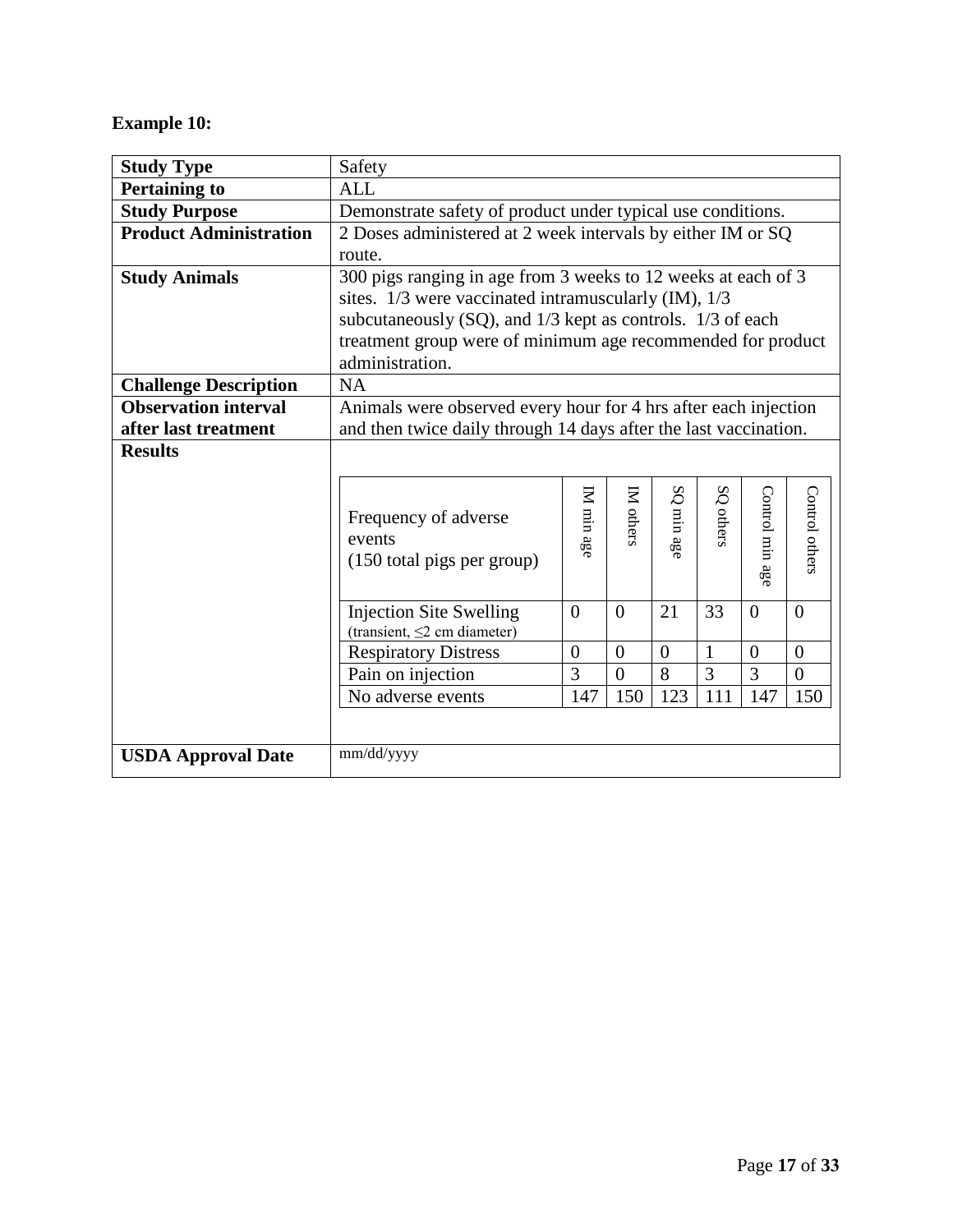## <span id="page-17-0"></span>**Example 11:**

| <b>Study Type</b>              | Safety                                                              |            |           |         |  |  |  |  |  |  |  |
|--------------------------------|---------------------------------------------------------------------|------------|-----------|---------|--|--|--|--|--|--|--|
| <b>Pertaining to</b>           | <b>ALL</b>                                                          |            |           |         |  |  |  |  |  |  |  |
| <b>Study Purpose</b>           | Safety in pregnant mares                                            |            |           |         |  |  |  |  |  |  |  |
| <b>Product Administration</b>  | Two doses, administered intramuscularly, at a 3-week interval       |            |           |         |  |  |  |  |  |  |  |
| <b>Study Animals</b>           | Pregnant mares, $>2$ years of age: separate groups vaccinated at    |            |           |         |  |  |  |  |  |  |  |
|                                | each trimester of gestation. Similar sized groups in each trimester |            |           |         |  |  |  |  |  |  |  |
|                                | were maintained as controls.                                        |            |           |         |  |  |  |  |  |  |  |
| <b>Challenge Description</b>   | <b>NA</b>                                                           |            |           |         |  |  |  |  |  |  |  |
| <b>Interval observed after</b> | Observed through birth of foals                                     |            |           |         |  |  |  |  |  |  |  |
| challenge                      |                                                                     |            |           |         |  |  |  |  |  |  |  |
| <b>Results</b>                 | Treatment                                                           | Vaccinated | Confirmed | Healthy |  |  |  |  |  |  |  |
|                                |                                                                     |            | pregnant  | foals   |  |  |  |  |  |  |  |
|                                | 1 <sup>st</sup> trimester/product                                   | 200        | 178       | 169     |  |  |  |  |  |  |  |
|                                | 1 <sup>st</sup> trimester/control                                   | 196        | 181       | 170     |  |  |  |  |  |  |  |
|                                | 2nd trimester/product                                               | 198        | $\ast$    | 195     |  |  |  |  |  |  |  |
|                                | $2nd$ trimester/control                                             | 190        | $\ast$    | 185     |  |  |  |  |  |  |  |
|                                | $3rd$ trimester/product                                             | 201        | $\ast$    | 200     |  |  |  |  |  |  |  |
|                                | $3rd$ trimester/control                                             | 196        | $\ast$    | 196     |  |  |  |  |  |  |  |
|                                | *Pregnancy confirmed prior to enrollment in study.                  |            |           |         |  |  |  |  |  |  |  |
|                                |                                                                     |            |           |         |  |  |  |  |  |  |  |
|                                |                                                                     |            |           |         |  |  |  |  |  |  |  |
|                                |                                                                     |            |           |         |  |  |  |  |  |  |  |
| <b>USDA Approval Date</b>      | mm/dd/yyyy                                                          |            |           |         |  |  |  |  |  |  |  |
|                                |                                                                     |            |           |         |  |  |  |  |  |  |  |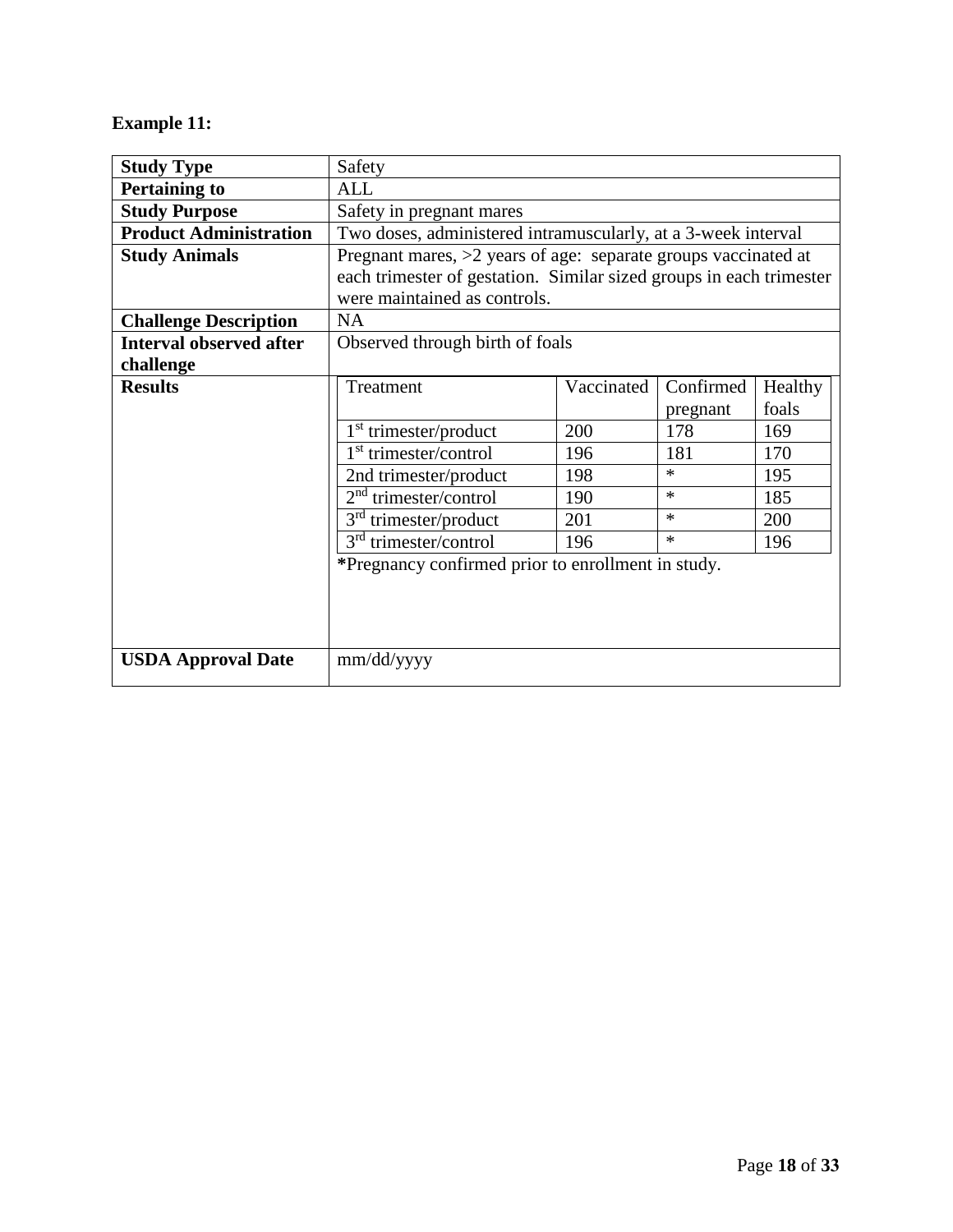## <span id="page-18-0"></span>**Example 12:**

| <b>Study Type</b>              | Safety                                                          |
|--------------------------------|-----------------------------------------------------------------|
| <b>Pertaining to</b>           | <b>ALL</b>                                                      |
| <b>Study Purpose</b>           | Demonstrate safety in pregnant gilts                            |
| <b>Product Administration</b>  | 1 dose, 5 weeks prior to farrowing                              |
| <b>Study Animals</b>           | Pregnant crossbred gilts: 75 vaccinated and 75 controls         |
| <b>Challenge Description</b>   | <b>NA</b>                                                       |
| <b>Interval observed after</b> | Observed from vaccination through farrowing. Litter size and    |
| challenge                      | health were documented.                                         |
| <b>Results</b>                 | No adverse events noted in gilts. See appended page for results |
|                                | of litter evaluation.                                           |
|                                |                                                                 |
|                                |                                                                 |
|                                |                                                                 |
|                                |                                                                 |
|                                |                                                                 |
|                                |                                                                 |
|                                |                                                                 |
|                                |                                                                 |
|                                |                                                                 |
|                                |                                                                 |
| <b>USDA Approval Date</b>      | mm/dd/yyyy                                                      |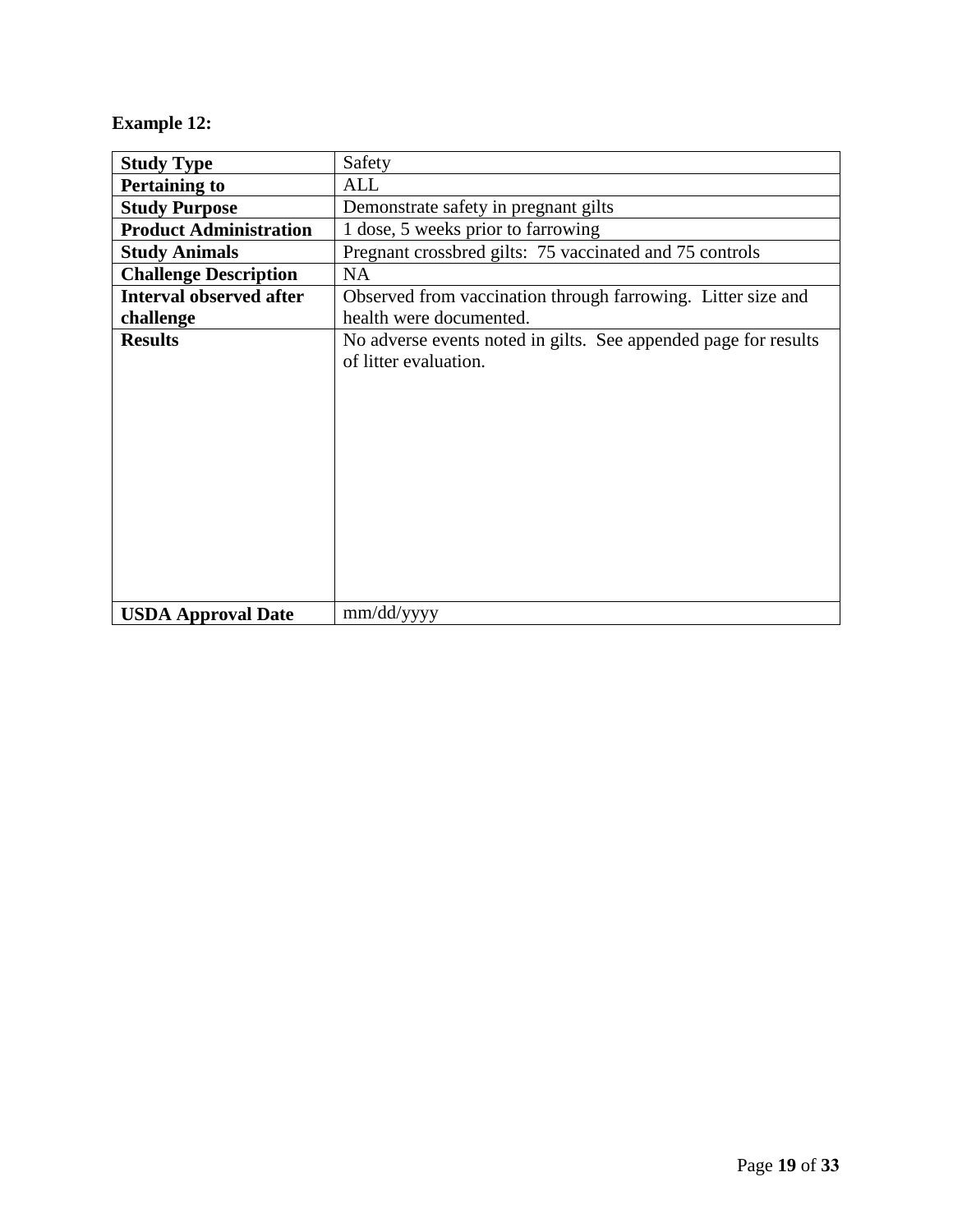#### **Control group:**

| Animal                  | Live<br><b>Births</b> | Dead           | Mummified      | Animal            | Live<br><b>Births</b>   | Dead           | Mummified       |
|-------------------------|-----------------------|----------------|----------------|-------------------|-------------------------|----------------|-----------------|
| $\mathbf{1}$            | 10                    | 4              | 0              | 38                | 10                      | $\mathbf{1}$   | $\mathbf{1}$    |
| $\overline{2}$          | 10                    | 0              | $\mathbf{1}$   | 39                | 11                      | $\overline{2}$ | 0               |
| 3                       | 11                    | 0              | 0              | 40                | 10                      | 8              | $\pmb{0}$       |
| $\overline{\mathbf{4}}$ | 9                     | $\overline{2}$ | $\mathbf{1}$   | 41                | 11                      | $\mathbf{1}$   | $\overline{2}$  |
| 5                       | 11                    | $\mathbf{1}$   | 0              | 42                | 11                      | $\overline{2}$ | $\overline{2}$  |
| 6                       | 13                    | $\mathbf{1}$   | 0              | 43                | 17                      | 0              | $\pmb{0}$       |
| $\overline{7}$          | 17                    | 0              | $\mathbf{1}$   | 44                | 10                      | 0              | $\mathbf 0$     |
| 8                       | 8                     | 0              | 0              | 45                | 13                      | 0              | 0               |
| $\mathsf 9$             | 12                    | 0              | 0              | 46                | 15                      | $\mathbf{1}$   | 0               |
| 10                      | $\mathbf{1}$          | 0              | $\mathbf 1$    | 47                | 9                       | $\overline{2}$ | 0               |
| 11                      | 13                    | 3              | 0              | 48                | 13                      | 0              | 0               |
| 12                      | 3                     | $\mathbf{1}$   | $\mathbf{1}$   | 49                | 11                      | 3              | $\mathbf 0$     |
| 13                      | 11                    | 0              | 0              | 50                | 14                      | 0              | 0               |
| 14                      | 12                    | $\mathbf{1}$   | 0              | 51                | 13                      | $\overline{2}$ | 0               |
| 15                      | 12                    | 0              | 0              | 52                | 12                      | 0              | $\pmb{0}$       |
| 16                      | 16                    | $\mathbf{1}$   | $\mathbf{1}$   | 53                | $\overline{7}$          | $\mathbf{1}$   | 0               |
| 17                      | 12                    | $\mathbf{1}$   | 0              | 54                | 9                       | $\mathbf{1}$   | $\overline{2}$  |
| 18                      | 10                    | 0              | 0              | 55                | 11                      | $\mathbf{1}$   | 1               |
| 19                      | 13                    | 0              | 0              | 56                | 13                      | $\mathbf{1}$   | $\mathbf{1}$    |
| 20                      | 13                    | $\mathbf{1}$   | 0              | 57                | 13                      | $\mathbf{1}$   | 0               |
| 21                      | 14                    | 3              | 0              | 58                | 13                      | $\mathbf{1}$   | 0               |
| 22                      | 14                    | $\overline{2}$ | 0              | 59                | 10                      | 0              | $\mathbf{1}$    |
| 23                      | 8                     | 0              | 0              | 60                | 8                       | 3              | 0               |
| 24                      | 6                     | 0              | 0              | 61                | 10                      | $\pmb{0}$      | 0               |
| 25                      | $\overline{7}$        | $\mathbf{1}$   | 0              | 62                | $\overline{a}$          | $\pmb{0}$      | 0               |
| 26                      | 6                     | $\mathbf{1}$   | 0              | 63                | 5                       | 0              | 0               |
| 27                      | 9                     | $\overline{2}$ | 0              | 64                | 13                      | 3              | $\pmb{0}$       |
| 28                      | 8                     | 0              | 0              | 65                | 8                       | $\mathbf{1}$   | 0               |
| 29                      | 13                    | 0              | 0              | 66                | $\overline{\mathbf{4}}$ | 0              | $\pmb{0}$       |
| 30                      | 5                     | 4              | 0              | 67                | 13                      | 0              | 0               |
| 31                      | 15                    | $\mathbf{1}$   | 0              | 68                | 13                      | 0              | $\mathbf{1}$    |
| 32                      | 10                    | $\mathbf{1}$   | 0              | 69                | 13                      | 0              | 0               |
| 33                      | 13                    | 3              | $\mathbf{1}$   | 70                | 12                      | $\pmb{0}$      | 0               |
| 34                      | 11                    | 4              | $\mathbf 1$    | 71                | 7                       | 4              | 0               |
| 35                      | 10                    | 3              | $\overline{2}$ | 72                | 17                      | 0              | 0               |
| 36                      | 16                    | 0              | 0              | <b>Total</b>      | 775                     | 83             | $\overline{24}$ |
| 37                      | 10                    | 3              | 3              | <b>Percentage</b> | 87.90%                  | 9.40%          | 2.70%           |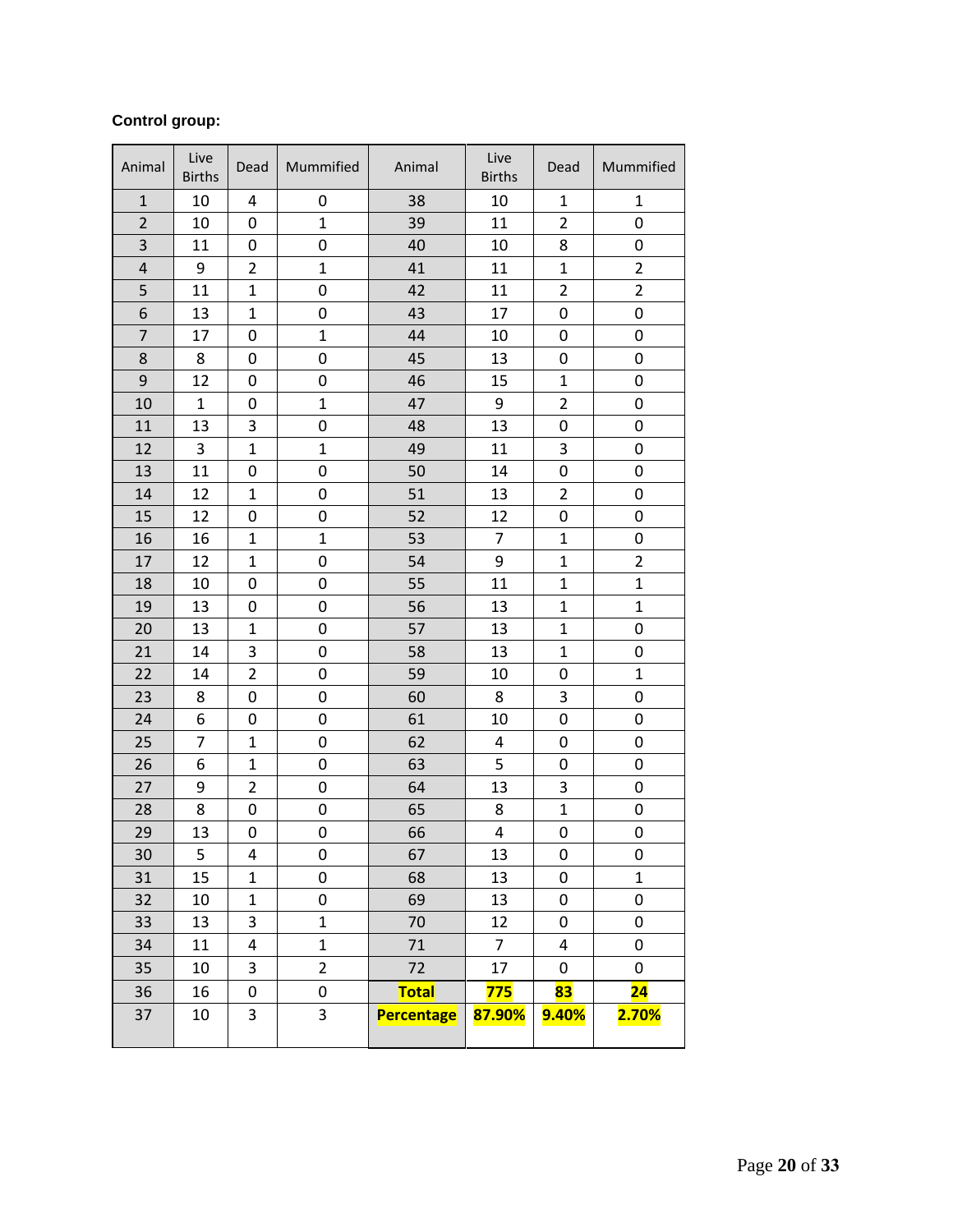#### **Vaccinate group:**

| Animal                  | Live<br><b>Births</b> | Dead           | Mummified      | Animal | Live<br><b>Births</b> | Dead           | Mummified           |
|-------------------------|-----------------------|----------------|----------------|--------|-----------------------|----------------|---------------------|
| $\mathbf{1}$            | 9                     | 0              | $\overline{2}$ | 38     | 9                     | 4              | 0                   |
| $\overline{2}$          | 12                    | $\overline{2}$ | 0              | 39     | 11                    | $\mathbf{1}$   | 0                   |
| 3                       | 14                    | $\mathbf{1}$   | $\mathbf{1}$   | 40     | 14                    | $\mathbf{1}$   | 0                   |
| $\overline{\mathbf{4}}$ | 14                    | $\mathbf 1$    | 0              | 41     | 6                     | 6              | $\mathbf{1}$        |
| 5                       | 8                     | $\overline{2}$ | $\pmb{0}$      | 42     | 15                    | $\pmb{0}$      | 0                   |
| 6                       | 11                    | $\mathbf{1}$   | $\mathbf 1$    | 43     | 13                    | 0              | 0                   |
| $\overline{7}$          | 10                    | $\mathbf{1}$   | $\pmb{0}$      | 44     | 11                    | 0              | $\mathbf{1}$        |
| 8                       | 12                    | 0              | 0              | 45     | 14                    | 0              | 0                   |
| $\boldsymbol{9}$        | 9                     | 3              | $\overline{2}$ | 46     | 8                     | $\mathbf{1}$   | 0                   |
| 10                      | 17                    | 3              | $\mathbf{1}$   | 47     | 13                    | $\overline{2}$ | $\overline{2}$      |
| 11                      | 14                    | 0              | 0              | 48     | 11                    | $\mathbf{1}$   | $\mathbf{1}$        |
| 12                      | 11                    | 3              | $\mathbf{1}$   | 49     | 9                     | $\mathbf{1}$   | $\mathbf{1}$        |
| 13                      | 8                     | $\overline{2}$ | $\pmb{0}$      | 50     | 8                     | 5              | 0                   |
| 14                      | 14                    | $\overline{2}$ | $\pmb{0}$      | 51     | 10                    | $\mathbf{1}$   | $\mathbf{1}$        |
| 15                      | 8                     | 5              | $\pmb{0}$      | 52     | 13                    | $\overline{2}$ | 0                   |
| 16                      | 14                    | $\mathbf{1}$   | $\pmb{0}$      | 53     | 13                    | 4              | 0                   |
| 17                      | 9                     | 0              | $\pmb{0}$      | 54     | 11                    | 0              | 0                   |
| 18                      | 10                    | $\mathbf{1}$   | $\overline{2}$ | 55     | 12                    | 0              | 0                   |
| 19                      | 0                     | 0              | 21             | 56     | 11                    | $\overline{2}$ | 0                   |
| 20                      | 4                     | $\mathbf{1}$   | $\pmb{0}$      | 57     | 8                     | 4              | 0                   |
| 21                      | 12                    | 0              | $\mathbf 0$    | 58     | 9                     | $\overline{7}$ | $\mathbf{1}$        |
| 22                      | 11                    | $\overline{2}$ | $\pmb{0}$      | 59     | 10                    | $\mathbf{1}$   | 0                   |
| 23                      | 9                     | $\mathbf{1}$   | $\mathbf 1$    | 60     | 14                    | 3              | $\mathbf{1}$        |
| 24                      | 10                    | $\overline{2}$ | $\mathbf{1}$   | 61     | 10                    | 3              | 0                   |
| 25                      | 14                    | 0              | $\mathsf 0$    | 62     | 12                    | $\overline{2}$ | 0                   |
| 26                      | 8                     | 0              | $\mathbf{1}$   | 63     | 9                     | 0              | 0                   |
| 27                      | 9                     | 0              | $\overline{2}$ | 64     | 12                    | $\mathbf{1}$   | $\mathsf{O}\xspace$ |
| 28                      | $\overline{7}$        | 0              | 0              | 65     | 9                     | $\mathbf{1}$   | 0                   |
| 29                      | 14                    | $\overline{2}$ | 0              | 66     | 8                     | 2              | 0                   |
| 30                      | $\overline{7}$        | $\mathbf{1}$   | 0              | 67     | $\overline{7}$        | 0              | 0                   |
| 31                      | 13                    | $\overline{2}$ | 0              | 68     | 11                    | $\mathbf 1$    | $\mathbf{1}$        |
| 32                      | 15                    | $\mathbf{1}$   | 0              | 69     | 10                    | 0              | 0                   |
| 33                      | 14                    | $\mathbf{1}$   | $\pmb{0}$      | 70     | $\overline{7}$        | $\overline{2}$ | 0                   |
| 34                      | 13                    | 3              | $\mathbf{1}$   | 71     | 6                     | 0              | $\mathbf 0$         |
| 35                      | 9                     | 3              | $\pmb{0}$      | 72     | 10                    | $\overline{2}$ | 0                   |
| 36                      | 9                     | 3              | 0              | 73     | 11                    | $\mathbf{1}$   | 0                   |
| 37                      | 15                    | 0              | 0              | 74     | 14                    | 0              | 4                   |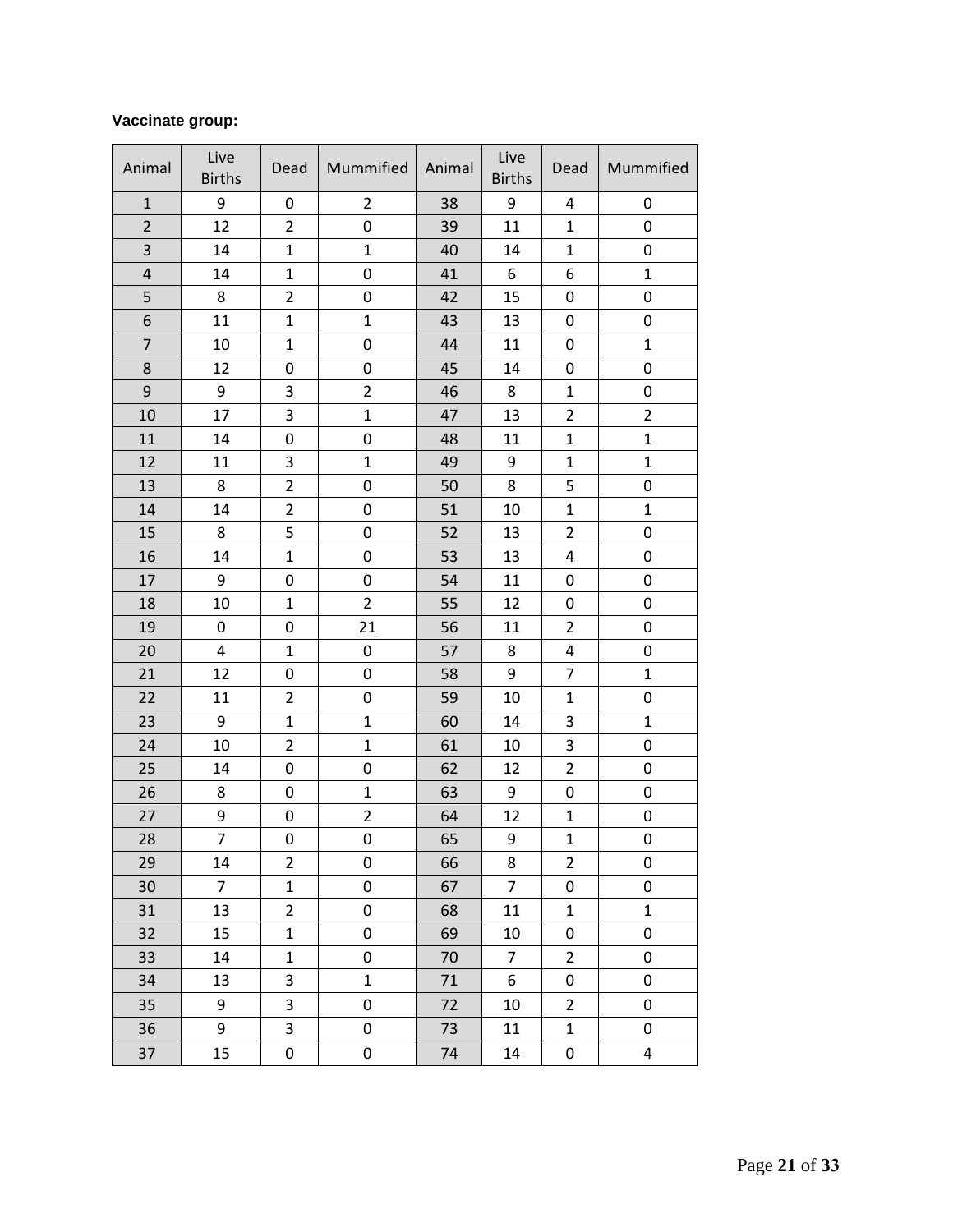#### **Vaccinate group, continued:**

| Animal | Live<br><b>Births</b>   | Dead           | Mummified        | Animal            | Live<br><b>Births</b> | Dead                    | Mummified      |
|--------|-------------------------|----------------|------------------|-------------------|-----------------------|-------------------------|----------------|
| 75     | 8                       | 0              | 0                | 114               | 8                     | 0                       | 0              |
| 76     | 10                      | 0              | 0                | 115               | 13                    | 0                       | 0              |
| 77     | 12                      | 0              | 0                | 116               | 15                    | $\mathbf 1$             | 0              |
| 78     | 6                       | 0              | $\mathbf 1$      | 117               | 13                    | $\mathbf 1$             | 0              |
| 79     | 10                      | $\mathbf{1}$   | 0                | 118               | 16                    | 0                       | 0              |
| 80     | 9                       | 3              | 0                | 119               | 10                    | 0                       | 0              |
| 81     | $\overline{\mathbf{4}}$ | $\overline{2}$ | 0                | 120               | 9                     | 5                       | 0              |
| 82     | 14                      | $\overline{2}$ | $\overline{2}$   | 121               | 9                     | 0                       | 0              |
| 83     | 11                      | 0              | 0                | 122               | $\overline{7}$        | $\mathbf{1}$            | $\overline{2}$ |
| 84     | 10                      | 0              | 0                | 123               | 8                     | $\mathbf 1$             | 0              |
| 85     | 11                      | 0              | $\overline{2}$   | 124               | 8                     | $\overline{2}$          | 0              |
| 86     | 5                       | 0              | $\boldsymbol{0}$ | 125               | 11                    | $\mathbf{1}$            | $\pmb{0}$      |
| 87     | 10                      | 0              | 0                | 126               | 5                     | 0                       | 0              |
| 88     | 12                      | $\mathbf{1}$   | 0                | 127               | 12                    | $\overline{2}$          | 0              |
| 89     | 5                       | 8              | $\overline{2}$   | 128               | 10                    | $\mathbf{1}$            | 0              |
| 90     | 10                      | 4              | $\boldsymbol{0}$ | 129               | 10                    | $\overline{2}$          | 0              |
| 91     | 12                      | $\mathbf{1}$   | 0                | 130               | 13                    | 0                       | 0              |
| 92     | 10                      | $\overline{2}$ | $\mathbf{1}$     | 131               | 10                    | 0                       | 0              |
| 93     | 12                      | 0              | $\mathbf 0$      | 132               | 11                    | 0                       | $\mathbf 0$    |
| 94     | 13                      | $\mathbf{1}$   | 0                | 133               | 10                    | 0                       | $\pmb{0}$      |
| 95     | 10                      | $\mathbf{1}$   | $\mathbf{1}$     | 134               | 12                    | 0                       | 0              |
| 96     | 10                      | $\mathbf{1}$   | 0                | 135               | 11                    | 0                       | $\mathbf{1}$   |
| 97     | 10                      | $\overline{2}$ | 0                | 136               | $\overline{7}$        | 0                       | 0              |
| 98     | 10                      | $\mathbf{1}$   | 0                | 137               | 11                    | 0                       | 0              |
| 99     | 10                      | 0              | 0                | 138               | 6                     | 5                       | 0              |
| 100    | 9                       | 3              | $\pmb{0}$        | 139               | 12                    | $\mathbf 1$             | $\mathbf 1$    |
| 101    | 15                      | $\mathbf{1}$   | $\overline{2}$   | 140               | 14                    | $\mathbf{1}$            | 0              |
| 102    | 10                      | 0              | 0                | 141               | 9                     | $\overline{\mathbf{c}}$ | 0              |
| 103    | 15                      | $\mathbf{1}$   | 0                | 142               | 13                    | $\mathbf{1}$            | $\mathbf{1}$   |
| 104    | 10                      | $\mathbf{1}$   | 0                | 143               | 8                     | 3                       | 0              |
| 105    | 15                      | $\mathbf 1$    | 0                | 144               | $\overline{7}$        | 0                       | 0              |
| 106    | 9                       | $\mathbf{1}$   | 0                | 145               | 12                    | $\overline{2}$          | 0              |
| 107    | 10                      | 0              | 0                | 146               | $\mathbf{1}$          | $\mathbf{1}$            | 0              |
| 108    | 8                       | $\mathbf 1$    | 0                | 147               | 15                    | 0                       | 0              |
| 109    | 10                      | $\mathbf 1$    | 0                | 148               | 12                    | 0                       | $\overline{2}$ |
| 110    | 3                       | 0              | 0                | 149               | 14                    | $\mathbf{1}$            | 0              |
| 111    | 8                       | $\mathbf{1}$   | 0                | <b>Total</b>      | <b>1149</b>           | <b>125</b>              | 55             |
| 112    | 4                       | 0              | 0                | <b>Percentage</b> | 85.78%                | 10.37%                  | <b>3.85%</b>   |
| 113    | 10                      | 0              | 0                |                   |                       |                         |                |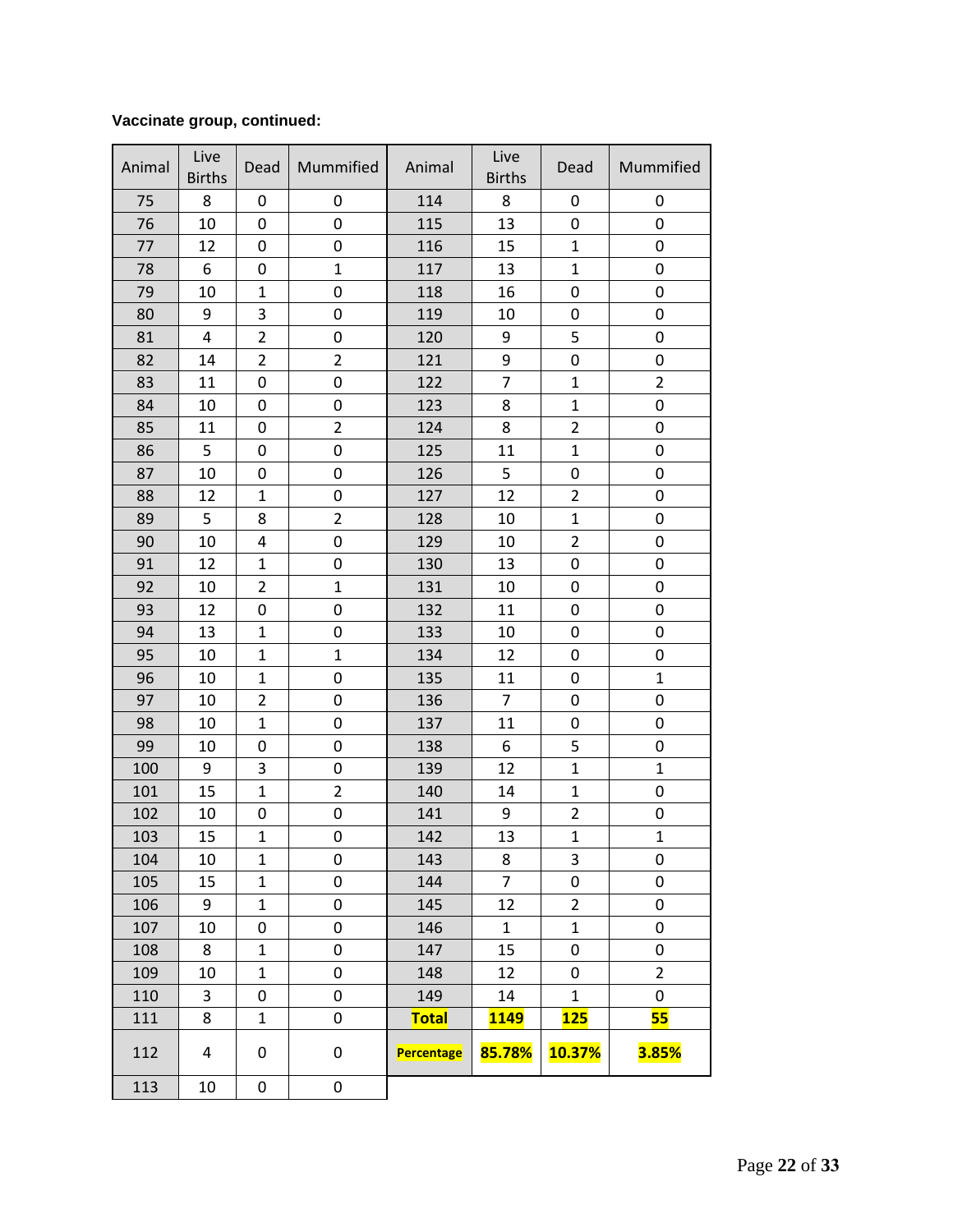# <span id="page-22-0"></span>**Example 13:**

| <b>Study Type</b>             | Efficacy                                                             |
|-------------------------------|----------------------------------------------------------------------|
| <b>Pertaining to</b>          | Marek's Disease Virus serotype 1                                     |
| <b>Study Purpose</b>          | Demonstrate efficacy against very virulent Marek's disease           |
| <b>Product Administration</b> | One dose administered subcutaneously at 1 day of age                 |
| <b>Study Animals</b>          | Day-old chicks divided into 4 groups                                 |
|                               | Group 1 vaccinated with test product and challenged                  |
|                               | Group 2 sham vaccinated and challenged (control)                     |
|                               | Group 3 sham vaccinated non-challenged (control)                     |
|                               | Group 4 vaccinated with a serotype 3 Marek's vaccine and challenged  |
|                               | (control)                                                            |
| <b>Challenge Description</b>  | Serotype-1 (SR-1) RB1B strain administered at 4 days post            |
|                               | vaccination                                                          |
| Interval observed after       | Observed daily for 7 weeks and then evaluated for internal lesions   |
| challenge                     |                                                                      |
| <b>Results</b>                | Vaccinates and controls were evaluated in terms of Marek's disease   |
|                               | clinical signs and/or grossly observable lesions per the criteria in |
|                               | 9 CFR 113.330(c)(4) & (5).                                           |
|                               |                                                                      |
|                               | Birds with clinical signs and/or observable lesions:                 |
|                               | Group 1: 5/34                                                        |
|                               | Group 2: 31/34                                                       |
|                               | Group 3: 0/35                                                        |
|                               | Group 4: 8/33                                                        |
|                               |                                                                      |
|                               | Requirements of 9 CFR 113.330(c)(4) & (5) were met.                  |
|                               |                                                                      |
|                               | Raw data on attached page                                            |
|                               |                                                                      |
|                               |                                                                      |
| <b>USDA Approval Date</b>     | January 1, 2008                                                      |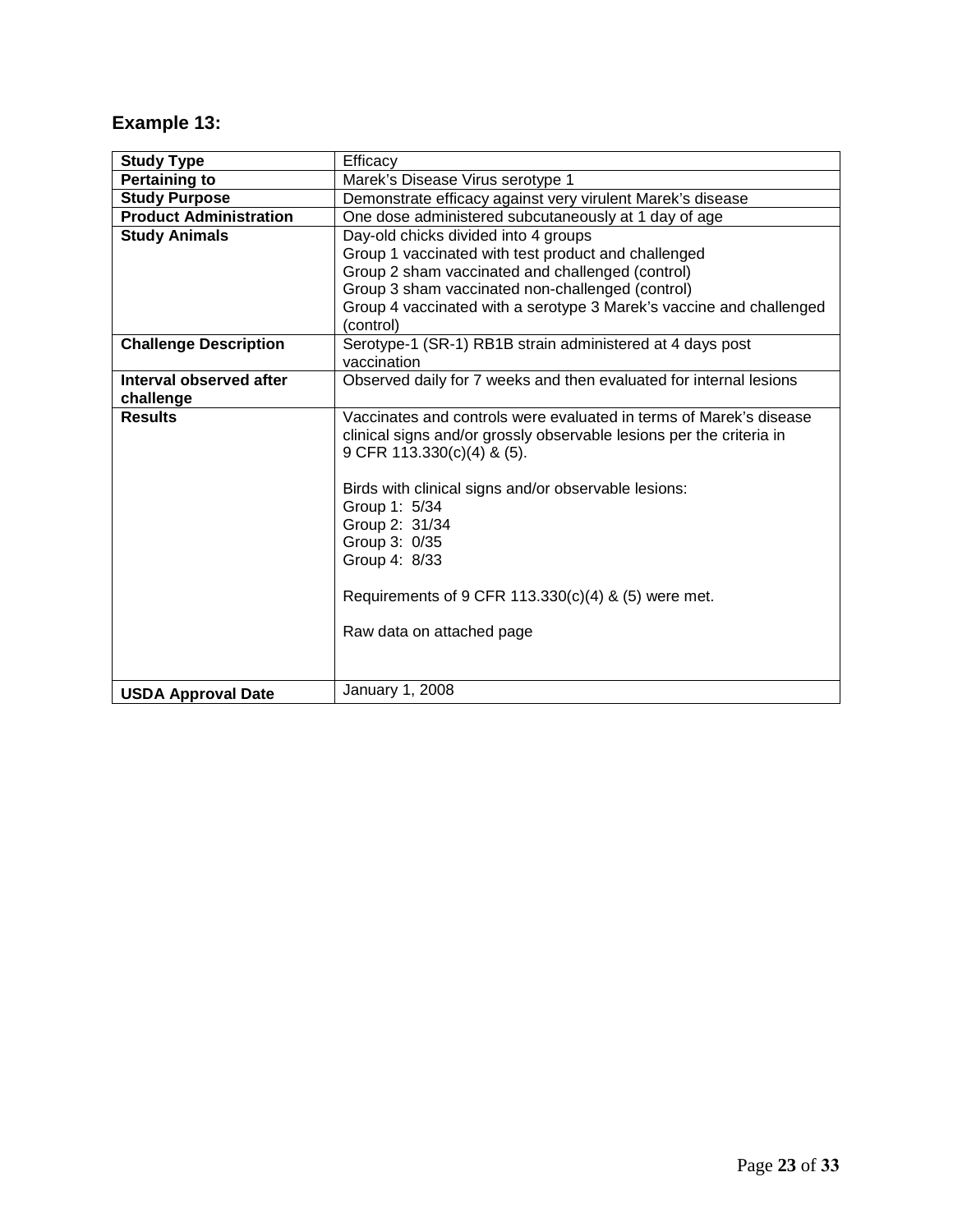Raw data shown below for birds classified as positive. All other birds normal.

|                   |                           |                         | <b>Tumors In</b>   |                    |                    |                    |                    |           |       |         |                              |                     |
|-------------------|---------------------------|-------------------------|--------------------|--------------------|--------------------|--------------------|--------------------|-----------|-------|---------|------------------------------|---------------------|
| <b>Group/Bird</b> | Emaciation                | Paralysis<br>Locomotor/ | <b>Kidney</b>      | Spleen             | Gonads             | <b>Breast</b>      | Liver              | Intestine | Heart | Ascites | <b>Yolk Sac</b><br>Infection | Reason Not<br>Given |
| Group 1/1         |                           |                         |                    |                    |                    |                    |                    |           |       |         | $\pmb{\mathsf{x}}$           |                     |
| Group 1/2         |                           | $\pmb{\mathsf{x}}$      |                    |                    |                    |                    |                    |           |       |         |                              |                     |
| Group 1/3         | $\boldsymbol{\mathsf{x}}$ |                         |                    |                    |                    |                    |                    |           |       |         |                              |                     |
| Group 1/4         | $\pmb{\mathsf{x}}$        |                         |                    | $\pmb{\mathsf{x}}$ |                    |                    |                    |           |       |         |                              |                     |
| Group 1/5         |                           |                         | $\pmb{\mathsf{x}}$ |                    |                    |                    |                    |           |       |         |                              |                     |
| Group 2/1         | $\pmb{\mathsf{x}}$        |                         |                    |                    |                    |                    |                    |           |       |         |                              |                     |
| Group 2/2         |                           | $\pmb{\mathsf{x}}$      |                    |                    | $\pmb{\mathsf{x}}$ |                    |                    |           |       |         |                              |                     |
| Group 2/3         |                           | $\pmb{\mathsf{x}}$      |                    |                    | $\pmb{\mathsf{x}}$ |                    |                    |           |       |         |                              |                     |
| Group 2/4         | $\pmb{\mathsf{x}}$        |                         | $\pmb{\mathsf{x}}$ | $\pmb{\mathsf{x}}$ |                    |                    |                    |           |       |         |                              |                     |
| Group 2/5         |                           |                         | $\pmb{\mathsf{x}}$ | $\pmb{\mathsf{x}}$ |                    | $\pmb{\mathsf{x}}$ |                    |           |       |         |                              |                     |
| Group 2/6         | $\mathbf x$               |                         | $\pmb{\mathsf{x}}$ |                    | $\pmb{\mathsf{x}}$ |                    |                    |           |       |         |                              |                     |
| Group 2/7         | $\pmb{\mathsf{x}}$        |                         |                    |                    |                    |                    |                    |           |       |         |                              |                     |
| Group 2/8         | $\pmb{\mathsf{x}}$        |                         | $\pmb{\mathsf{x}}$ |                    |                    |                    |                    |           |       |         |                              |                     |
| Group 2/9         | $\pmb{\mathsf{x}}$        |                         | $\pmb{\mathsf{x}}$ |                    |                    |                    |                    |           |       |         |                              |                     |
| Group 2/10        | $\pmb{\mathsf{x}}$        |                         |                    |                    |                    |                    |                    |           |       |         |                              |                     |
| Group 2/11        | $\pmb{\chi}$              |                         | $\pmb{\mathsf{x}}$ |                    |                    |                    |                    |           |       |         |                              |                     |
| Group 2/12        | $\pmb{\chi}$              |                         |                    |                    | $\pmb{\chi}$       |                    |                    |           |       |         |                              |                     |
| Group 2/13        | $\pmb{\chi}$              |                         | $\pmb{\mathsf{x}}$ |                    |                    |                    |                    |           |       |         |                              |                     |
| Group 2/14        | $\pmb{\mathsf{x}}$        |                         | $\pmb{\mathsf{x}}$ |                    | $\pmb{\mathsf{x}}$ |                    | $\pmb{\mathsf{x}}$ |           |       |         |                              |                     |
| Group 2/15        | $\pmb{\mathsf{x}}$        |                         |                    |                    |                    |                    |                    |           |       |         |                              |                     |
| Group 2/16        | $\pmb{\mathsf{x}}$        |                         |                    |                    |                    |                    |                    |           |       |         |                              |                     |
| Group 2/17        |                           | $\pmb{\mathsf{x}}$      |                    |                    |                    |                    |                    |           |       |         |                              |                     |
| Group 2/18        |                           | $\pmb{\mathsf{x}}$      |                    |                    | $\pmb{\mathsf{x}}$ |                    |                    |           |       |         |                              |                     |
| Group 2/19        | $\pmb{\mathsf{x}}$        |                         |                    |                    | X                  |                    |                    |           |       |         |                              |                     |
| Group 2/20        | $\mathbf{x}$              |                         | $\pmb{\mathsf{x}}$ |                    |                    |                    |                    |           |       |         |                              |                     |
| Group 2/21        | $\pmb{\mathsf{x}}$        |                         |                    |                    |                    |                    |                    |           |       |         |                              |                     |
| Group 2/22        |                           |                         |                    |                    | $\pmb{\mathsf{x}}$ |                    |                    |           |       |         |                              |                     |
| <b>Group 2/23</b> |                           |                         | $\pmb{\mathsf{x}}$ |                    |                    |                    | $\pmb{\mathsf{x}}$ |           |       |         |                              |                     |
| Group 2/24        | $\pmb{\mathsf{x}}$        |                         | $\pmb{\mathsf{x}}$ |                    |                    |                    |                    |           |       |         |                              |                     |
| Group 2/25        | $\pmb{\mathsf{x}}$        |                         | $\pmb{\mathsf{x}}$ |                    |                    |                    |                    |           |       |         |                              |                     |
| Group 2/26        |                           |                         |                    |                    |                    |                    |                    |           |       |         |                              | $\pmb{\mathsf{x}}$  |
| Group 2/27        |                           |                         |                    |                    |                    |                    |                    |           |       |         |                              | $\pmb{\mathsf{x}}$  |
| Group 2/28        |                           |                         |                    |                    |                    |                    |                    |           |       |         |                              | $\pmb{\mathsf{x}}$  |
| Group 2/29        |                           |                         |                    |                    |                    |                    |                    |           |       |         |                              | $\pmb{\mathsf{x}}$  |
| Group 2/30        |                           |                         |                    |                    |                    |                    |                    |           |       |         |                              | $\pmb{\mathsf{x}}$  |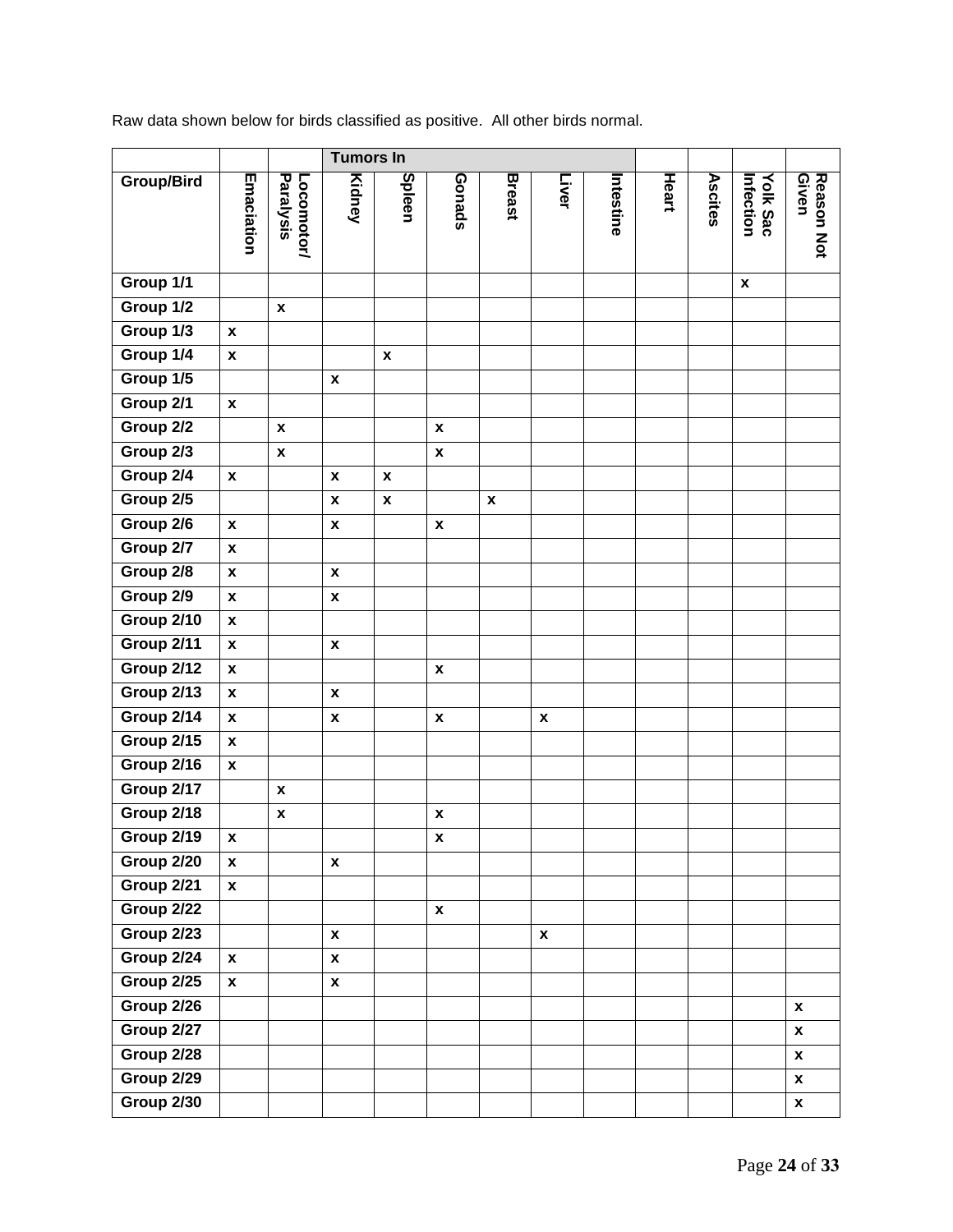|            |                  |                         | <b>Tumors In</b> |        |             |                  |       |              |       |         |                       |                       |
|------------|------------------|-------------------------|------------------|--------|-------------|------------------|-------|--------------|-------|---------|-----------------------|-----------------------|
| Group/Bird | Emaciation       | Paralysis<br>Locomotor/ | Kidney           | Spleen | Gonads      | <b>Breast</b>    | Liver | Intestine    | Heart | Ascites | Infection<br>Yolk Sac | Reason<br>Given<br>ΜÓ |
| Group 2/31 |                  |                         |                  |        |             |                  |       |              |       |         |                       | X                     |
| Group 4/1  | X                |                         |                  |        |             |                  |       |              |       |         |                       |                       |
| Group 4/2  | $\boldsymbol{x}$ |                         | X                |        |             |                  |       |              |       |         |                       |                       |
| Group 4/3  |                  |                         |                  |        |             |                  |       | $\mathbf{x}$ |       | X       |                       |                       |
| Group 4/4  |                  |                         | $\boldsymbol{x}$ |        | $\mathbf x$ | $\boldsymbol{x}$ |       |              |       |         |                       |                       |
| Group 4/5  | $\mathbf x$      |                         | $\boldsymbol{x}$ |        |             |                  | X     |              | X     |         |                       |                       |
| Group 4/6  |                  | X                       |                  |        |             |                  |       |              |       |         |                       |                       |
| Group 4/7  |                  |                         |                  |        |             |                  |       |              |       |         |                       | X                     |
| Group 4/8  |                  |                         |                  |        |             |                  |       |              |       |         |                       | $\pmb{\chi}$          |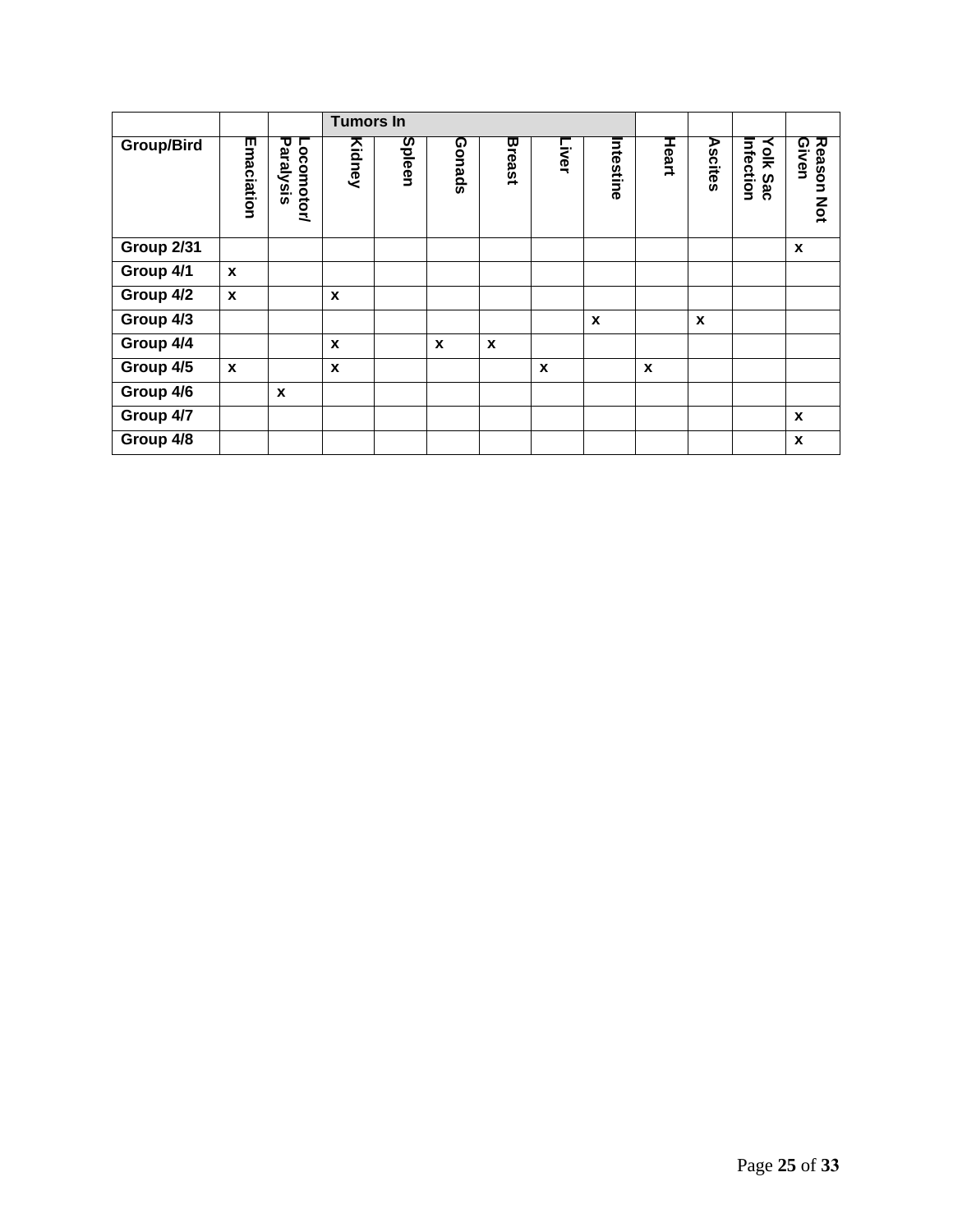<span id="page-25-0"></span>

| Example 14:                      |                       |                                                                                                                                                                                     |                                                              |                            |                       |                                                                                        |                   |  |  |  |  |  |  |  |
|----------------------------------|-----------------------|-------------------------------------------------------------------------------------------------------------------------------------------------------------------------------------|--------------------------------------------------------------|----------------------------|-----------------------|----------------------------------------------------------------------------------------|-------------------|--|--|--|--|--|--|--|
| <b>Study Type</b>                | Safety                |                                                                                                                                                                                     |                                                              |                            |                       |                                                                                        |                   |  |  |  |  |  |  |  |
| <b>Pertaining to</b>             | All fractions         |                                                                                                                                                                                     |                                                              |                            |                       |                                                                                        |                   |  |  |  |  |  |  |  |
| <b>Study Purpose</b>             | Field safety          |                                                                                                                                                                                     |                                                              |                            |                       |                                                                                        |                   |  |  |  |  |  |  |  |
| <b>Product</b><br>Administration |                       |                                                                                                                                                                                     | Single dose by either the in ovo or subcutaneous (SQ) route. |                            |                       |                                                                                        |                   |  |  |  |  |  |  |  |
| <b>Study Animals</b>             |                       |                                                                                                                                                                                     |                                                              |                            |                       | Commercial layer or broilers, at 18 day-old embryos (in ovo) or day-old chicks (SQ). 3 |                   |  |  |  |  |  |  |  |
|                                  |                       | independent study sites.                                                                                                                                                            |                                                              |                            |                       |                                                                                        |                   |  |  |  |  |  |  |  |
|                                  |                       |                                                                                                                                                                                     |                                                              |                            |                       |                                                                                        |                   |  |  |  |  |  |  |  |
| Challenge                        | Not applicable        |                                                                                                                                                                                     |                                                              |                            |                       |                                                                                        |                   |  |  |  |  |  |  |  |
| <b>Description</b><br>Interval   |                       |                                                                                                                                                                                     |                                                              |                            |                       | Layer pullets were observed for 8 weeks, Broiler chicks were observed until slaughter. |                   |  |  |  |  |  |  |  |
| observed after                   |                       |                                                                                                                                                                                     |                                                              |                            |                       |                                                                                        |                   |  |  |  |  |  |  |  |
| challenge                        |                       |                                                                                                                                                                                     |                                                              |                            |                       |                                                                                        |                   |  |  |  |  |  |  |  |
| <b>Results</b>                   | above--               | -- For illustrative purposes, below are examples of acceptable formatting, depending on<br>details of study design. They do not necessarily correspond to the design details listed |                                                              |                            |                       |                                                                                        |                   |  |  |  |  |  |  |  |
|                                  | Location              | <b>Treatment</b>                                                                                                                                                                    | <b>Total</b><br><b>Placed</b>                                | 21 Day<br><b>Mortality</b> | %<br><b>Mortality</b> | %<br><b>Hatchability</b>                                                               | %<br>Condemnation |  |  |  |  |  |  |  |
|                                  | 1                     | SQ                                                                                                                                                                                  | 16,400                                                       | 200                        | 1.4                   | N/A                                                                                    | 0.1               |  |  |  |  |  |  |  |
|                                  | 1                     | In ovo                                                                                                                                                                              | 16,400                                                       | 205                        | 1.6                   | 86.9                                                                                   | 0.05              |  |  |  |  |  |  |  |
|                                  | $\mathbf{1}$          | Control                                                                                                                                                                             | 16,400                                                       | 206                        | 1.4                   | 87.4                                                                                   | 0.07              |  |  |  |  |  |  |  |
|                                  | $\overline{2}$        | SQ                                                                                                                                                                                  | 20,000                                                       | 300                        | 1.3                   | 0.09                                                                                   |                   |  |  |  |  |  |  |  |
|                                  | $\overline{2}$        | In ovo                                                                                                                                                                              | 20,000                                                       | 303                        | $\overline{2}$        | 87.8                                                                                   | 0.12              |  |  |  |  |  |  |  |
|                                  | $\overline{2}$        | Control                                                                                                                                                                             | 20,000                                                       | 312                        | $\overline{2}$        | 85.6                                                                                   | 0.1               |  |  |  |  |  |  |  |
|                                  | 3                     | SQ                                                                                                                                                                                  | 21,000                                                       | 495                        | 2.5                   | N/A                                                                                    | 0.09              |  |  |  |  |  |  |  |
|                                  | 3                     | In ovo                                                                                                                                                                              | 21,000                                                       | 480                        | 2.2                   | 90.2                                                                                   | 0.04              |  |  |  |  |  |  |  |
|                                  | 3                     | Control                                                                                                                                                                             | 21,000                                                       | 475                        | 1.4                   | 86.7                                                                                   | 0.1               |  |  |  |  |  |  |  |
|                                  | N/A is not applicable |                                                                                                                                                                                     |                                                              |                            |                       |                                                                                        |                   |  |  |  |  |  |  |  |
|                                  |                       |                                                                                                                                                                                     | <b>Total</b>                                                 | %                          | %                     | %                                                                                      |                   |  |  |  |  |  |  |  |
|                                  | Location              | <b>Treatment</b>                                                                                                                                                                    | <b>Placed</b>                                                | <b>Mortality</b>           | <b>Hatchability</b>   | Condemnation                                                                           |                   |  |  |  |  |  |  |  |
|                                  | 1                     | SQ                                                                                                                                                                                  | 16,400                                                       | 1.4                        | N/A                   | 0.1                                                                                    |                   |  |  |  |  |  |  |  |
|                                  | 1                     | In ovo                                                                                                                                                                              | 16,400                                                       | 1.6                        | 86.9                  | 0.05                                                                                   |                   |  |  |  |  |  |  |  |
|                                  | $\mathbf{1}$          | Control                                                                                                                                                                             | 16,400                                                       | 1.4                        | 87.4                  | 0.07                                                                                   |                   |  |  |  |  |  |  |  |
|                                  | $\overline{2}$        | SQ                                                                                                                                                                                  | 20,000                                                       | 1.3                        | N/A                   | 0.09                                                                                   |                   |  |  |  |  |  |  |  |
|                                  | $\overline{2}$        | In ovo                                                                                                                                                                              | 20,000                                                       | $\overline{2}$             | 87.8                  | 0.12                                                                                   |                   |  |  |  |  |  |  |  |
|                                  | $\overline{2}$        | Control                                                                                                                                                                             | 20,000                                                       | $\overline{2}$             | 85.6                  | 0.1                                                                                    |                   |  |  |  |  |  |  |  |
|                                  | 3                     | SQ                                                                                                                                                                                  | 21,000                                                       | 2.5                        | N/A                   | 0.09                                                                                   |                   |  |  |  |  |  |  |  |
|                                  | 3                     | In ovo                                                                                                                                                                              | 21,000                                                       | 2.2                        | 90.2                  | 0.04                                                                                   |                   |  |  |  |  |  |  |  |
|                                  | $\overline{3}$        | Control                                                                                                                                                                             | 21,000                                                       | 1.4                        | 86.7                  | 0.1                                                                                    |                   |  |  |  |  |  |  |  |
|                                  | N/A is not applicable |                                                                                                                                                                                     |                                                              |                            |                       |                                                                                        |                   |  |  |  |  |  |  |  |
|                                  |                       |                                                                                                                                                                                     |                                                              |                            |                       |                                                                                        |                   |  |  |  |  |  |  |  |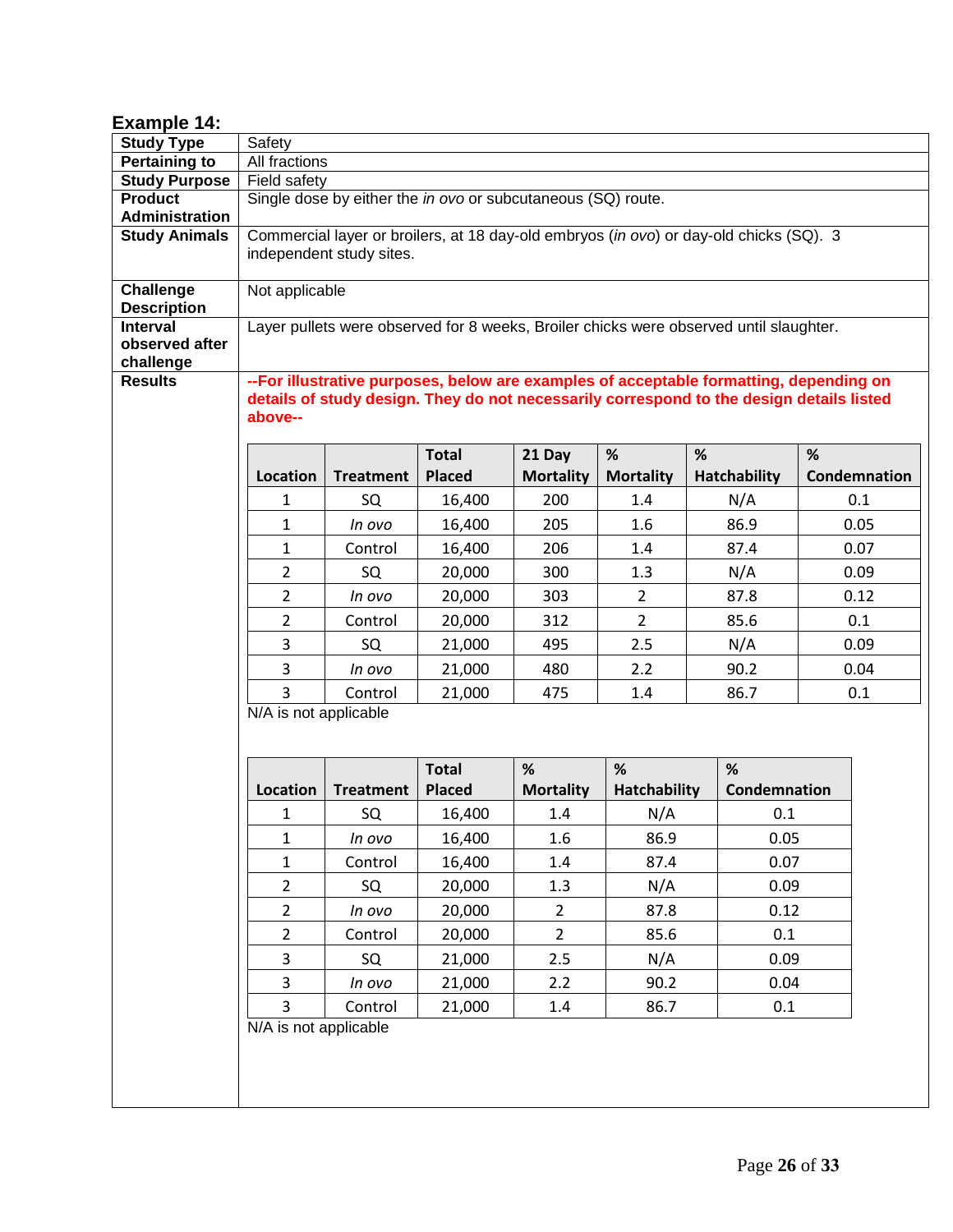|                      | In ovo Route                                     | Number of             |                   | <b>Mortality (%)</b> |                 | Condemnation (%)                                                | <b>Hatchability (%)</b> |                   |                 |                 |
|----------------------|--------------------------------------------------|-----------------------|-------------------|----------------------|-----------------|-----------------------------------------------------------------|-------------------------|-------------------|-----------------|-----------------|
|                      | <b>Site</b>                                      | chickens              | <b>Vaccinates</b> |                      | <b>Controls</b> | <b>Vaccinates</b>                                               | <b>Controls</b>         | <b>Vaccinates</b> |                 | <b>Controls</b> |
|                      | 1                                                | 43,119                | 4.78              |                      | 3.23            | 0.27                                                            | 0.07                    | 88                |                 | 85              |
|                      | 2                                                | 44,600                | 4.14              |                      | 4.66            | 0.20                                                            | 0.37                    | 89                |                 | 88              |
|                      | 3                                                | 43,400                | 5.40              |                      | 5.02            | 0.34                                                            | 0.27                    | 90                |                 | 95              |
|                      | 4                                                | 90,437                | 1.17              |                      | 1.78            | 0.09                                                            | 0.13                    | 91                |                 | 93              |
|                      | <b>SQ Route</b><br>Number of<br>Condemnation (%) |                       |                   |                      |                 |                                                                 |                         |                   |                 |                 |
|                      |                                                  |                       |                   | Mortality (%)        |                 |                                                                 |                         |                   |                 |                 |
|                      | <b>Site</b>                                      | chickens              | <b>Vaccinates</b> |                      |                 | <b>Controls</b>                                                 | <b>Vaccinates</b>       |                   | <b>Controls</b> |                 |
|                      |                                                  |                       | 43,119            |                      | 4.78            | 3.23                                                            | 0.27                    |                   | 0.07            |                 |
|                      | $\overline{2}$                                   | 44,600                |                   |                      | 4.14            | 4.66                                                            | 0.20                    |                   | 0.37            |                 |
|                      | 3                                                | 43,400<br>4<br>90,437 |                   |                      | 5.40            | 5.02                                                            | 0.34                    |                   |                 | 0.27            |
|                      |                                                  |                       |                   |                      | 1.17            | 1.78                                                            | 0.09                    |                   |                 | 0.13            |
| <b>USDA</b>          | <b>MMDDYYYY</b>                                  |                       |                   |                      |                 | No adverse reactions attributable to the vaccine were recorded. |                         |                   |                 |                 |
| <b>Approval Date</b> |                                                  |                       |                   |                      |                 |                                                                 |                         |                   |                 |                 |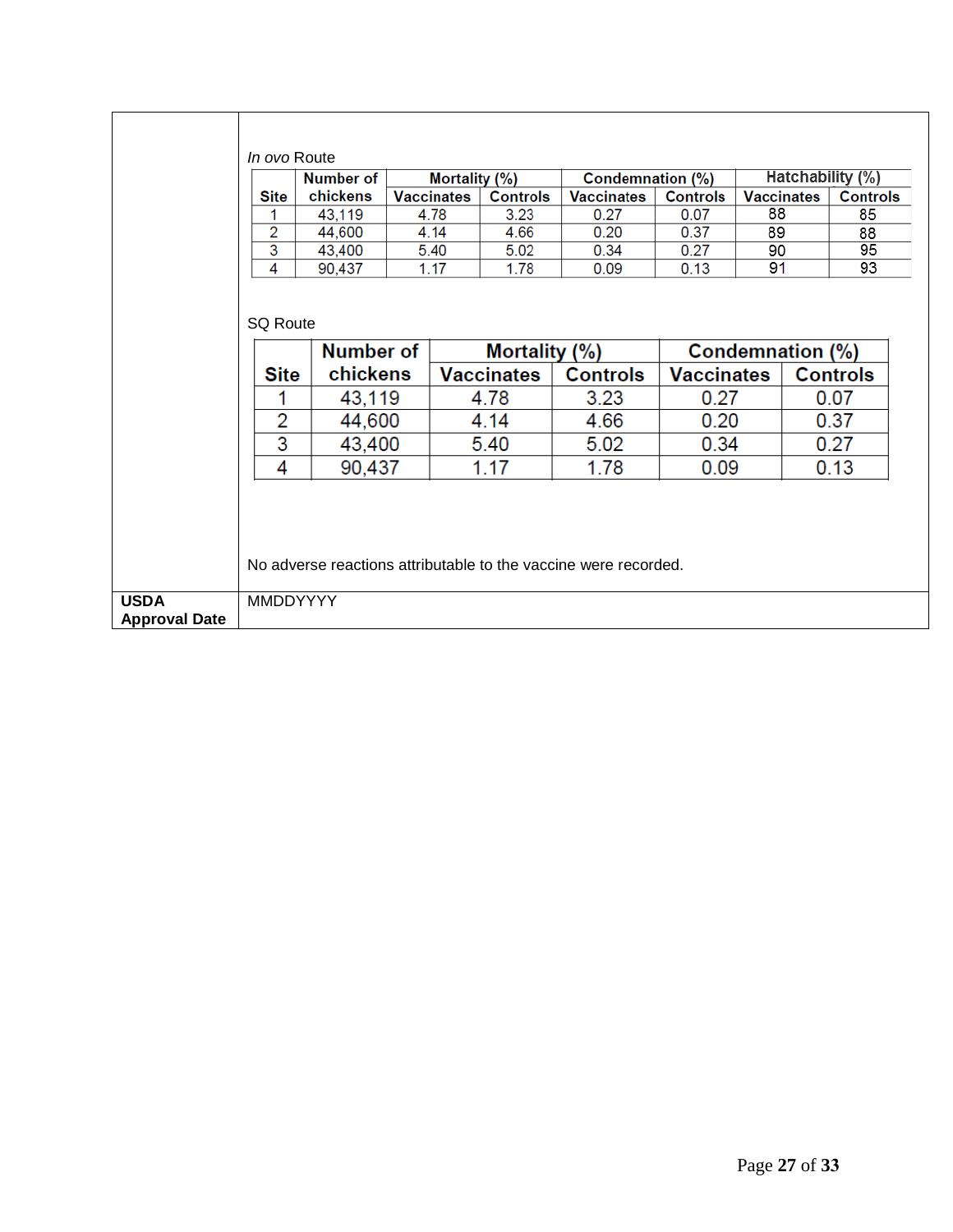## <span id="page-27-0"></span>**Example 15**.

| <b>Study Type</b>     | Safety                                                                                    |                                                                                     |                         |                      |                         |                |             |                           |     |                                                                          |
|-----------------------|-------------------------------------------------------------------------------------------|-------------------------------------------------------------------------------------|-------------------------|----------------------|-------------------------|----------------|-------------|---------------------------|-----|--------------------------------------------------------------------------|
| <b>Pertaining to</b>  | <b>ALL</b>                                                                                |                                                                                     |                         |                      |                         |                |             |                           |     |                                                                          |
| <b>Study Purpose</b>  | Demonstrate safety of product under typical use conditions                                |                                                                                     |                         |                      |                         |                |             |                           |     |                                                                          |
| <b>Product</b>        | Two doses administered intramuscularly at a 3 week interval by IM route                   |                                                                                     |                         |                      |                         |                |             |                           |     |                                                                          |
| <b>Administration</b> |                                                                                           |                                                                                     |                         |                      |                         |                |             |                           |     |                                                                          |
| <b>Study Animals</b>  |                                                                                           | 675 cats total at 4 sites. Minimum age 8 weeks.                                     |                         |                      |                         |                |             |                           |     |                                                                          |
| <b>Challenge</b>      | <b>NA</b>                                                                                 |                                                                                     |                         |                      |                         |                |             |                           |     |                                                                          |
| <b>Description</b>    |                                                                                           |                                                                                     |                         |                      |                         |                |             |                           |     |                                                                          |
| <b>Interval</b>       |                                                                                           |                                                                                     |                         |                      |                         |                |             |                           |     | Animals were observed for 1 hour after each injection and then daily for |
| observed after        | 21 days.                                                                                  |                                                                                     |                         |                      |                         |                |             |                           |     |                                                                          |
| challenge             |                                                                                           |                                                                                     |                         |                      |                         |                |             |                           |     |                                                                          |
| <b>Results</b>        |                                                                                           |                                                                                     |                         |                      |                         |                |             |                           |     |                                                                          |
|                       |                                                                                           |                                                                                     | Maximum size of         |                      |                         |                |             | Injection site            |     |                                                                          |
|                       |                                                                                           | Total                                                                               | injection site reaction |                      |                         |                |             | reactions not<br>observed |     |                                                                          |
|                       | Group                                                                                     | number                                                                              |                         |                      |                         |                |             |                           |     |                                                                          |
|                       | at site                                                                                   | animals                                                                             | $< 0.5$ cm $\vert$      |                      | 0.5-1.5 cm $  > 1.5$ cm |                |             |                           |     |                                                                          |
|                       | 1                                                                                         | 200                                                                                 | 5                       |                      | 7                       |                | 0           |                           | 188 |                                                                          |
|                       | $\overline{2}$                                                                            | 200                                                                                 | $\overline{2}$          |                      | 8                       |                | 0           |                           | 190 |                                                                          |
|                       | 3                                                                                         | 200                                                                                 | 10                      |                      | 6                       |                | $\mathbf 0$ |                           | 184 |                                                                          |
|                       | 4<br>75                                                                                   |                                                                                     | 10                      |                      | 9<br>$\overline{2}$     |                |             | 53                        |     |                                                                          |
|                       | Injection site swellings were observed after the second vaccination and all resolved by 2 |                                                                                     |                         |                      |                         |                |             |                           |     |                                                                          |
|                       | days post vaccination.                                                                    |                                                                                     |                         |                      |                         |                |             |                           |     |                                                                          |
|                       |                                                                                           |                                                                                     |                         |                      | Total                   |                |             |                           |     |                                                                          |
|                       |                                                                                           |                                                                                     |                         |                      | number                  |                |             | Percent of                |     |                                                                          |
|                       | VeDDRA Code                                                                               |                                                                                     |                         |                      | of                      |                |             | all animals               |     |                                                                          |
|                       |                                                                                           |                                                                                     |                         |                      | animals                 |                |             |                           |     |                                                                          |
|                       | Normal                                                                                    |                                                                                     |                         |                      | 494                     |                |             | 73.29%                    |     |                                                                          |
|                       | Aggression                                                                                |                                                                                     |                         | $\overline{2}$       |                         |                | 0.30%       |                           |     |                                                                          |
|                       | Injection site self trauma                                                                |                                                                                     |                         | 3                    |                         |                | 0.45%       |                           |     |                                                                          |
|                       | Vocalization                                                                              |                                                                                     |                         | 3                    |                         |                | 0.45%       |                           |     |                                                                          |
|                       | Lymphadenopathy                                                                           |                                                                                     |                         | $\overline{2}$       |                         |                | 0.30%       |                           |     |                                                                          |
|                       | <b>General Pain</b>                                                                       |                                                                                     |                         | 2                    |                         |                | 0.30%       |                           |     |                                                                          |
|                       | Weakness                                                                                  |                                                                                     |                         | 1                    |                         | 0.15%          |             |                           |     |                                                                          |
|                       | Injection site swelling (cellulitis)                                                      |                                                                                     |                         | $\mathbf{1}$         |                         | 0.15%          |             |                           |     |                                                                          |
|                       | Depression                                                                                |                                                                                     |                         | 33<br>$\overline{2}$ |                         | 4.90%<br>0.30% |             |                           |     |                                                                          |
|                       | Ataxia<br>Fever                                                                           |                                                                                     |                         | 10                   |                         |                | 1.48%       |                           |     |                                                                          |
|                       | Tremor                                                                                    |                                                                                     |                         |                      | $\overline{2}$          |                |             | 0.30%                     |     |                                                                          |
|                       | Injection site warmth                                                                     |                                                                                     |                         | $\mathbf{1}$         |                         |                | 0.15%       |                           |     |                                                                          |
|                       | Dyspnea                                                                                   |                                                                                     |                         | $\mathbf{1}$         |                         |                | 0.15%       |                           |     |                                                                          |
|                       |                                                                                           |                                                                                     |                         |                      |                         |                |             |                           |     |                                                                          |
|                       |                                                                                           | Additional observations were affirmed by study cooperator to be due to causes other |                         |                      |                         |                |             |                           |     |                                                                          |
|                       | than vaccination.                                                                         |                                                                                     |                         |                      |                         |                |             |                           |     |                                                                          |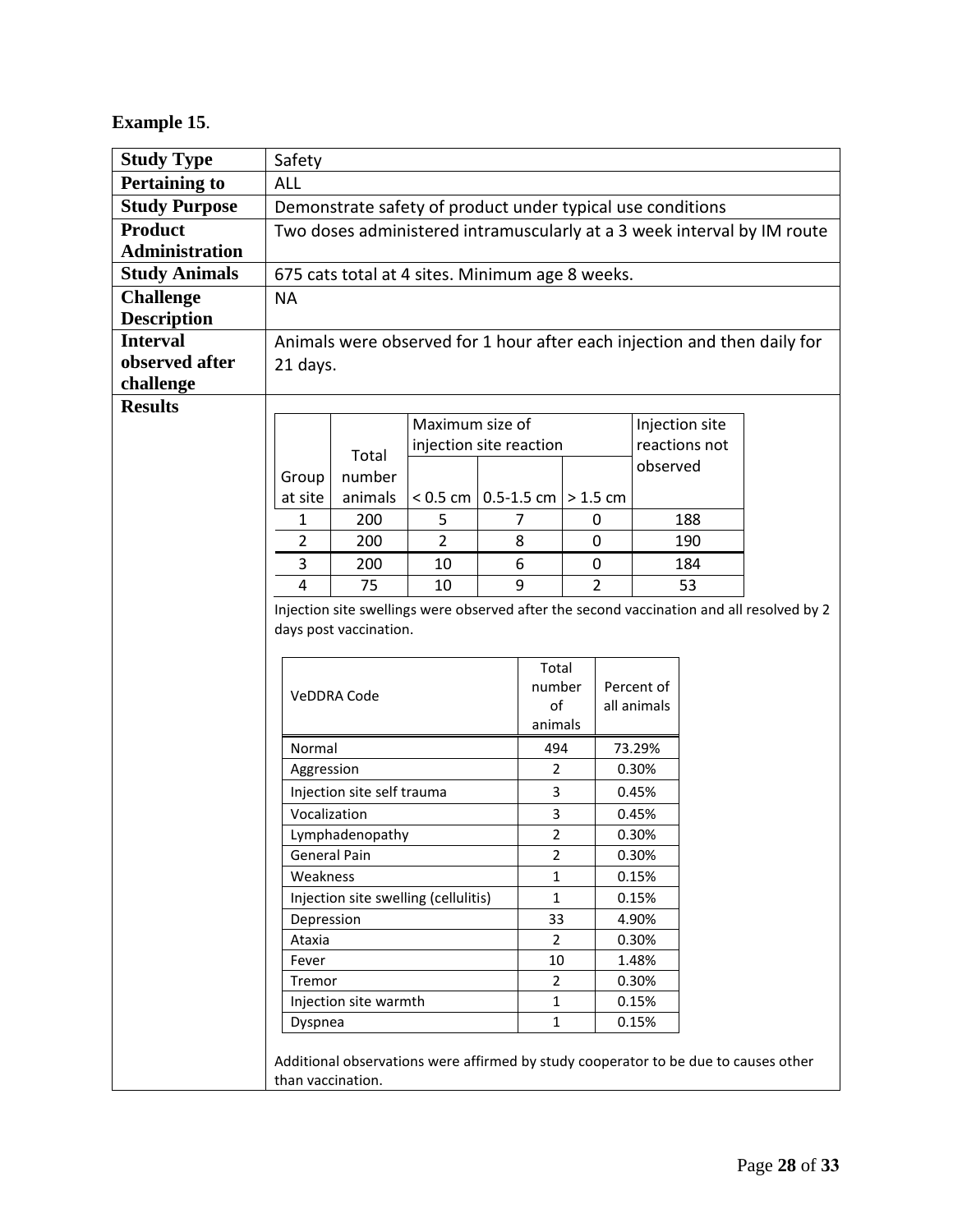#### <span id="page-28-0"></span>**Example 16**.

| <b>Study Type</b>              | Safety                                                           |                                                                                              |                  |                |                |  |  |  |
|--------------------------------|------------------------------------------------------------------|----------------------------------------------------------------------------------------------|------------------|----------------|----------------|--|--|--|
| <b>Pertaining to</b>           | <b>ALL</b>                                                       |                                                                                              |                  |                |                |  |  |  |
| <b>Study Purpose</b>           | Demonstrate safety under typical field conditions                |                                                                                              |                  |                |                |  |  |  |
| <b>Product Administration</b>  | One dose                                                         |                                                                                              |                  |                |                |  |  |  |
| <b>Study Animals</b>           |                                                                  | 900 pigs, 3 months of age, at three different geographical locations                         |                  |                |                |  |  |  |
| <b>Challenge Description</b>   |                                                                  | Not Applicable                                                                               |                  |                |                |  |  |  |
| <b>Interval observed after</b> | Pigs were observed daily for 14 days following vaccination       |                                                                                              |                  |                |                |  |  |  |
| vaccination                    |                                                                  |                                                                                              |                  |                |                |  |  |  |
| <b>Results</b>                 | Numbers of pigs by site with specific clinical observation post- |                                                                                              |                  |                |                |  |  |  |
|                                | vaccination:                                                     |                                                                                              |                  |                |                |  |  |  |
|                                |                                                                  |                                                                                              |                  |                |                |  |  |  |
|                                |                                                                  |                                                                                              | <b>CA Site</b>   | <b>GA</b> Site | <b>LA Site</b> |  |  |  |
|                                |                                                                  | <b>Clinical Observation</b>                                                                  | $N = 300$        | $N = 300$      | $N = 300$      |  |  |  |
|                                |                                                                  | None*                                                                                        | 255              | 300            | 100            |  |  |  |
|                                |                                                                  | Depression<br>Loss of condition                                                              | $\overline{0}$   | $\overline{0}$ | 100            |  |  |  |
|                                |                                                                  |                                                                                              | $\sqrt{2}$       | $\theta$       | 35             |  |  |  |
|                                |                                                                  | Anorexia<br>Unthrifty                                                                        | 5                | $\theta$       | 75             |  |  |  |
|                                |                                                                  |                                                                                              | 5                | $\overline{0}$ | 65             |  |  |  |
|                                |                                                                  | Decreased appetite                                                                           | $\boldsymbol{0}$ | $\overline{0}$ | 65             |  |  |  |
|                                |                                                                  | Abnormal breathing                                                                           | $\boldsymbol{0}$ | $\mathbf{0}$   | 100            |  |  |  |
|                                |                                                                  | Cough<br>*For "none"a pig had to be observed without clinical observations for the entire 14 | 0                | $\Omega$       | 100            |  |  |  |
|                                |                                                                  | days of the study. Observations at the LA Site were generally attributed to study pigs       |                  |                |                |  |  |  |
|                                |                                                                  | unexpectedly experiencing an influenza outbreak at the beginning of the study.               |                  |                |                |  |  |  |
|                                |                                                                  |                                                                                              |                  |                |                |  |  |  |
|                                |                                                                  |                                                                                              |                  |                |                |  |  |  |
|                                |                                                                  |                                                                                              |                  |                |                |  |  |  |
|                                |                                                                  |                                                                                              |                  |                |                |  |  |  |
|                                |                                                                  |                                                                                              |                  |                |                |  |  |  |
|                                |                                                                  |                                                                                              |                  |                |                |  |  |  |
|                                |                                                                  |                                                                                              |                  |                |                |  |  |  |
|                                |                                                                  |                                                                                              |                  |                |                |  |  |  |
|                                |                                                                  |                                                                                              |                  |                |                |  |  |  |
|                                |                                                                  |                                                                                              |                  |                |                |  |  |  |
|                                |                                                                  |                                                                                              |                  |                |                |  |  |  |
|                                |                                                                  |                                                                                              |                  |                |                |  |  |  |
|                                |                                                                  |                                                                                              |                  |                |                |  |  |  |
| <b>USDA Approval Date</b>      | <b>MMDDYYYY</b>                                                  |                                                                                              |                  |                |                |  |  |  |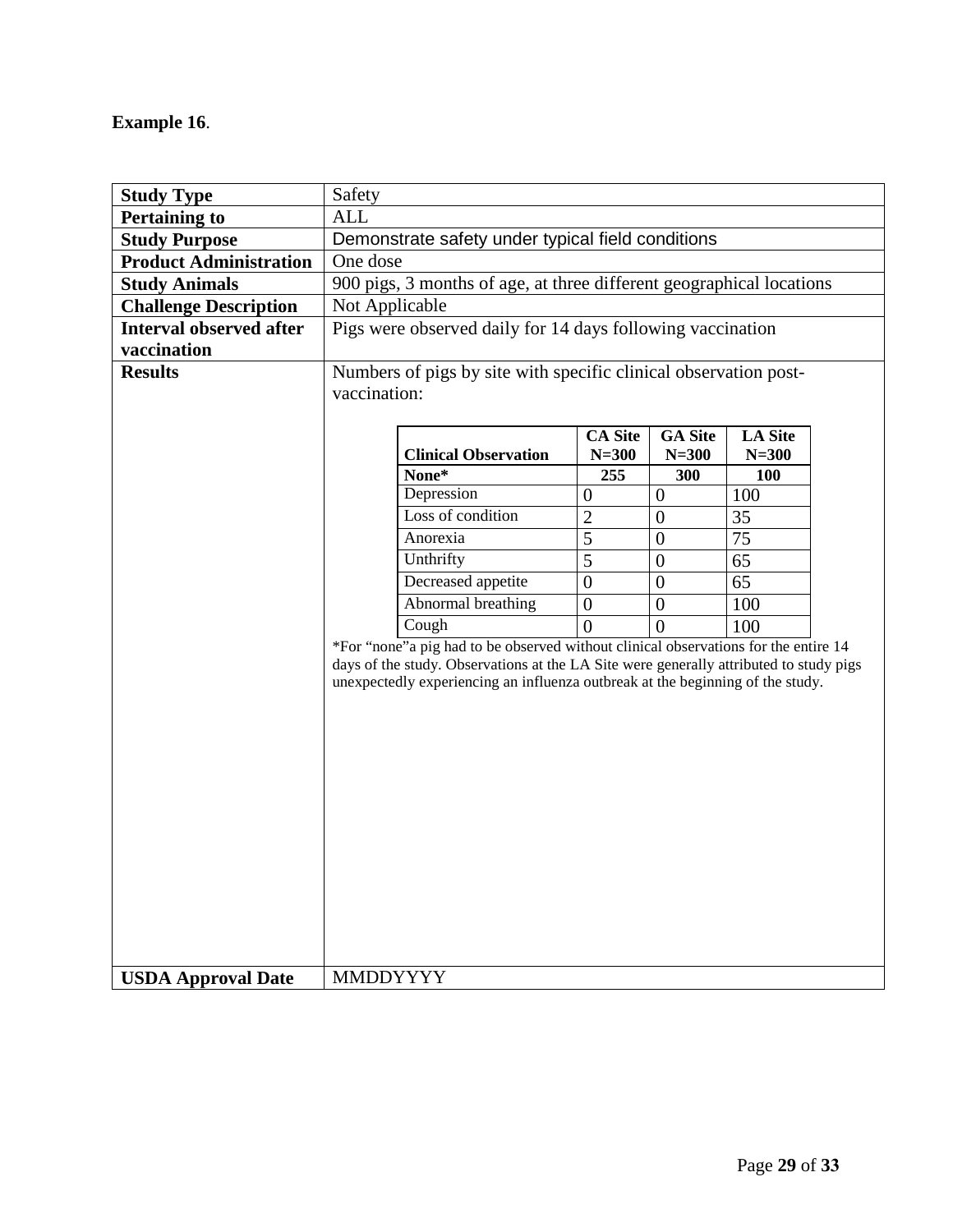## <span id="page-29-0"></span>**Example 17:**

| <b>Study Type</b>              | Efficacy                                                                                                                                                                                                                                                                                                                    |
|--------------------------------|-----------------------------------------------------------------------------------------------------------------------------------------------------------------------------------------------------------------------------------------------------------------------------------------------------------------------------|
| <b>Pertaining to</b>           | Herpesvirus, Bovine (IBR)                                                                                                                                                                                                                                                                                                   |
| <b>Study Purpose</b>           | Efficacy against respiratory disease                                                                                                                                                                                                                                                                                        |
| <b>Product Administration</b>  |                                                                                                                                                                                                                                                                                                                             |
| <b>Study Animals</b>           |                                                                                                                                                                                                                                                                                                                             |
| <b>Challenge Description</b>   |                                                                                                                                                                                                                                                                                                                             |
| <b>Interval observed after</b> |                                                                                                                                                                                                                                                                                                                             |
| challenge                      |                                                                                                                                                                                                                                                                                                                             |
| <b>Results</b>                 | Study data were evaluated by USDA-APHIS prior to product<br>licensure and met regulatory standards for acceptance at the time<br>of submission. No data are published because this study was<br>submitted to USDA-APHIS prior to January 1, 2007, and APHIS<br>only requires publication of data submitted after that date. |
| <b>USDA Approval Date</b>      | March 20, 2002                                                                                                                                                                                                                                                                                                              |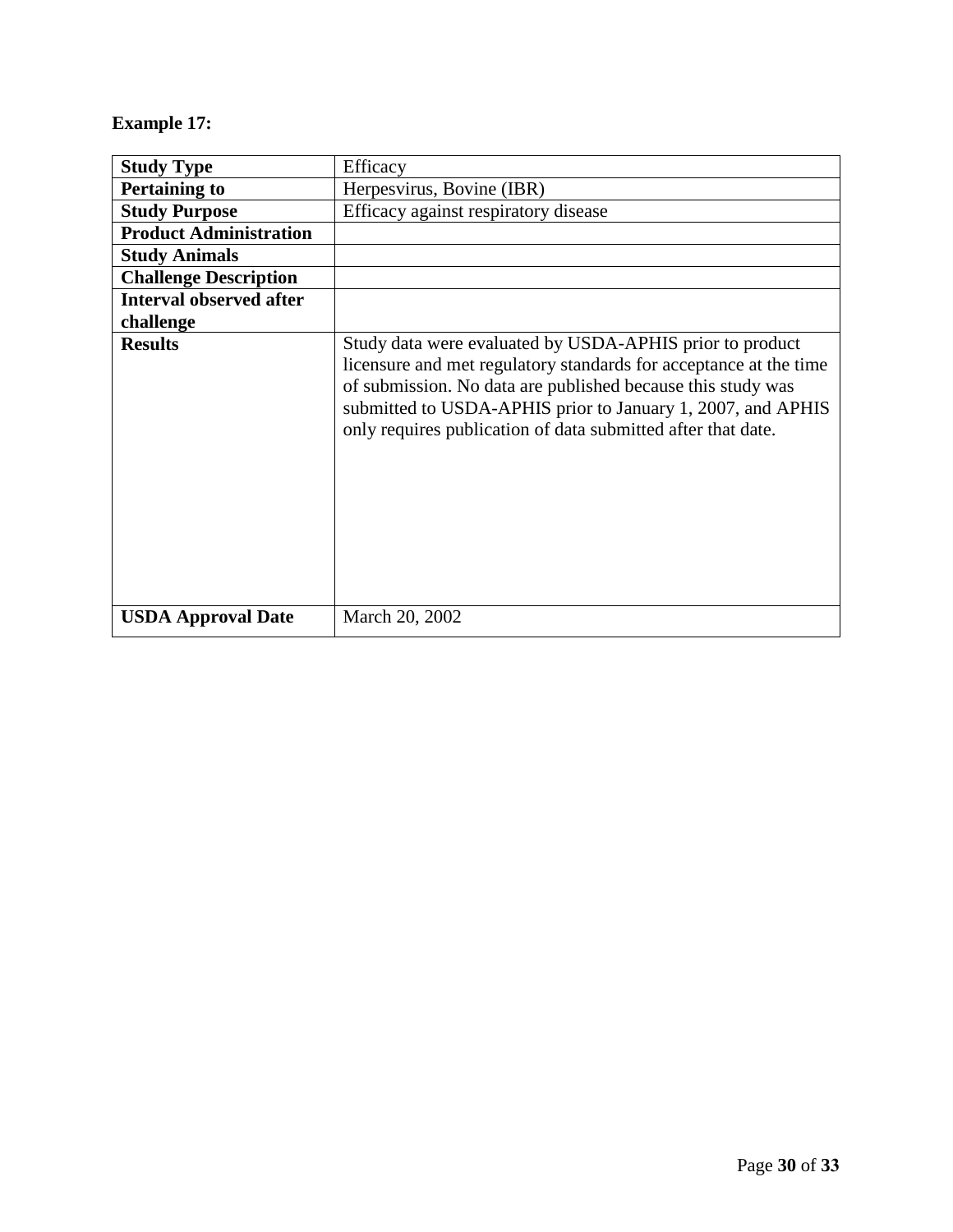#### <span id="page-30-0"></span>**Example 18**:

| <b>Study Type</b>              | Efficacy                                                                                                                                                                                                                                                                                                                                                                                                                                            |
|--------------------------------|-----------------------------------------------------------------------------------------------------------------------------------------------------------------------------------------------------------------------------------------------------------------------------------------------------------------------------------------------------------------------------------------------------------------------------------------------------|
| <b>Pertaining to</b>           | Equine influenza                                                                                                                                                                                                                                                                                                                                                                                                                                    |
| <b>Study Purpose</b>           | Efficacy against Ohio 08 strain of equine influenza                                                                                                                                                                                                                                                                                                                                                                                                 |
| <b>Product Administration</b>  |                                                                                                                                                                                                                                                                                                                                                                                                                                                     |
| <b>Study Animals</b>           |                                                                                                                                                                                                                                                                                                                                                                                                                                                     |
| <b>Challenge Description</b>   |                                                                                                                                                                                                                                                                                                                                                                                                                                                     |
| <b>Interval observed after</b> |                                                                                                                                                                                                                                                                                                                                                                                                                                                     |
| challenge                      |                                                                                                                                                                                                                                                                                                                                                                                                                                                     |
| <b>Results</b>                 | This product class allows the manufacturer to update<br>microorganisms in this vaccine under expedited procedures to<br>respond to emerging needs. Abbreviated data to support<br>influenza strain updates to the product composition were<br>evaluated by USDA-APHIS and found to be acceptable based on<br>regulations and policies at the time of approval. Full vaccination-<br>challenge studies may not have been required for these updates. |
| <b>USDA Approval Date</b>      | March 20, 2010                                                                                                                                                                                                                                                                                                                                                                                                                                      |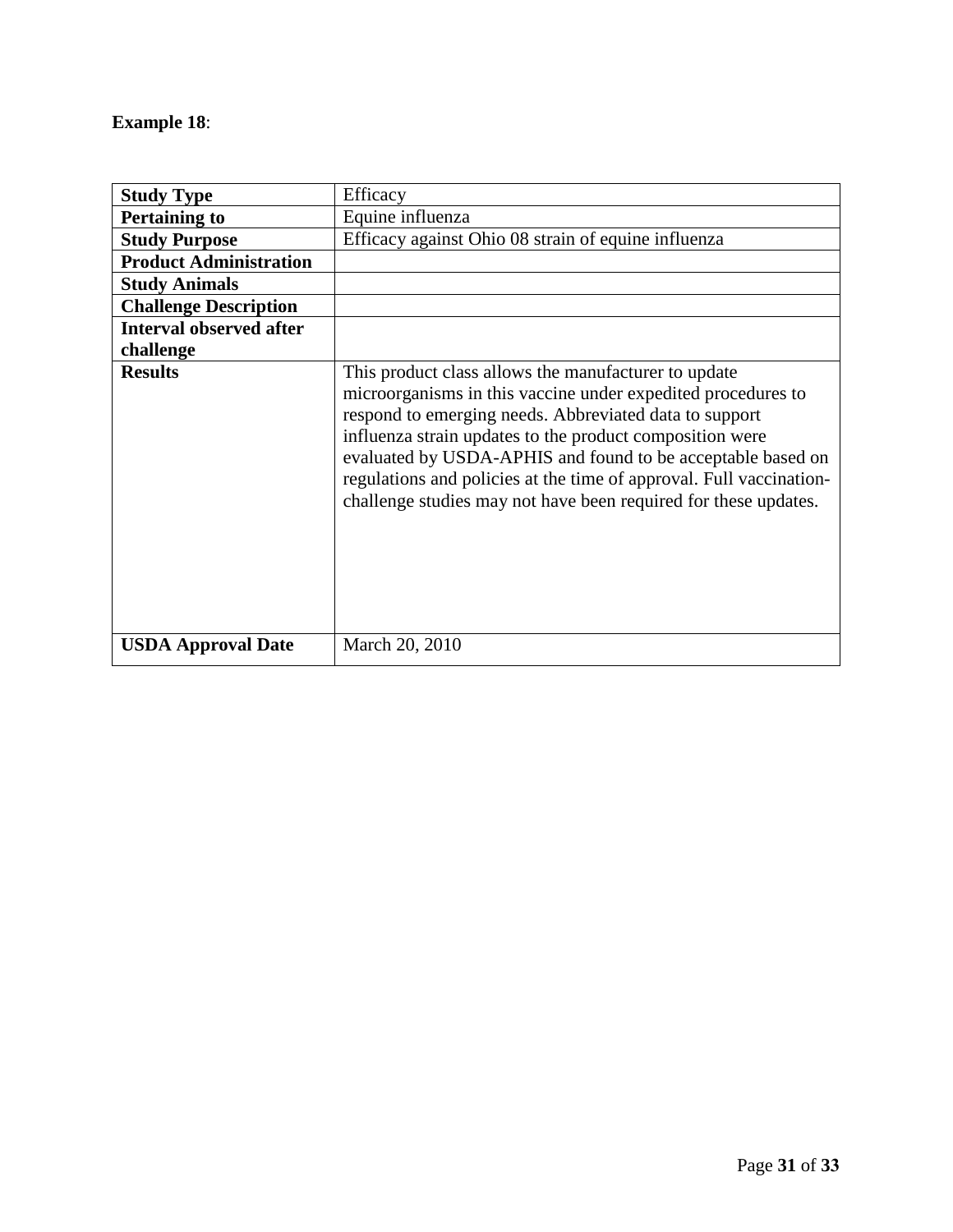# <span id="page-31-0"></span>**Example 19: Placeholder ISS for conditionally licensed platform products**

| <b>Study Type</b>              | Efficacy                                                                                                                                                                                                                                                                                                                                                                                                                                                                                                                                                                                                                                                                                                                                                                     |
|--------------------------------|------------------------------------------------------------------------------------------------------------------------------------------------------------------------------------------------------------------------------------------------------------------------------------------------------------------------------------------------------------------------------------------------------------------------------------------------------------------------------------------------------------------------------------------------------------------------------------------------------------------------------------------------------------------------------------------------------------------------------------------------------------------------------|
| <b>Pertaining to</b>           | Porcine circovirus type 2 (PCV2)                                                                                                                                                                                                                                                                                                                                                                                                                                                                                                                                                                                                                                                                                                                                             |
| <b>Study Purpose</b>           | Efficacy against subtypes of PCV2 other than PCV2a                                                                                                                                                                                                                                                                                                                                                                                                                                                                                                                                                                                                                                                                                                                           |
| <b>Product Administration</b>  |                                                                                                                                                                                                                                                                                                                                                                                                                                                                                                                                                                                                                                                                                                                                                                              |
| <b>Study Animals</b>           |                                                                                                                                                                                                                                                                                                                                                                                                                                                                                                                                                                                                                                                                                                                                                                              |
| <b>Challenge Description</b>   |                                                                                                                                                                                                                                                                                                                                                                                                                                                                                                                                                                                                                                                                                                                                                                              |
| <b>Interval observed after</b> |                                                                                                                                                                                                                                                                                                                                                                                                                                                                                                                                                                                                                                                                                                                                                                              |
| challenge                      |                                                                                                                                                                                                                                                                                                                                                                                                                                                                                                                                                                                                                                                                                                                                                                              |
| <b>Results</b>                 | This product was qualified as a production platform based on<br>demonstrated efficacy against PCV2a, as shown in the product<br>compilation summary for Establishment 999, Code<br>19K5.R6. As a platform product, the manufacturer may update<br>the PCV gene insert in this vaccine under expedited procedures<br>to respond to emerging needs. Abbreviated data to support these<br>updates to the product composition were evaluated by USDA-<br>APHIS and found to be acceptable based on regulations and<br>policies at the time of approval. Full vaccination-challenge<br>studies may not have been required for these updates.<br>An identifier for the gene sequence variant found in a given<br>serial (numbered batch) of vaccine is listed on product labeling. |
| <b>USDA Approval Date</b>      | January 31, 2018                                                                                                                                                                                                                                                                                                                                                                                                                                                                                                                                                                                                                                                                                                                                                             |